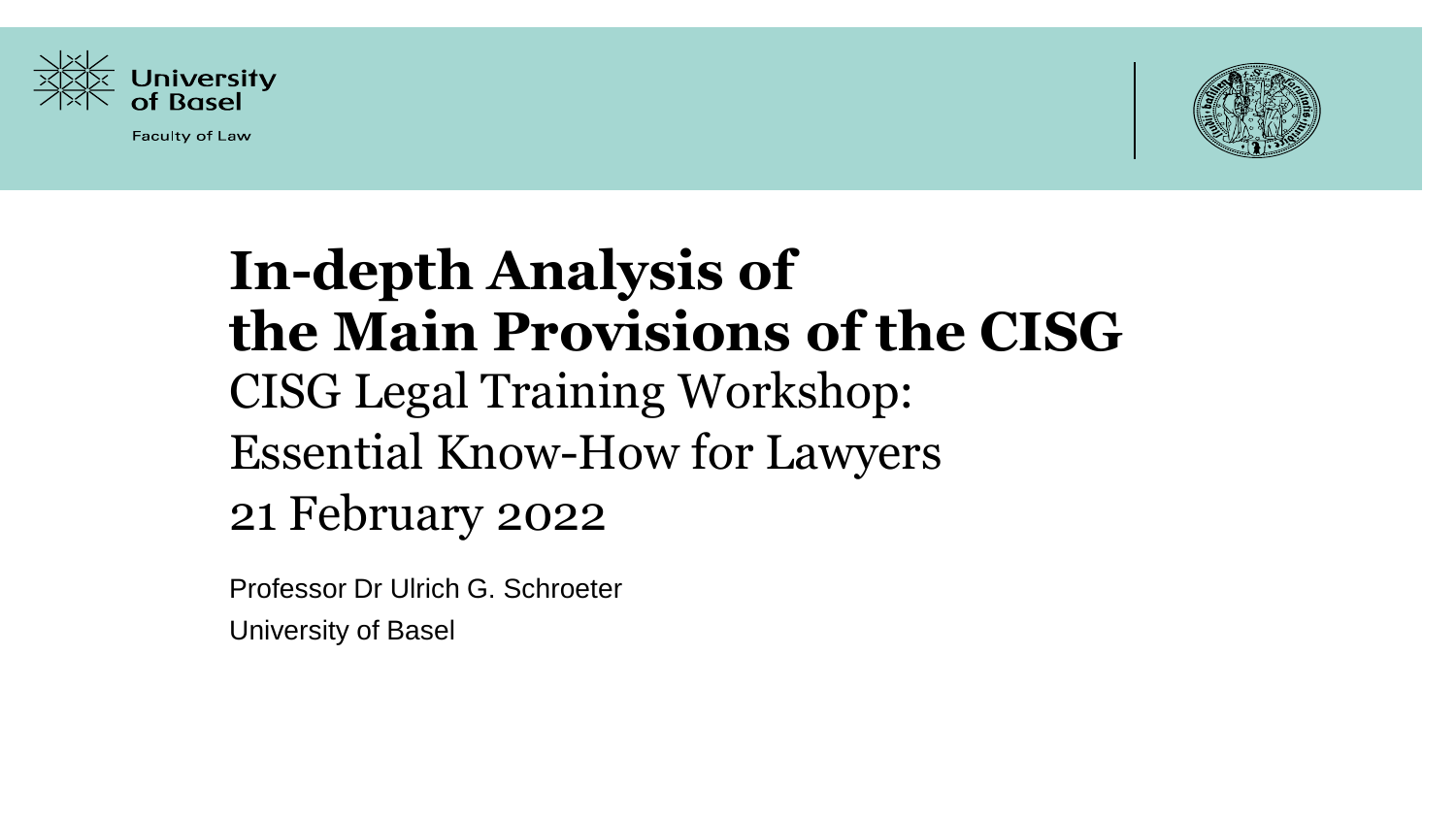#### **Overview**

- 1. Applicability of the CISG
- 2. General rules (Party autonomy; Interpretation of the CISG; freedom of form; interpretation of contracts)
- 3. Formation of contracts
- 4. Obligations of sellers and of buyers
- 5. Remedies of buyers and sellers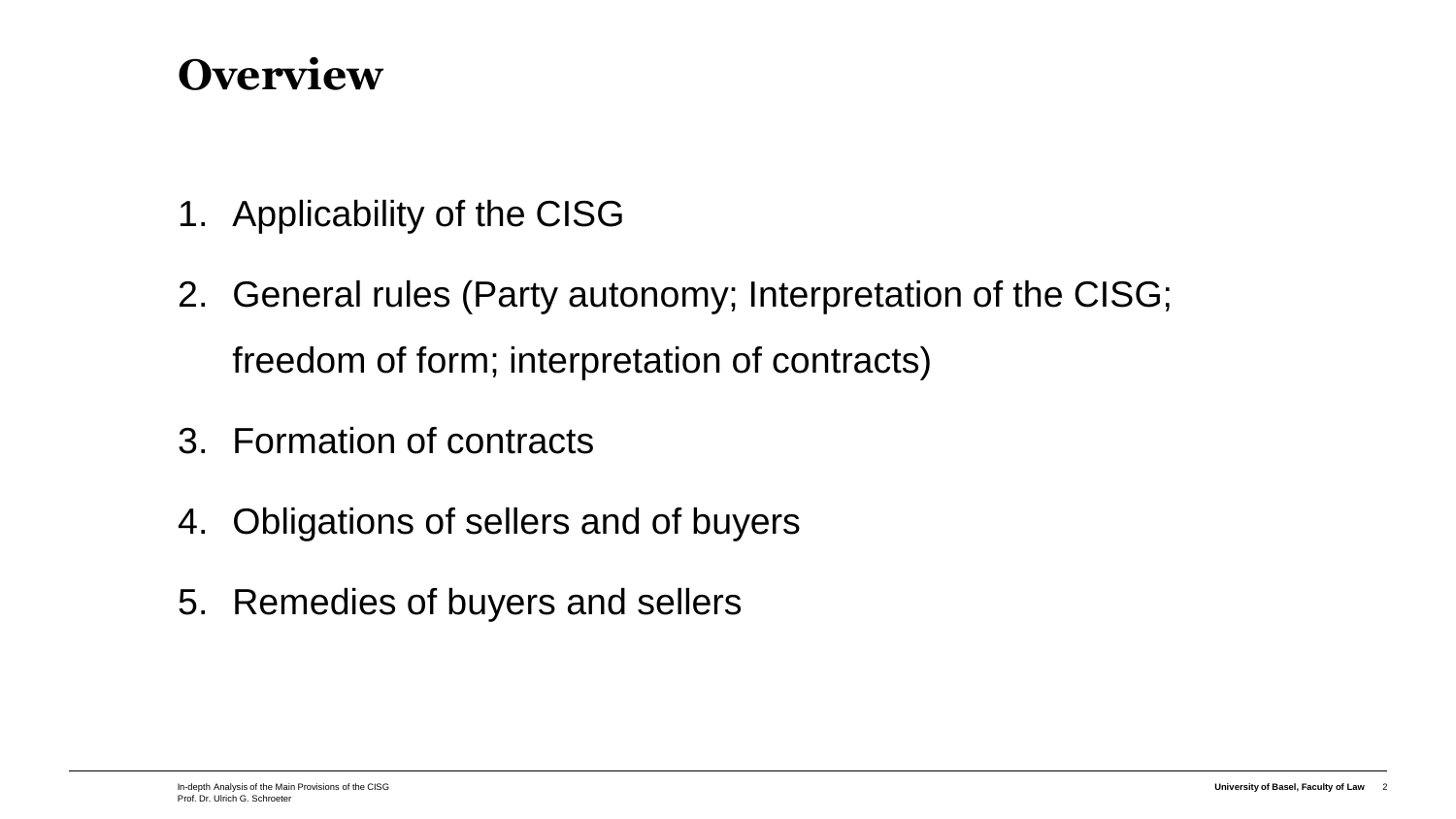## **Applicability of the Convention, Art. 1(1)(a) CISG (1)**

#### **Art. 1 CISG [Sphere of application]**

- (1) This Convention applies to contracts of sale of goods between **parties** whose places of business **are in different States**:
	- (a) when the States are **Contracting States**; or
	- (b) when the rules of private international law lead to the application of the law of a Contracting State.
- (2) The fact that the parties have their places of business in different States is to be disregarded whenever this fact does not appear either from the contract or from any dealings between, or from information disclosed by, the parties at any time before or at the conclusion of the contract.

 $(3)$   $[...]$ 

- Basic rule, Art. 1(1)(a) CISG: Buyer/seller from **different** CISG **Contracting States**
	- − therefore: no applicability of CISG to HK-mainland China contracts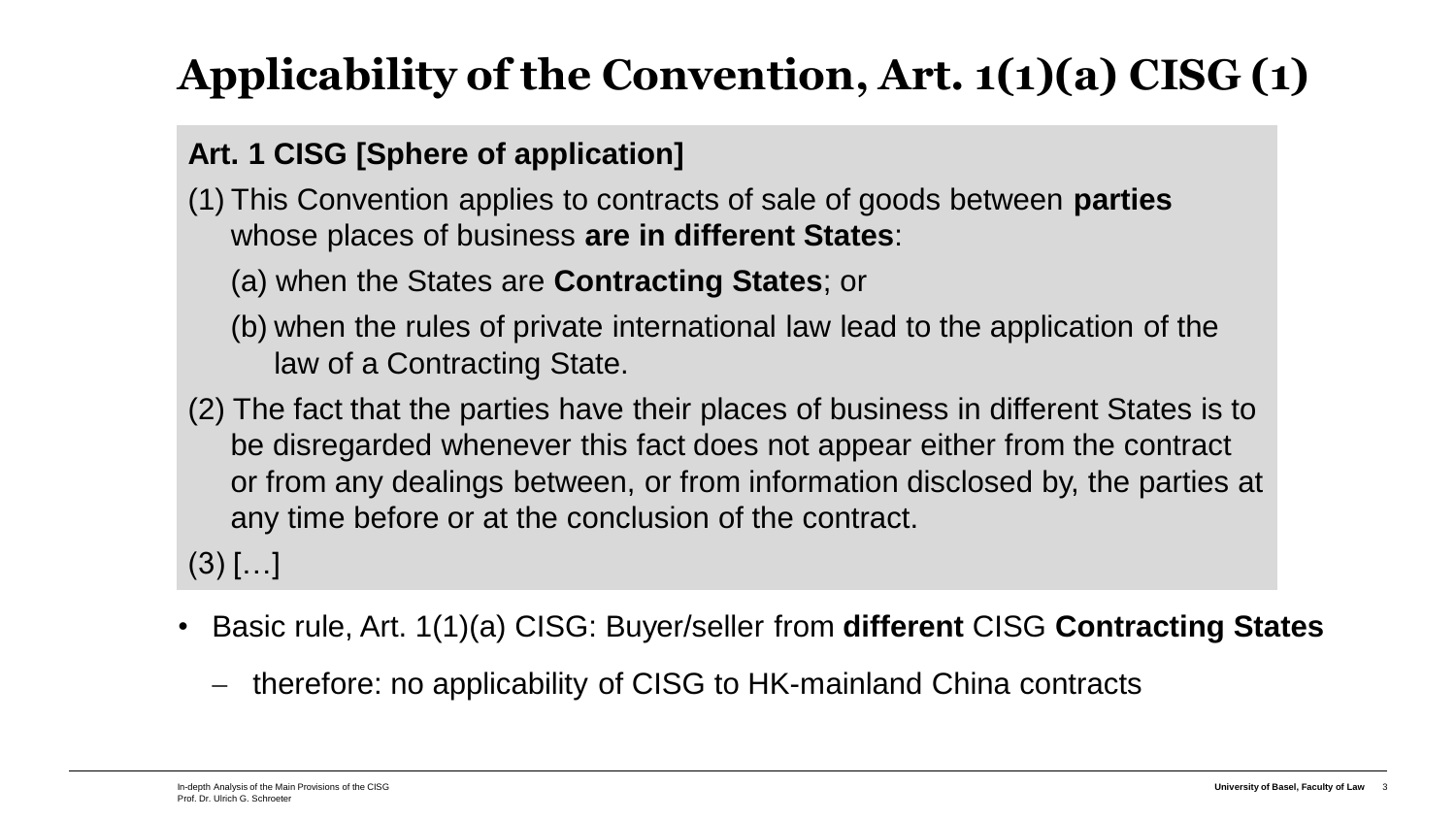## **Applicability of the Convention, Art. 1(1)(a) CISG (2)**

- currently 94 CISG Contracting States
	- − among them: China, US, Singapore, Japan, Russia, Korea, Vietnam, 25 of 27 EU States (including Germany, Netherlands, France, Italy), Switzerland, Brazil
	- − not: UK, India, Philippines, Thailand
- extension of CISG to Hong Kong will make Hong Kong CISG Contracting State territory
	- − China has been CISG Contracting State since 1988
	- − DOJ Consultation Paper: "Confusion in foreign legal systems as to the position of Hong Kong under the CISG"
	- − expected declaration by China to CISG depositary will provide clarity for the future  $\Rightarrow$  Hong Kong SAR as "Contracting State" territory for purposes of Art. 1(1)(a) and (b) CISG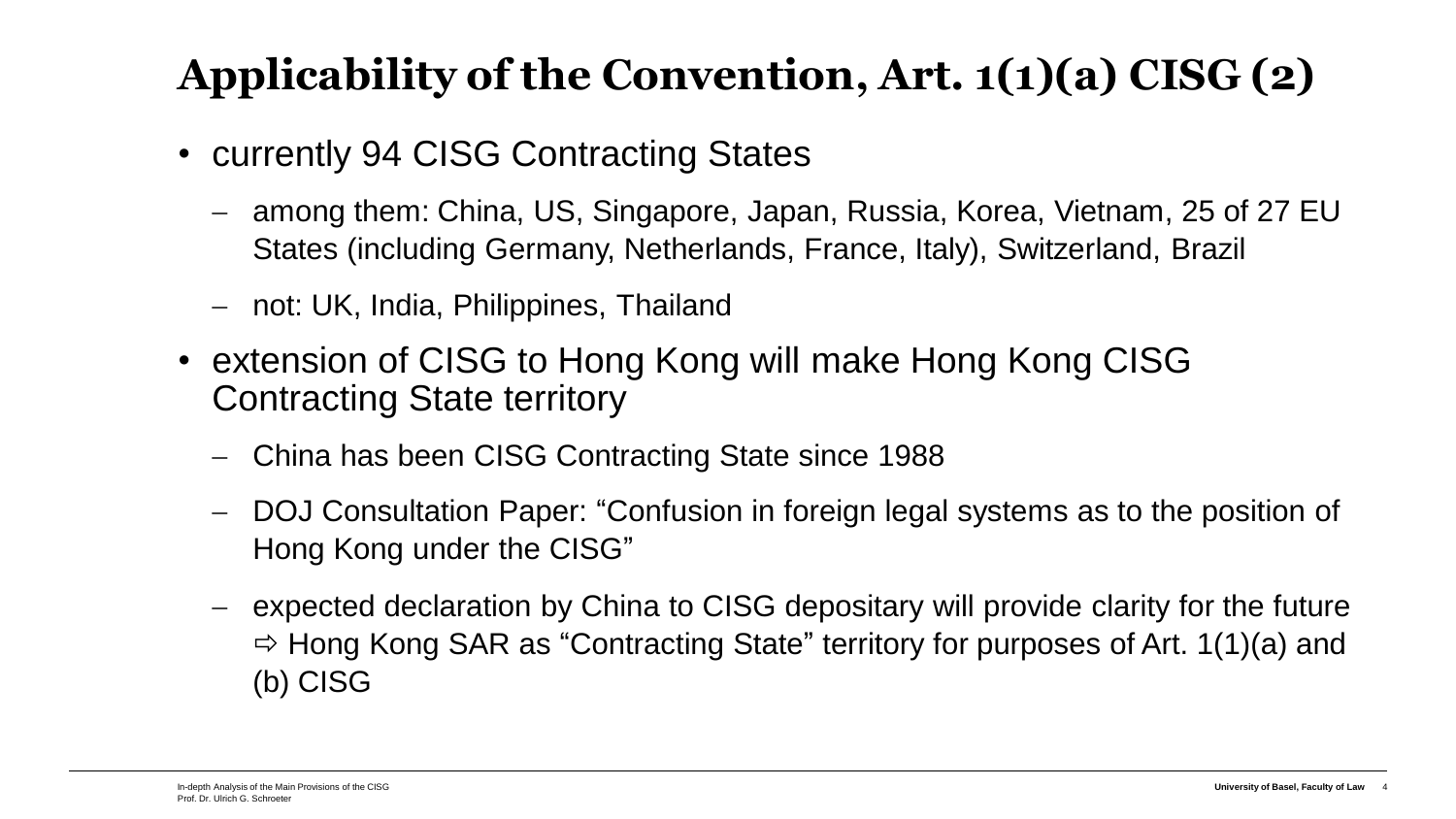#### **Current confusion about HK's status under the CISG**



*New York State Dept. of Health v. Rusi Technology Co., Ltd.* **25 January 2022 – 907022-21, CISG-online 5781**

"Both the United States and China have adopted the Convention (see […]).

'In the absence of an agreement to the contrary, the CISG governs contracts for the sale of goods between parties in different countries that are signatories to the convention' (*Microgem Corp., Inc. v Homecast Co., Ltd.*, 2012 WL 1608709, \*2, 2012 US Dist LEXIS 65166, \*7 [SD NY, Apr. 27, 2012, No. 10 CIV 3330 (RJS)])."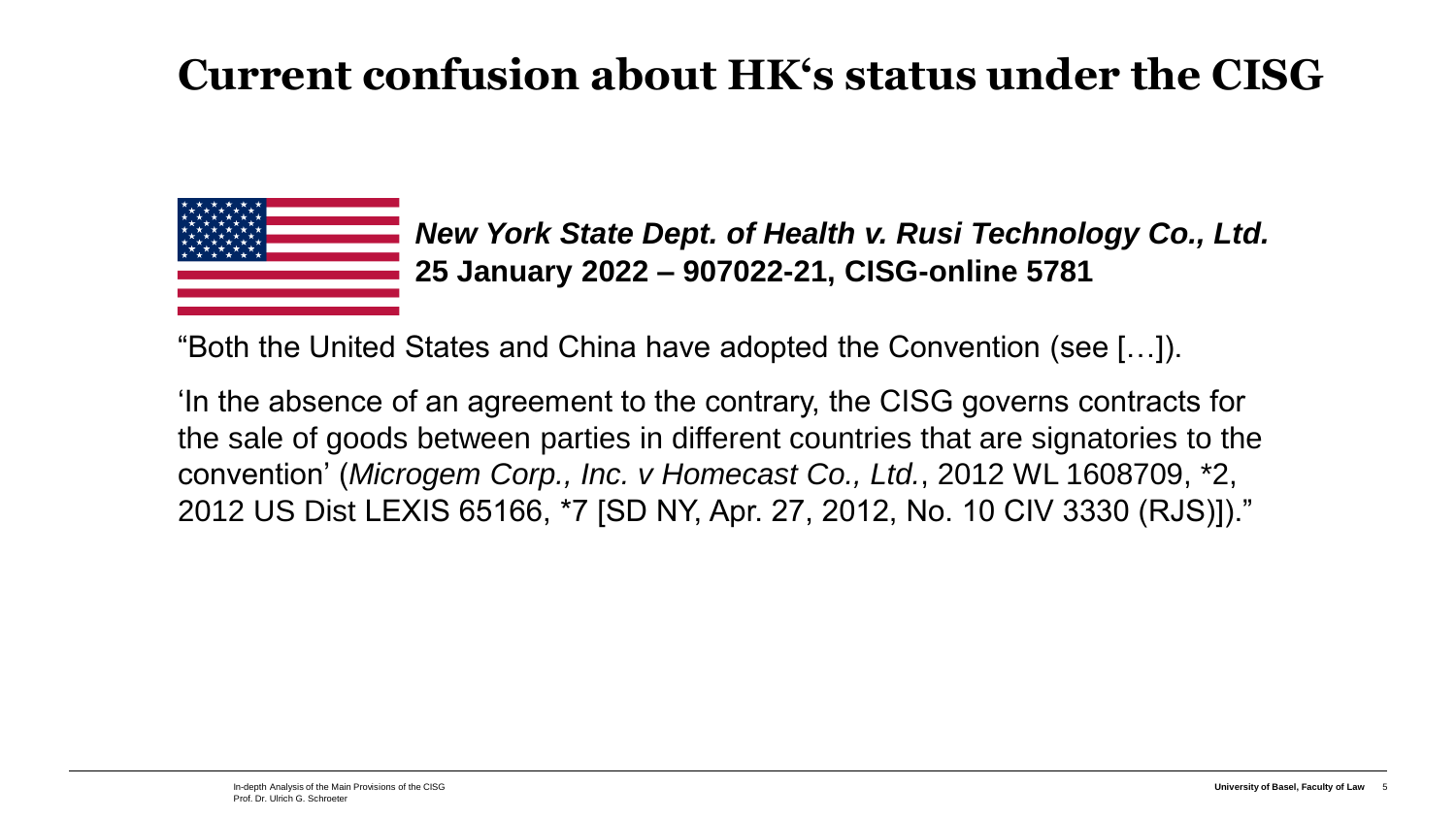## **Applicability of the Convention, Art. 1(1)(b) CISG**

#### **Art. 1 CISG [Sphere of application]**

- **(1) This Convention applies** to contracts of sale of goods between parties whose places of business are in different States:
	- $(a)$   $[...]$
	- (b) when the **rules of private international law** lead to the application of the **law of a Contracting State**.
- Art. 1(1)(b) CISG: **only** relevant where **Art. 1(1)(a) CISG does not apply**
	- $-$  the "road less travelled"  $\Rightarrow$  Art. 1(1)(a) CISG much more important
- "rules of private international law": (any) conflict-of-laws rules of the forum
- if pointing to law of (any) CISG Contracting State  $\Rightarrow$  CISG applies
	- − also: if Hong Kong law applies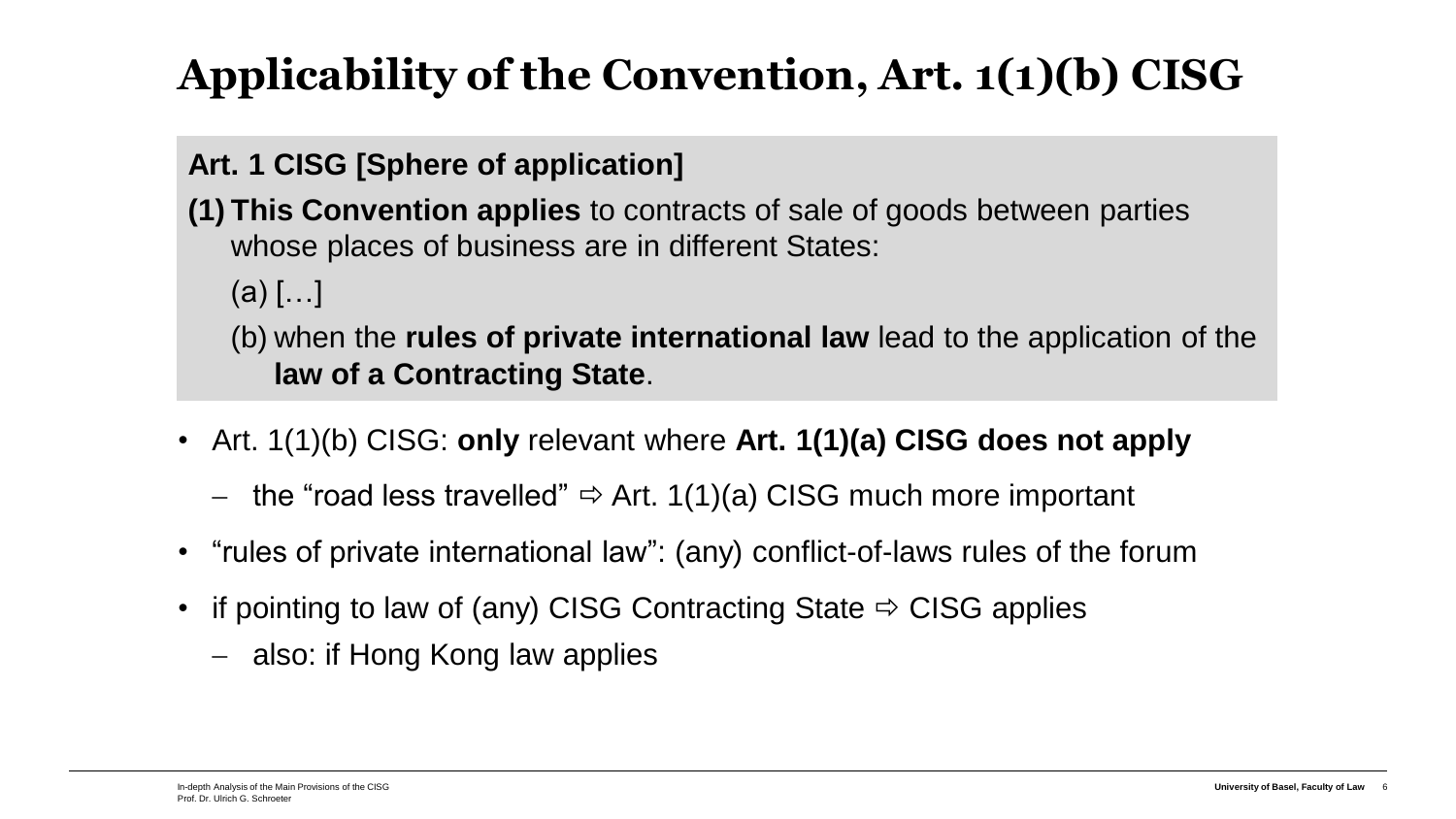## **Art. 95 CISG and its (very limited) effects for Hong Kong**

#### **Art. 95 CISG [Reservation against Art. 1(1)(b)]**

Any State may declare at the time of the deposit of its instrument of ratification, acceptance, approval or accession that it will not be bound by subparagraph (1)(b) of article 1 of this Convention.

- Art. 95 CISG authorizes States to make a reservation against application of Art. 1(1)(b) CISG
	- − Art. 95 reservation will **not** be made for **Hong Kong**
	- − but: China, Singapore, USA did make Art. 95 reservations
- effect of Art. 95 in Hong Kong courts: (probably) none
	- − Art. 95 CISG reservation does *per se* not affect Art. 1(1)(a) CISG
	- − no Art. 95 reservation for Hong Kong: Art. 1(1)(b) CISG applies in HK courts
	- − no indirect effect of other Art. 95 reservations (prevailing view)  $\Rightarrow$  reservation States remain "Contracting States"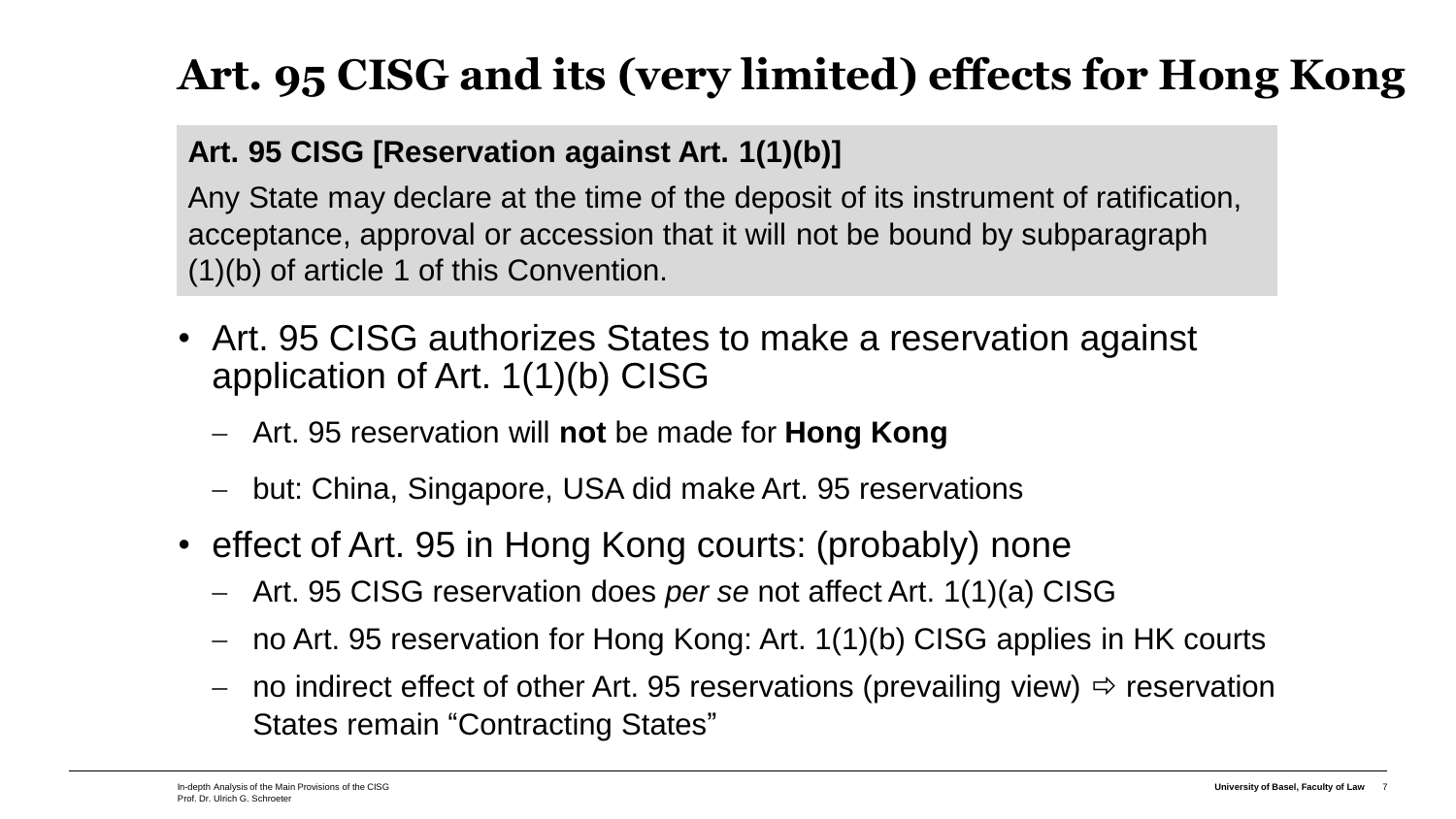## **Temporal sphere of application, Art. 100 CISG**

#### **Art. 100 CISG [Temporal applicability]**

(1) This Convention applies to the formation of a contract **only** when the **proposal for concluding the contract** is **made on or after the date** when the Convention **enters into force** in respect of the **Contracting States** referred to in subparagraph (1)(a) or the **Contracting State** referred to in subparagraph (1)(b) of article 1.

 $(2)$   $[...]$ 

- Hong Kong is expected to become a CISG Contracting territory in or around the **third quarter of 2022**
	- − exact date to be announced by DOJ
- Art. 1(1)(a) or (b) CISG may result in applicability of the Convention to contracts with HK party that are **concluded after that date**, Art. 100 CISG
	- − no retroactive applicability of CISG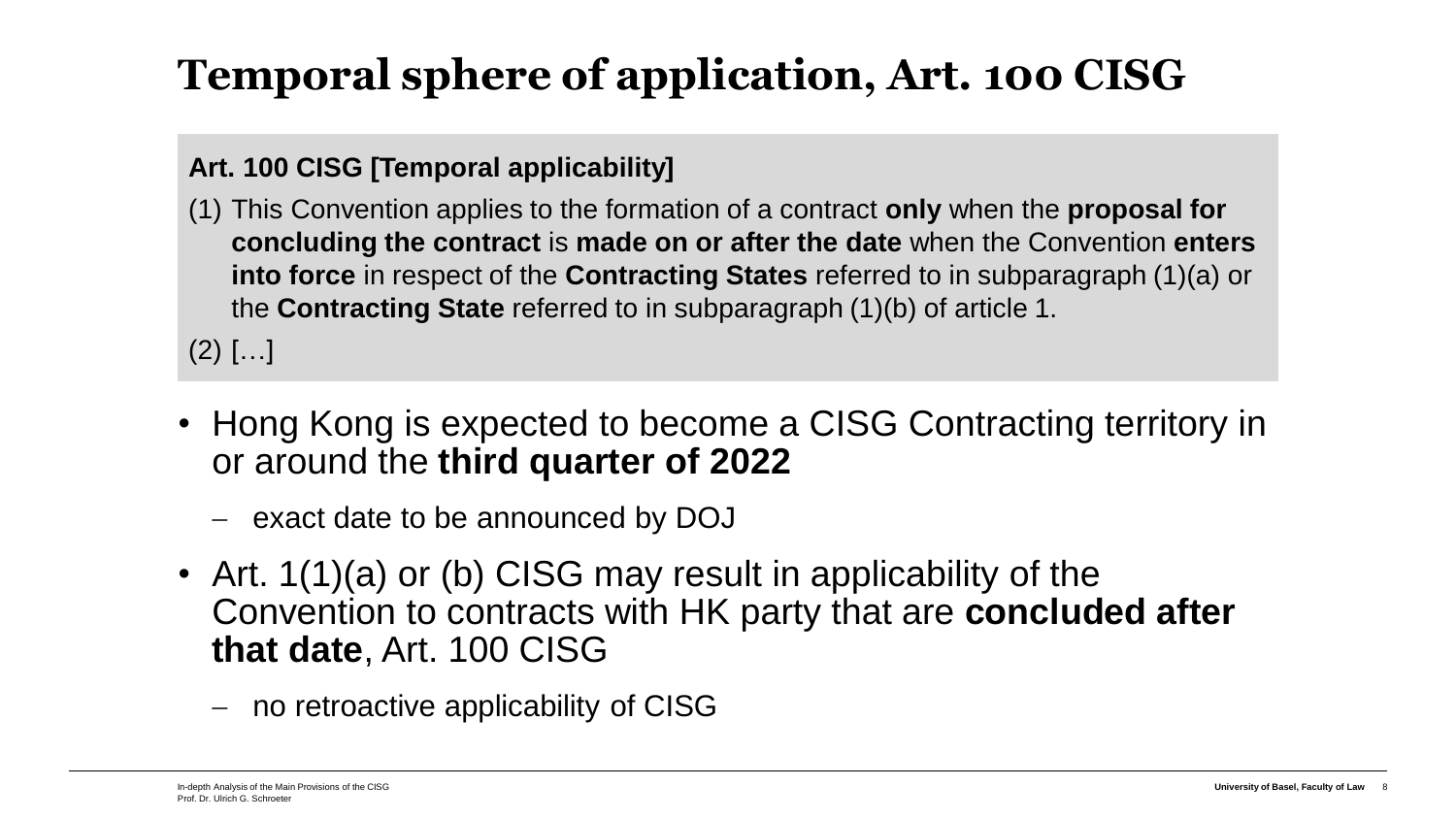### **Parties with multiple places of business, Art. 10 CISG**

#### **Art. 10 CISG [Place of business]**

For the purposes of this Convention:

- (a) if a party has more than one place of business, the place of business is that which has the closest relationship to the contract and its performance, having regard to the circumstances known to or contemplated by the parties at any time before or at the conclusion of the contract;
- CISG does not define "place of business"
	- − case law: factual concept; place of registration (eg BVI) may not be decisive
- relevant: information contemplated **by other party** at moment of contract formation
	- − test, Art. 10(a) CISG: closest connection
	- − manufacture of goods in mainland China alone insufficient (and: limited difference  $\Rightarrow$  CISG applies in either case)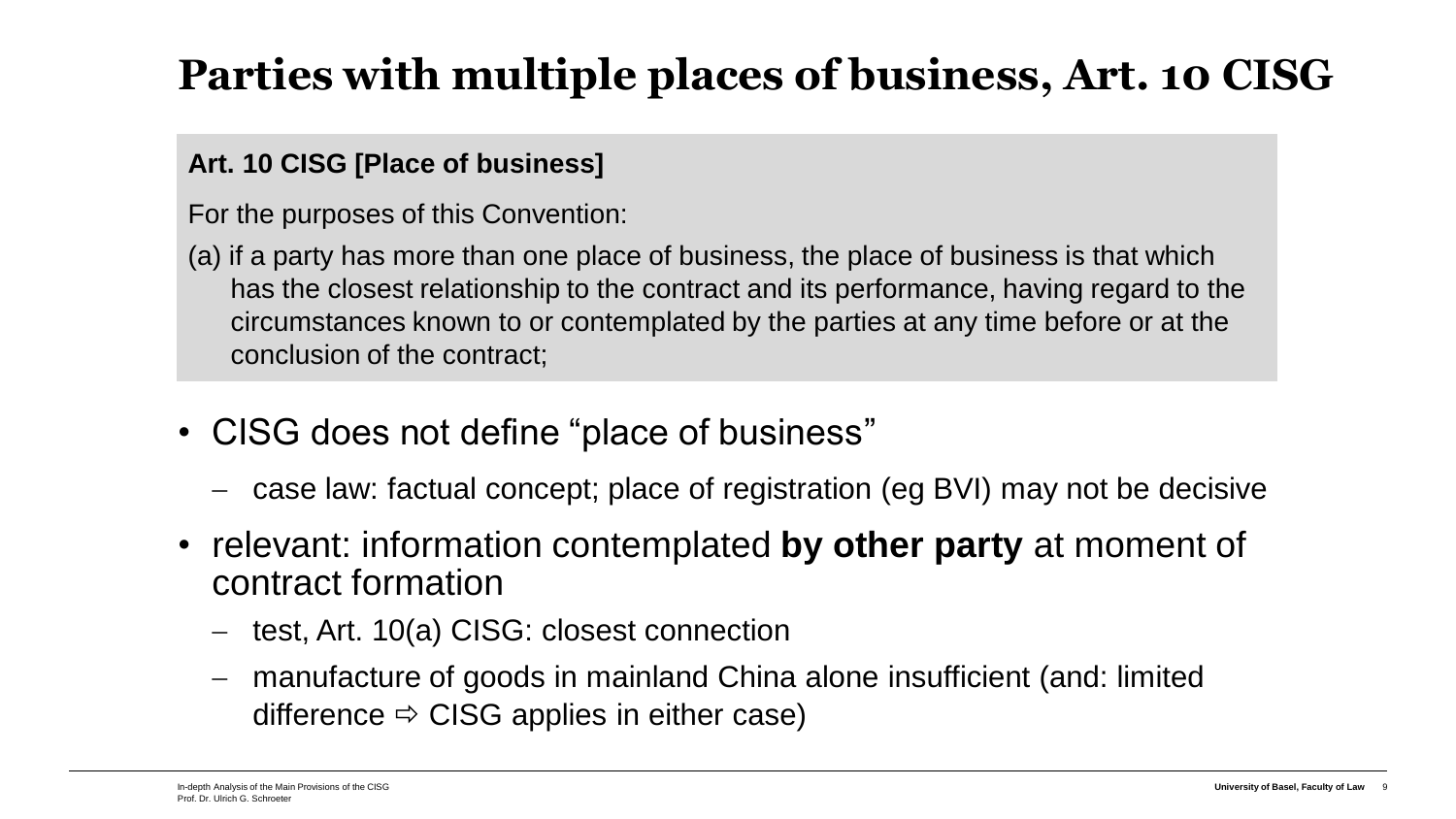### **Contracts for the sale of goods, Arts. 1, 3 CISG**

- no explicit definition of term in Convention
- "goods":
	- − in practice: broad range of raw materials, manufactured goods, etc.
	- − generally understood as "movable" goods; software sales not entirely clear
- also included: goods that are still to be manufactured, Art. 3(1)

#### **Art. 3 CISG [Sale of goods still to be manufactured]**

- (1) Contracts for the supply of goods to be manufactured or produced are to be considered sales unless the party who orders the goods undertakes to supply a substantial part of the materials necessary for such manufacture or production.
- Convention also applies to "mixed" contracts including service obligations, Art. 3(2) CISG
	- − unless services preponderant part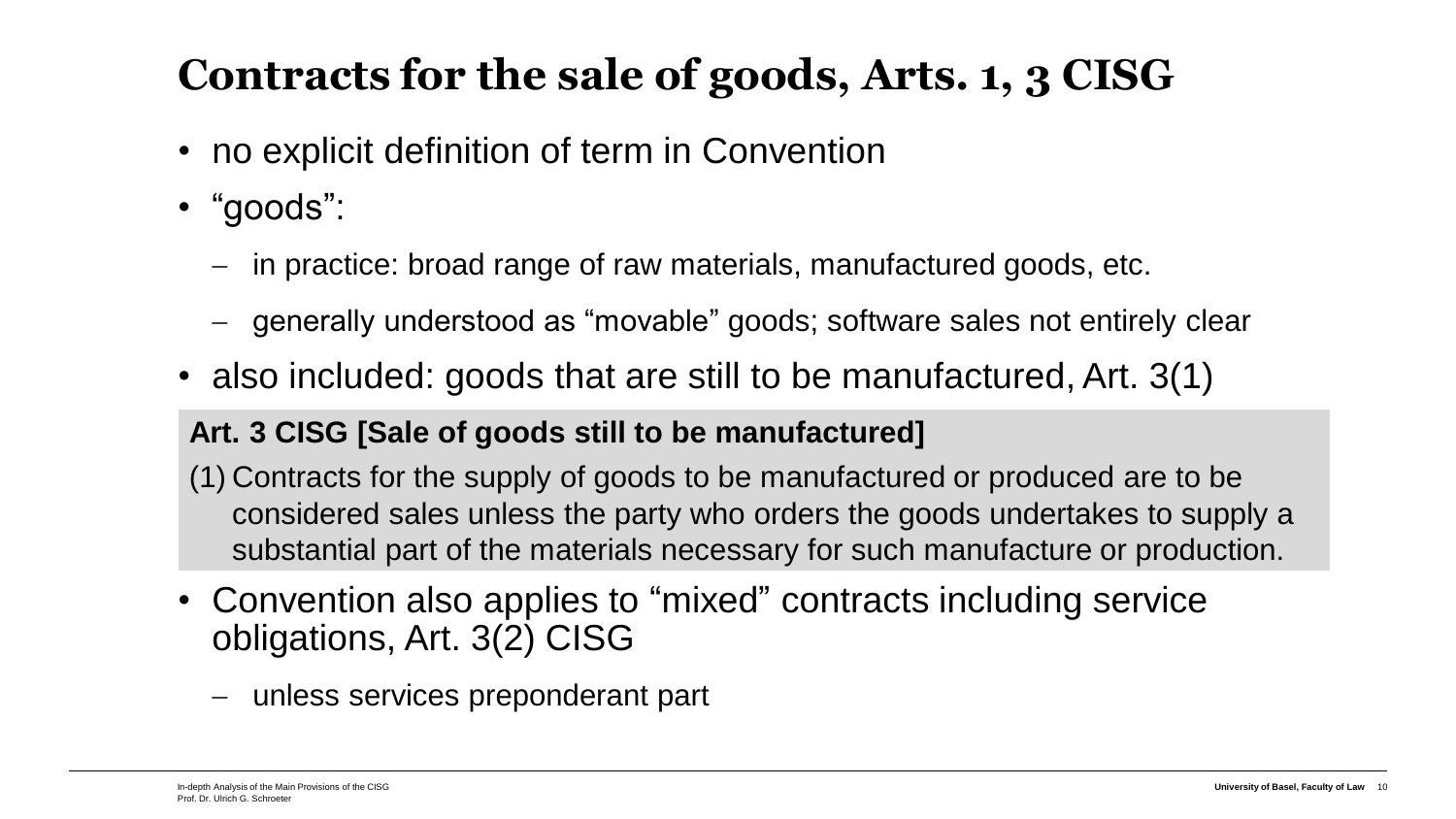#### **Party autonomy under the Convention, Art. 6 CISG**

#### **Art. 6 CISG [Exclusion, variation or derogation by the parties]**

The parties may exclude the application of this Convention or, subject to article 12, derogate from or vary the effect of any of its provisions.

- **Party autonomy** as most important principle of CISG, Art. 6 CISG
- Parties **may contractually** (*agreement* of both parties needed):
	- − entirely **exclude application** of the CISG to their contract
		- − **but** (CISG case law): **sufficient clarity** of exclusion intent needed
		- − choice of law of CISG Contracting State ("This contract is governed by Hong Kong law") is not sufficient
	- − **derogate** from specific CISG provisions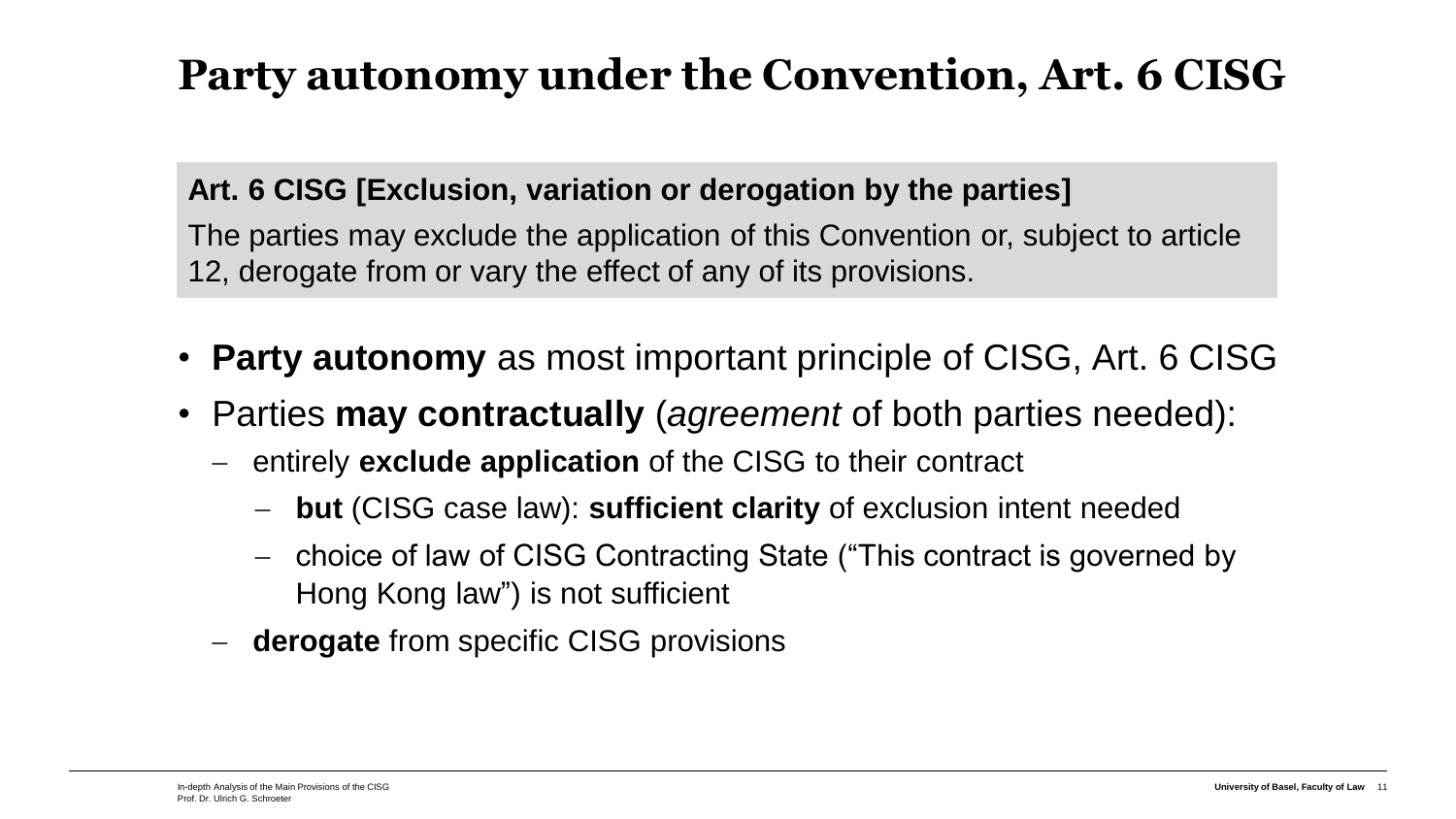#### **Clear opting-out clause required under Art. 6 CISG**



*Asante Technologies, Inc. v. PMC-Sierra, Inc.,* **164 F.Supp.2d 1142 (N.D. Cal. 2001)**

"Although selection of a particular choice of law, such as 'the California Commercial Code' or the 'Uniform Commercial Code' could amount to implied exclusion of the CISG, the choice of law clauses at issue here **do not evince a clear intent to opt out of the CISG**.

For example, Defendant's choice of applicable law adopts **the law of British Columbia**, and it is undisputed that the CISG *is* the law of British Columbia. (International Sale of Goods Act ch. 236, 1996 S.B.C. 1 et seq. (B.C.).) Furthermore, even Plaintiff's choice of applicable law generally adopts the **'laws of' the State of California**, and California is bound by the Supremacy Clause to the treaties of the United States. U.S. Const. art. VI, cl. 2 ([…]). Thus, under general California law, **the CISG** is applicable to contracts where the contracting parties are from different countries that have adopted the CISG."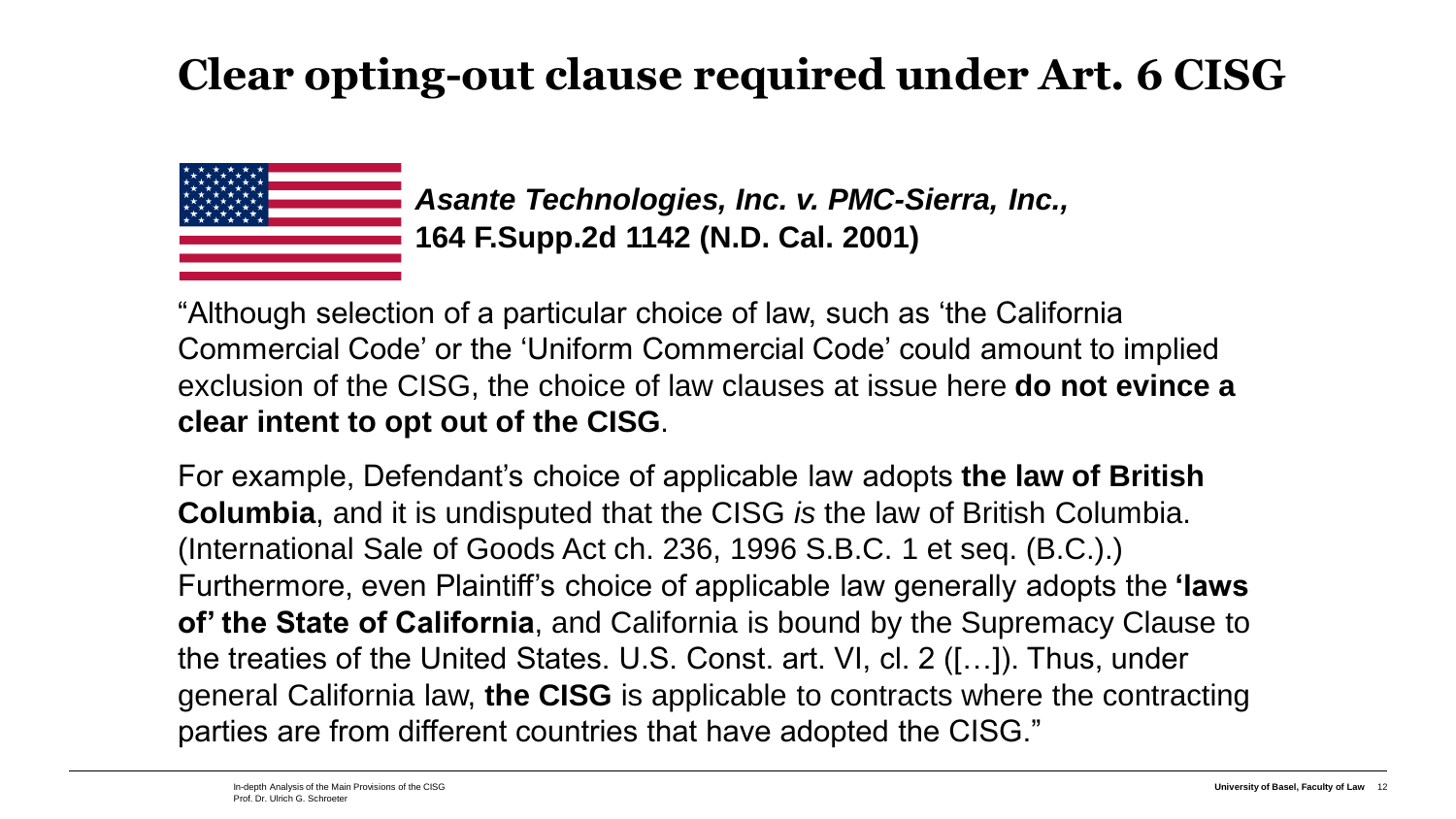### **Interpretation of the Convention (Art. 7(1) CISG)**

#### **Art. 7 CISG [Interpretation of the Convention; gap-filling]**

(1) In the interpretation of this Convention, regard is to be had to its international character and to the need to promote uniformity in its application and the observance of good faith in international trade.

 $(2)$  [...]

- Interpretative goals to "have regard to", Art. 7(1) CISG
	- − **Uniform interpretation** of the CISG
		- − "autonomous" interpretation; avoidance of "homeward trend"
	- − **good faith** in *interpretation of CISG* (not: as party obligation; but: disputed)
- Practical consequence: Consideration of **foreign CISG case law**
	- − as persuasive (not: binding) precedents
	- − CISG Advisory Council Opinions as (unofficial) source (cisgac.com)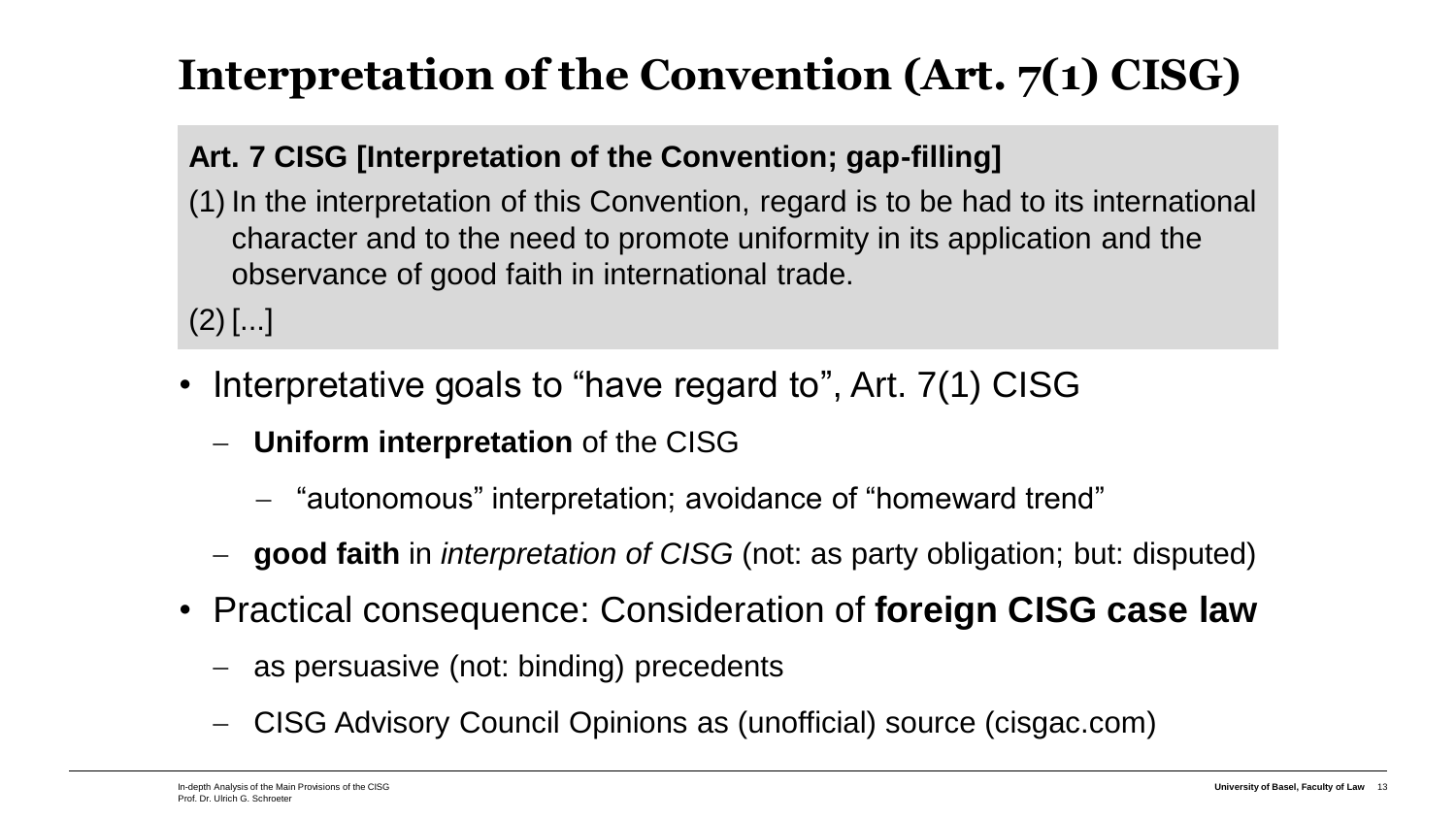### **Interpretation of the Convention (Art. 7(1) CISG): Practical sources**

- Websites on CISG case law
	- − Albert H. Kritzer database, Pace Law School (iicl.law.pace.edu/cisg/cisg)
	- − CISG-online database (www.cisg-online.org)
- Article-by-article commentaries on the CISG
	- − Harry M. Flechtner, *Honnold's Uniform Law for International Sales under the 1980 United Nations Convention*, 5th ed., Kluwer (2021), 984 pages
	- − Stefan Kröll, Loukas Mistelis & Pilar Perales Viscasillas (eds.), *UN Convention on Contracts for the International Sale of Goods (CISG)*, 2nd ed., Beck/Hart/Nomos (2018), 1,354 pages
	- − Ingeborg Schwenzer & Ulrich G. Schroeter (eds.), *Schlechtriem & Schwenzer Commentary on the UN Convention on the International Sale of Goods (CISG)*, 5th ed., Oxford University Press (forthcoming July 2022), approx. 2,300 pages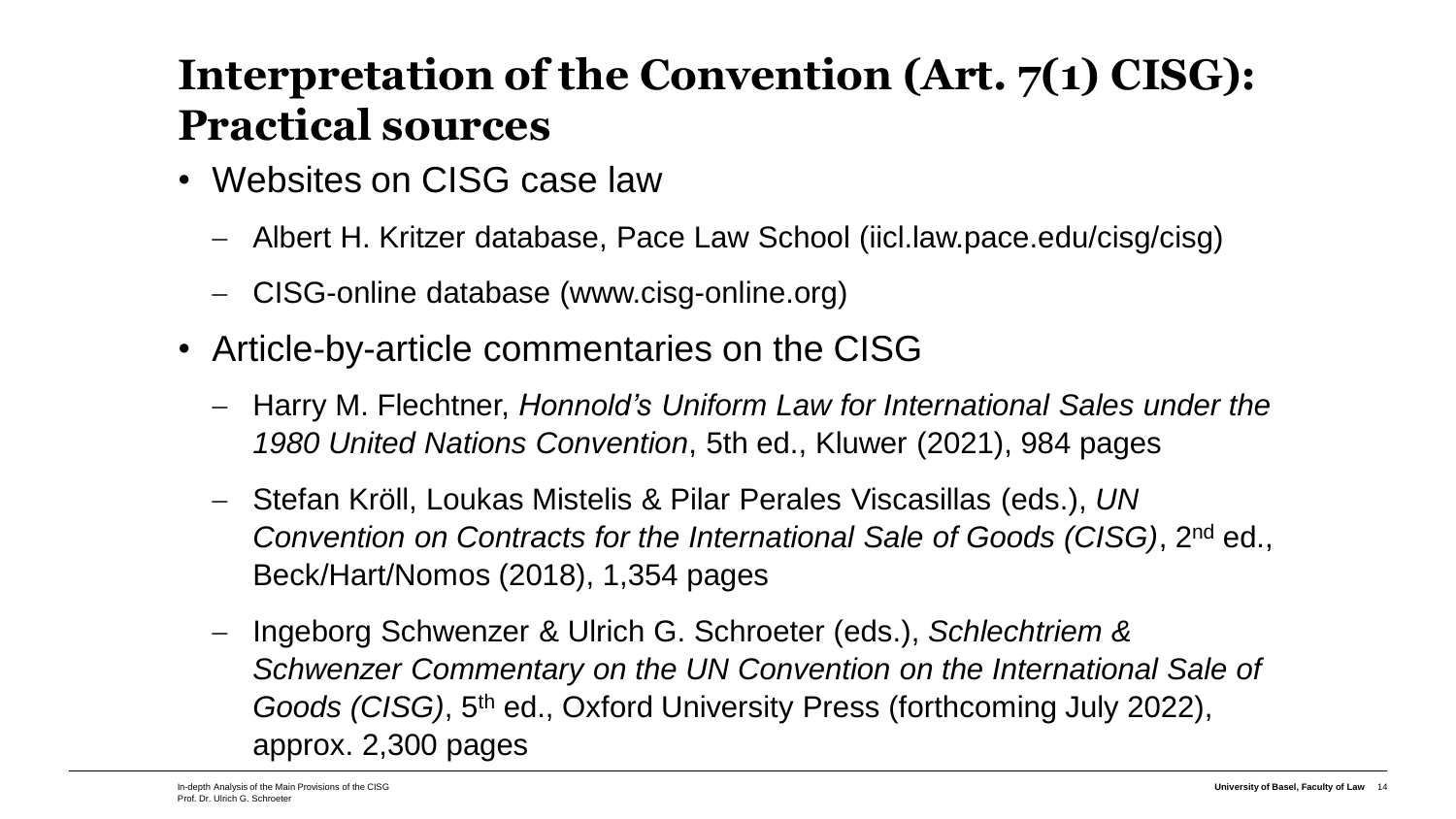## **Gaps in the Convention and gap-filling (Art. 7(2) CISG)**

#### **Art. 7 CISG [Interpretation of the Convention; gap-filling]**

- $(1)$   $[...]$
- (2) Questions concerning matters governed by this Convention which are not expressly settled in it are to be settled in conformity with the general principles on which it is based or, in the absence of such principles, in conformity with the law applicable by virtue of the rules of private international law.
- Coverage of CISG is not comprehensive ("internal gaps")
	- − Examples (Art. 4 CISG): validity of contract terms; effect on property
	- − Other examples: assignment; interest rate; limitation period; set-off (disputed)
- Gap-filling, Art. 7(2) CISG
	- − primarily: through general principles underlying the Convention
	- − only as last resort: domestic law applicable by virtue of conflict-of-laws rules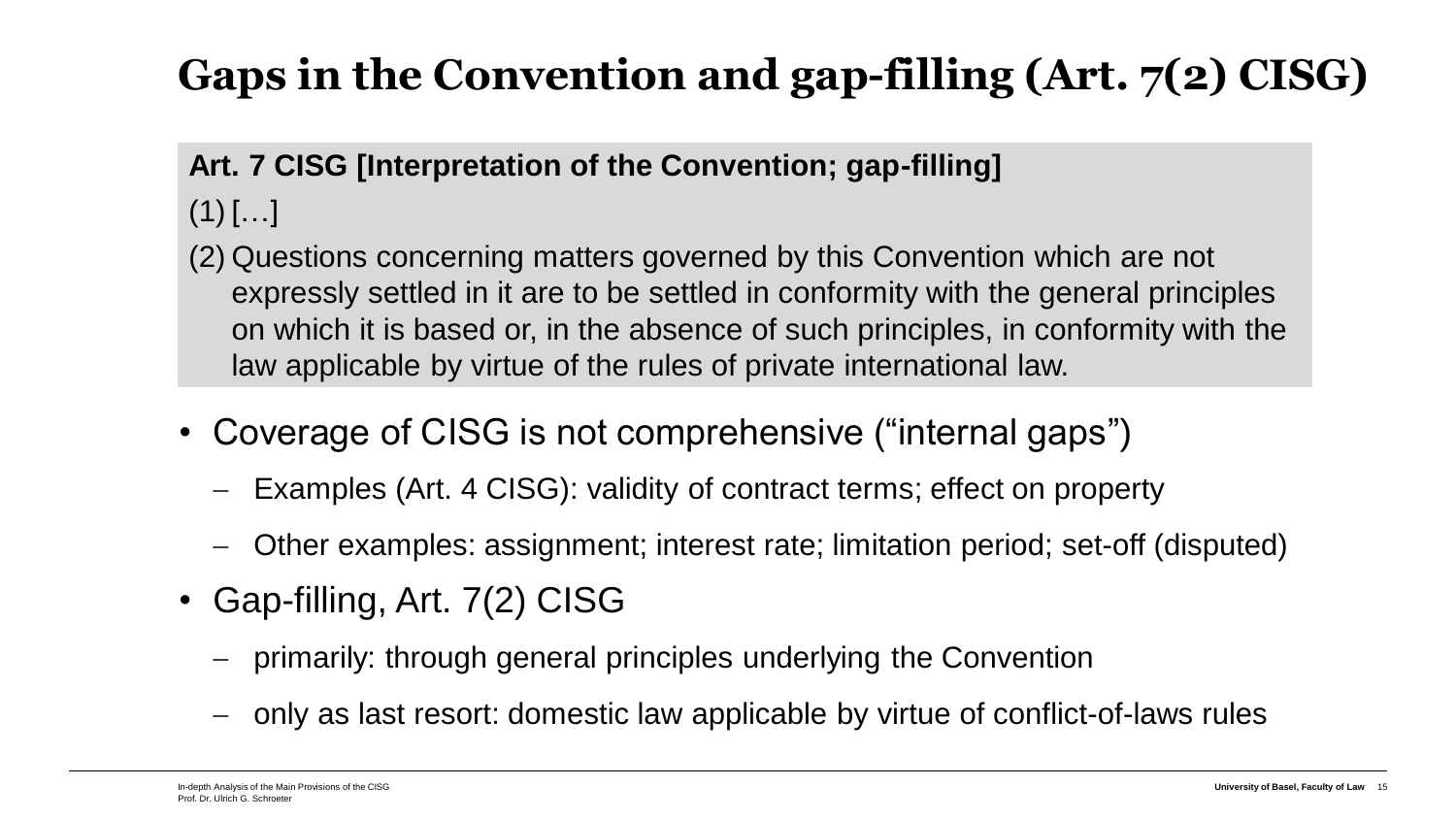### **Freedom of form, Art. 11 CISG**

#### **Art. 11 CISG [Freedom of form]**

A contract of sale need not be concluded in or evidenced by writing and is not subject to any other requirement as to form. It may be proved by any means, including witnesses.

- no writing requirement  $\Rightarrow$  CISG contracts can be concluded orally or implicitly
	- − domestic form requirements preempted
	- − **no requirement of consideration** (domestic consideration requirements preempted)
	- − **no parol evidence rule**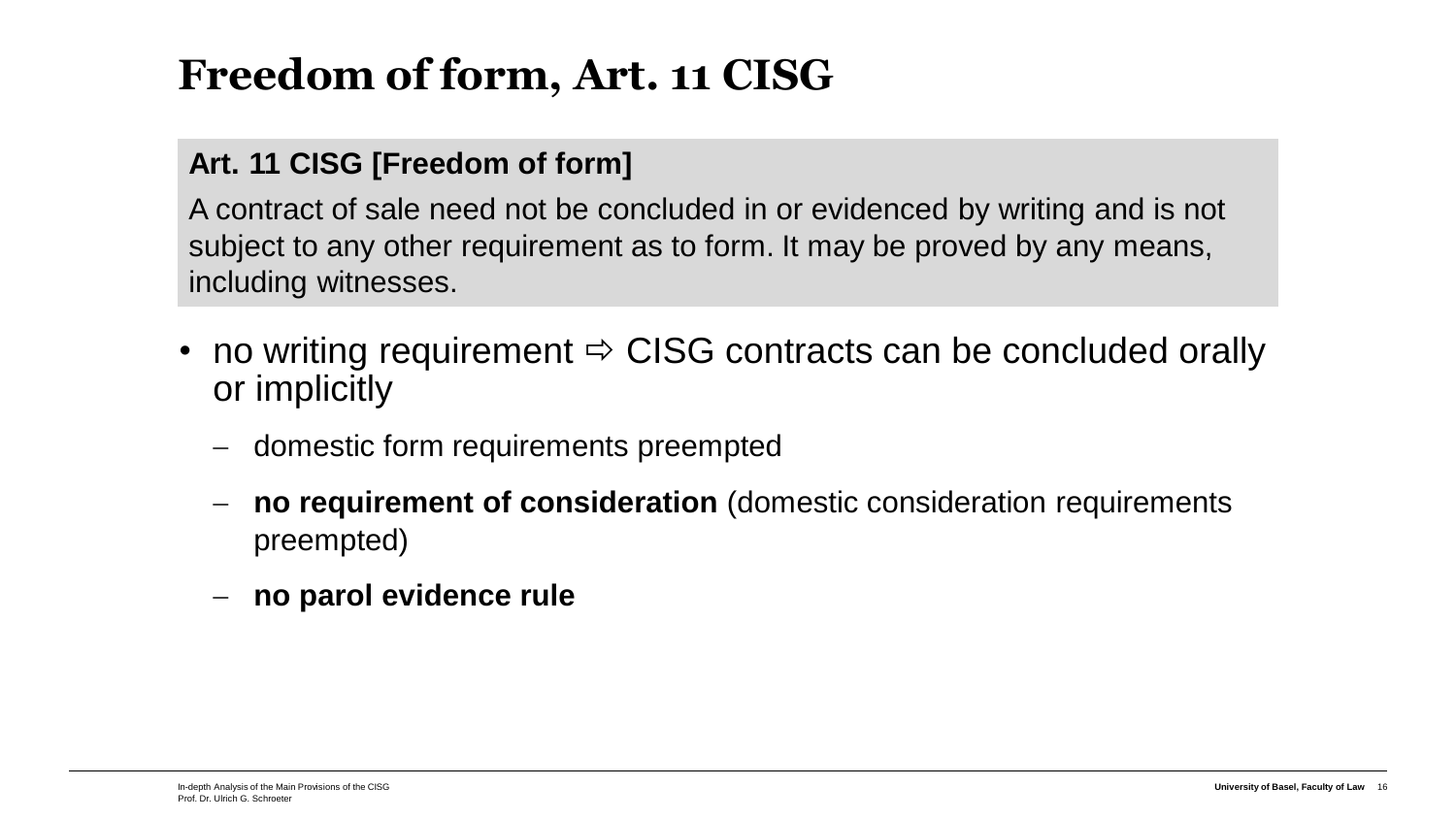#### **Interpretation of CISG contracts, Art. 8 CISG**

- Rules on interpretation of party declarations and of CISG contracts, Art. 8 CISG
- Main rule in practice: "understanding that a **reasonable person** of the same kind as the other party [addressee] would have had in the same circumstances", Art. 8(2) CISG
	- − "objective" interpretation decisive under Art. 8(2) CISG
	- − but: **circumstances** are to be taken into account, **Art. 8(3) CISG**

#### **Art. 8(3) CISG [Interpretation of party declarations]**

In determining the intent of a party or the understanding a reasonable person would have had, due consideration is to be given to all relevant circumstances of the case including the negotiations, any practices which the parties have established between themselves, usages and any subsequent conduct of the parties.

− therefore: **no** "**four corner rule**" **under CISG** (unless the parties agree on such rule in their contract)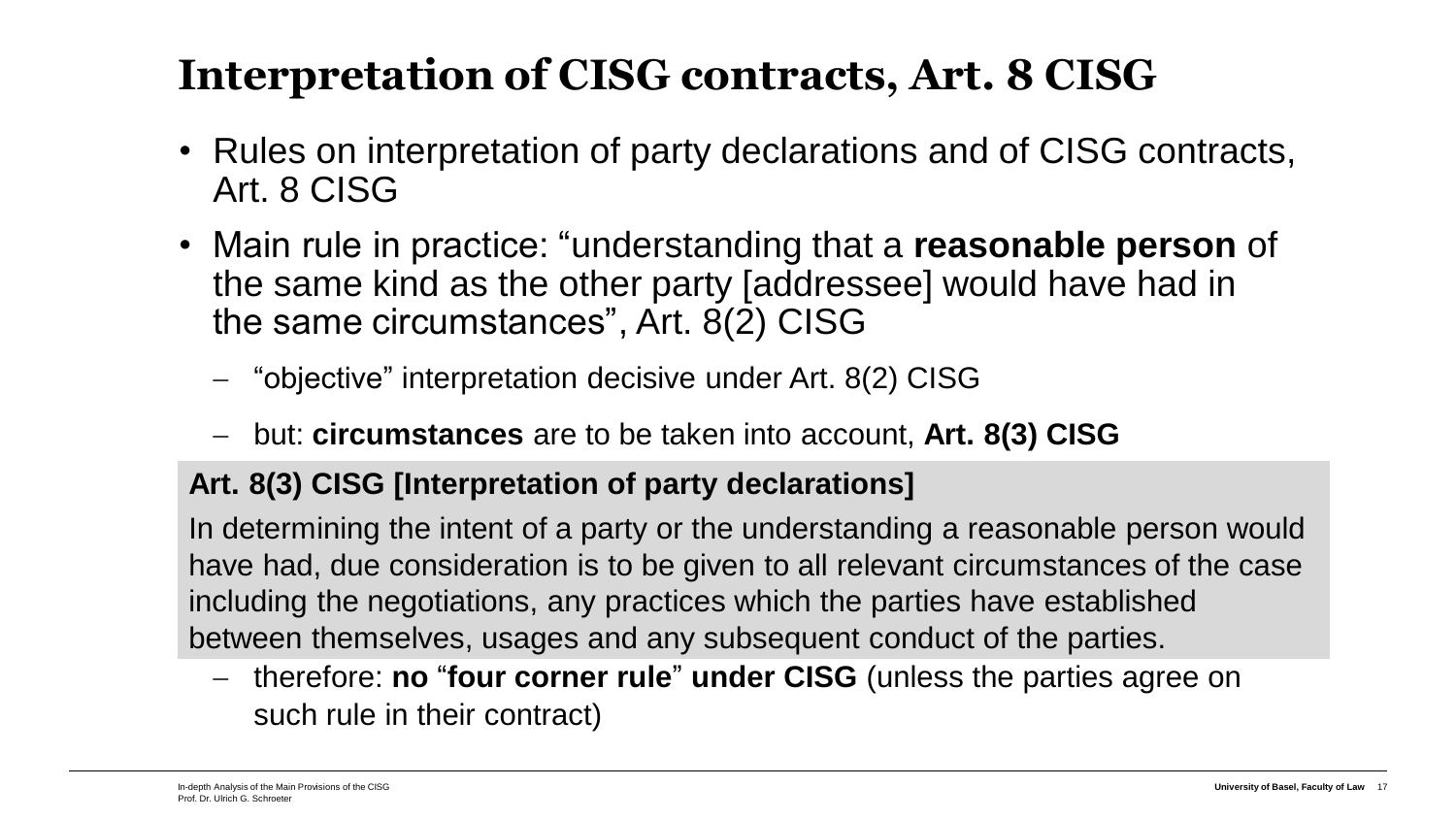### **Formation of contracts (Art. 14–24 CISG)**

- CISG uses "classic" **offer-acceptance** model
	- − Art. 14–17: offer; Art. 18–22: acceptance; Art. 23, 24: general questions
- **Notable contract formation issues** in CISG case law
	- − determinability of the contract price, Arts. 14(1) and 55 CISG
	- ncorporation of standard terms by reference
	- − "battle of the forms" (but: mostly theoretical discussion less relevant in practice under the CISG)

#### **Art. 14 CISG [Offer]**

(1) A proposal for concluding a contract addressed to one or more specific persons constitutes an offer if it is sufficiently definite and indicates the intention of the offeror to be bound in case of acceptance. A proposal is sufficiently definite if it indicates the goods and expressly or implicitly fixes or makes provision for determining the quantity and the price.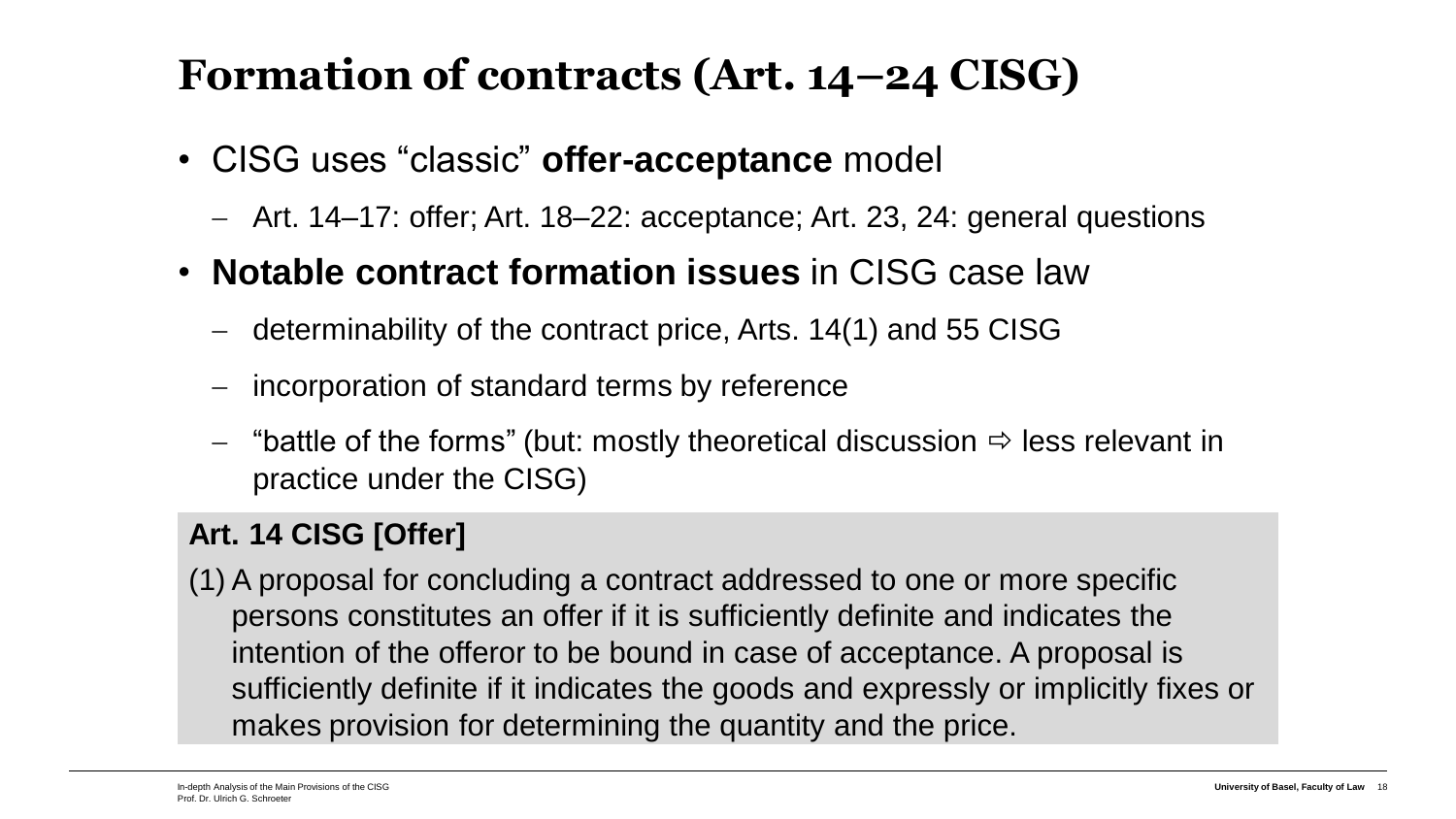### **Incorporation of standard terms and conditions by reference (1): Basics**

- Very frequently arising issue in CISG case law
	- − one of the most frequently litigated issues under the CISG may also affect parties' agreement on forum selection clauses or arbitration clauses contained in standard terms

#### • **Basic position of CISG**

- − no specific provisions about standard terms  $\Rightarrow$  general rules apply
- − therefore: standard terms **must be made part of offer** (Art. 14 CISG) as interpreted in accordance with Art. 8 CISG; offer must then be accepted (Art. 18 CISG)
- − offer must: (1) **refer** to standard terms and (2) **make** terms **text available** to the **other party** (the "making available" test)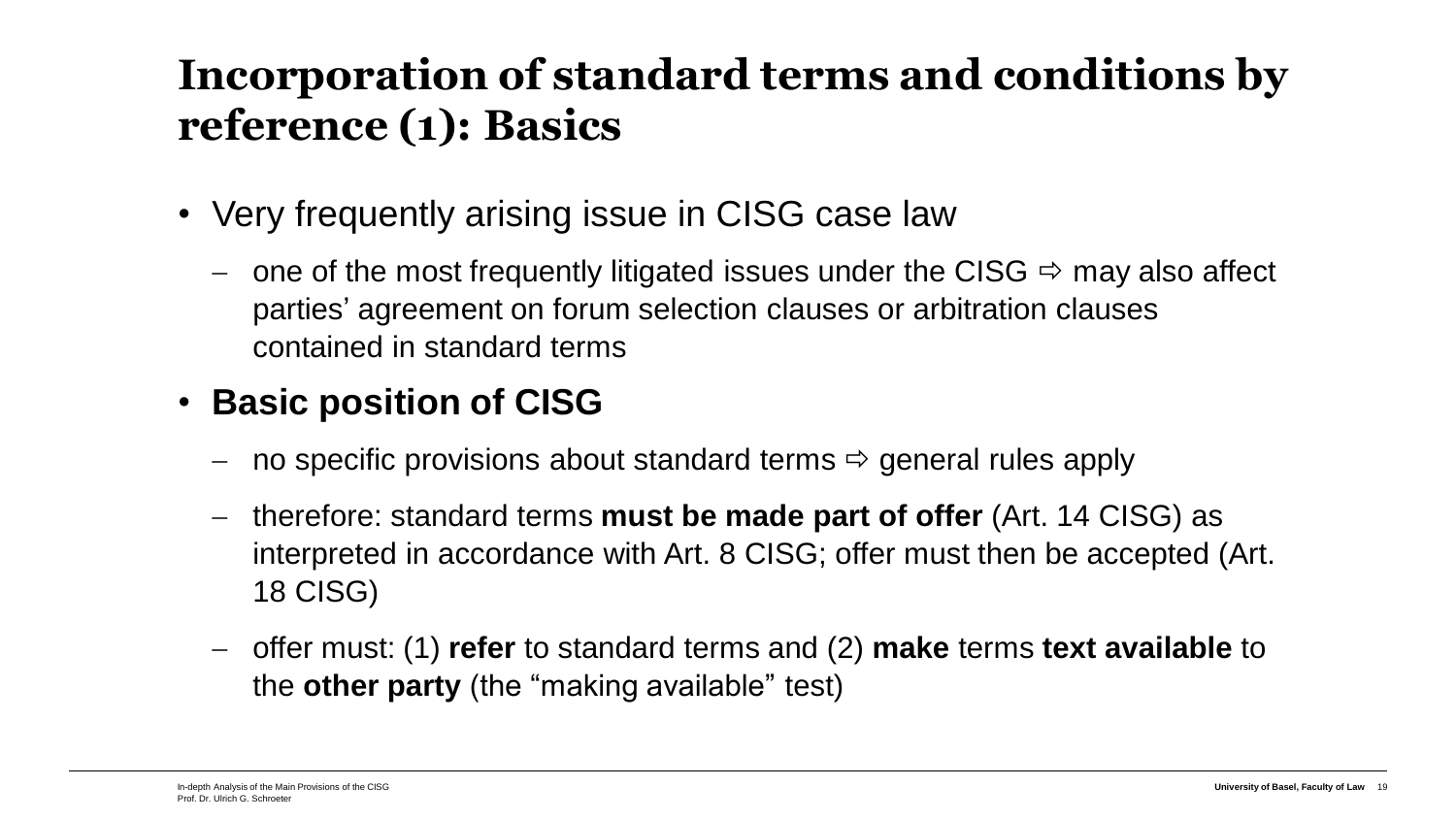#### **Incorporation of standard terms and conditions by reference (2): Basics**

*Machinery case,* **German Supreme Court, 31 October 2001 – VIII ZR 60/01, CISG-online 617**

"There is unanimous agreement that the recipient of an offer that is seeks to incorporate standard terms and conditions must have the possibility to become aware of the standard terms in a reasonable manner ([…]).

An effective inclusion of standard terms and conditions [into a CISG contract] thus first requires that the offeror's intention to include his terms and conditions into the contract be apparent to the offeree.

In addition, as the Court of Appeal correctly assumed, **the CISG requires the user of standard terms and conditions to send the standard terms' text or to make it available to the other party in a different way**."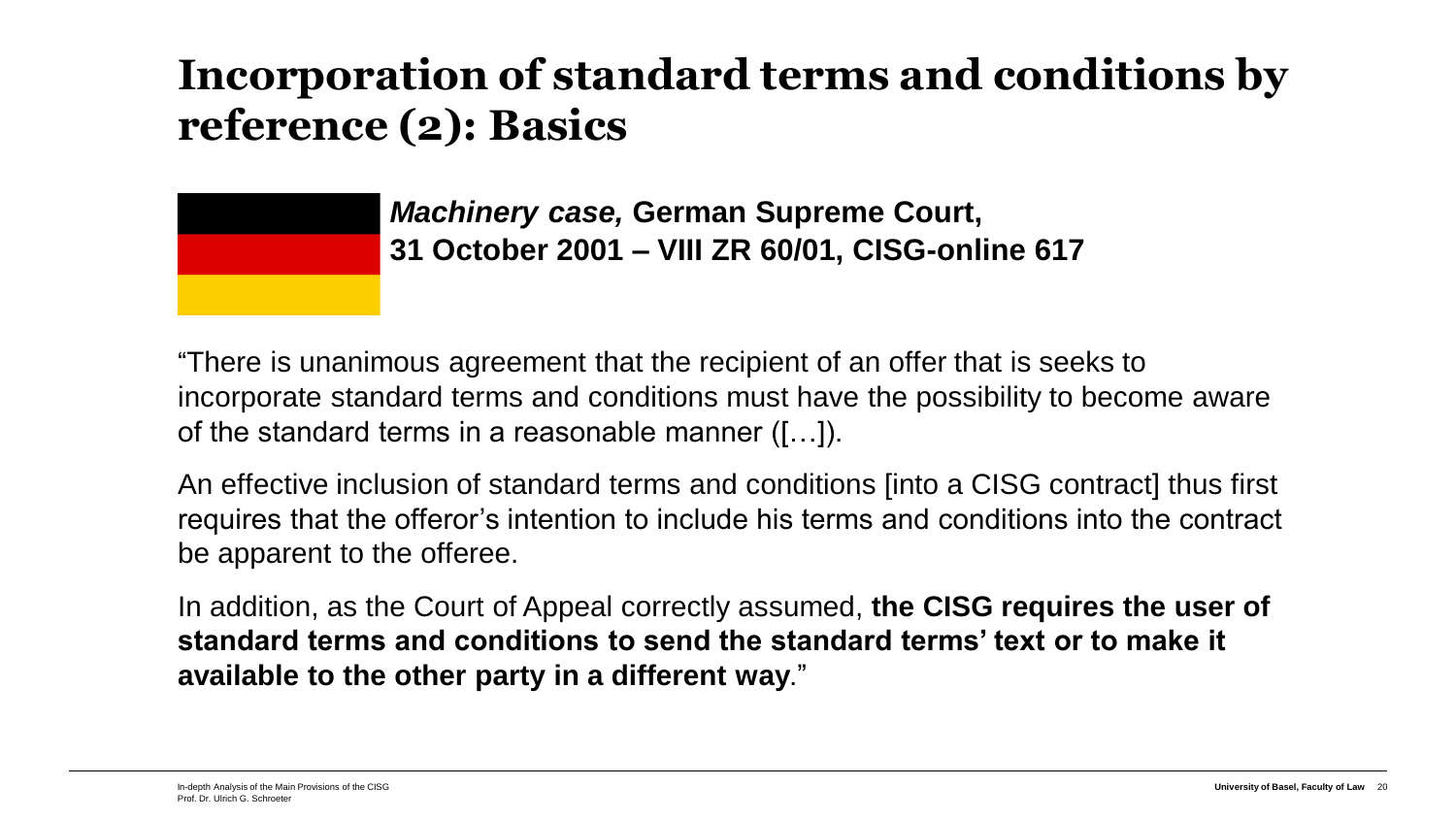### **Incorporation of standard terms and conditions by reference (3): Particular questions**

- Making standard terms' text available: **How?**
	- − no formal requirements, but **active** "making available" necessary
	- − **sufficient**: sending full text by mail, or as e-mail attachment (practically important: **proof** of other party's receipt)
	- − insufficient: offer to make terms available "upon request"; deposit of terms with local Chamber of Commerce or Court
	- − disputed: availability of standard terms on offeror's internet **website** sufficient?
	- important: "making available" test is **no form requirement**  $\Rightarrow$  no need to repeat it with every follow-up contract  $\Rightarrow$  sufficient if standard terms **were made available** at **beginning** of business relationship (first CISG contract)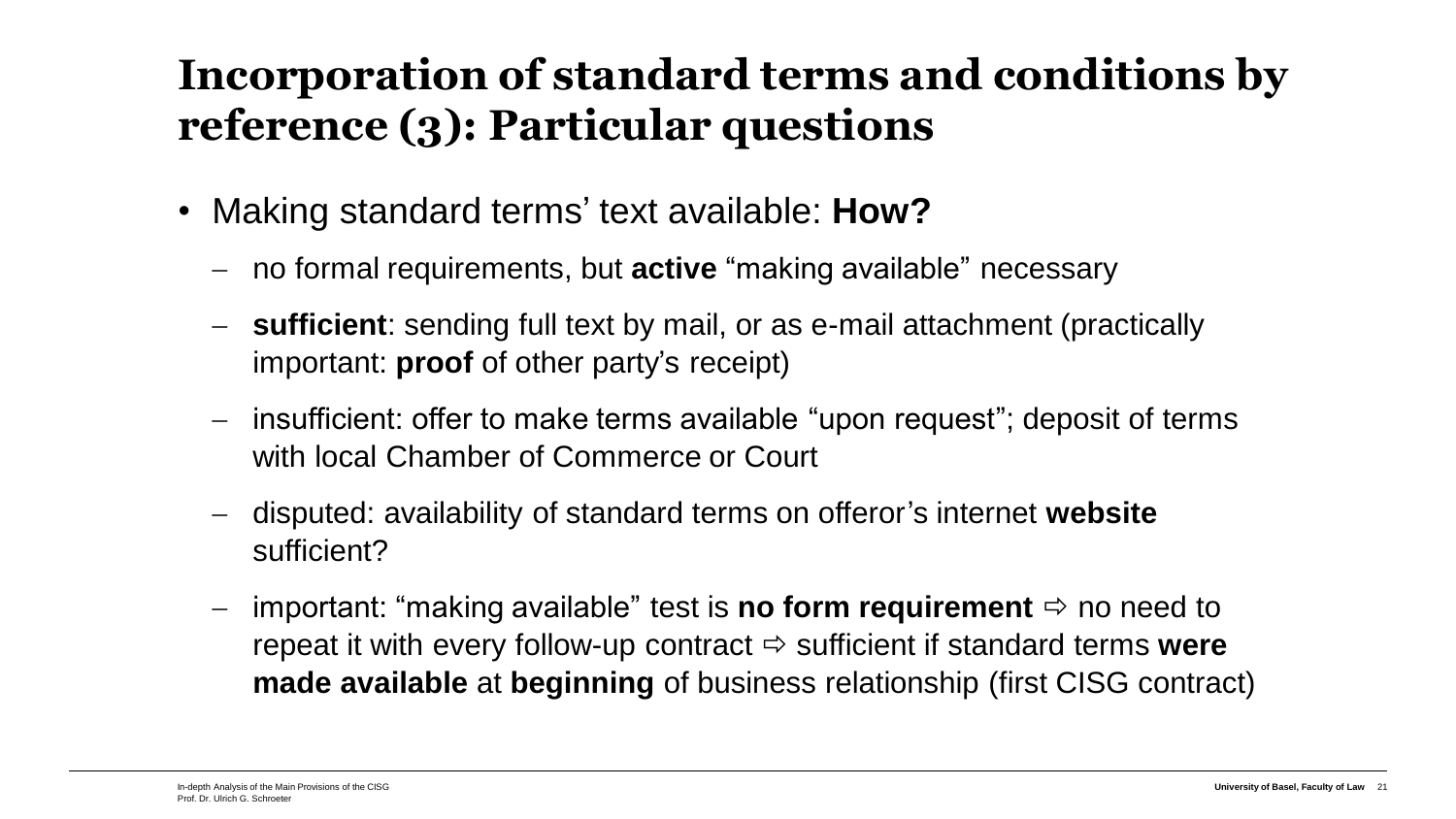### **Incorporation of standard terms and conditions by reference (4): Particular questions**

- Making standard terms text' available: **When?**
	- − Before contract formation (= **before** the **other party accepts** offer)
	- − insufficient (too late): sending of standard terms' text for the first time with/on **invoice**, on shipping documents etc.

may be offer to *modify* contract (but: unlikely to be accepted)

- **Language** in which standard terms' text is written
	- principle: reasonable person in offeree's shoes must be able to understand terms (Art. 8(2) CISG)
	- − sufficient: language of contract negotiations; language understandable to the offeree
	- − "world language" per se understandable?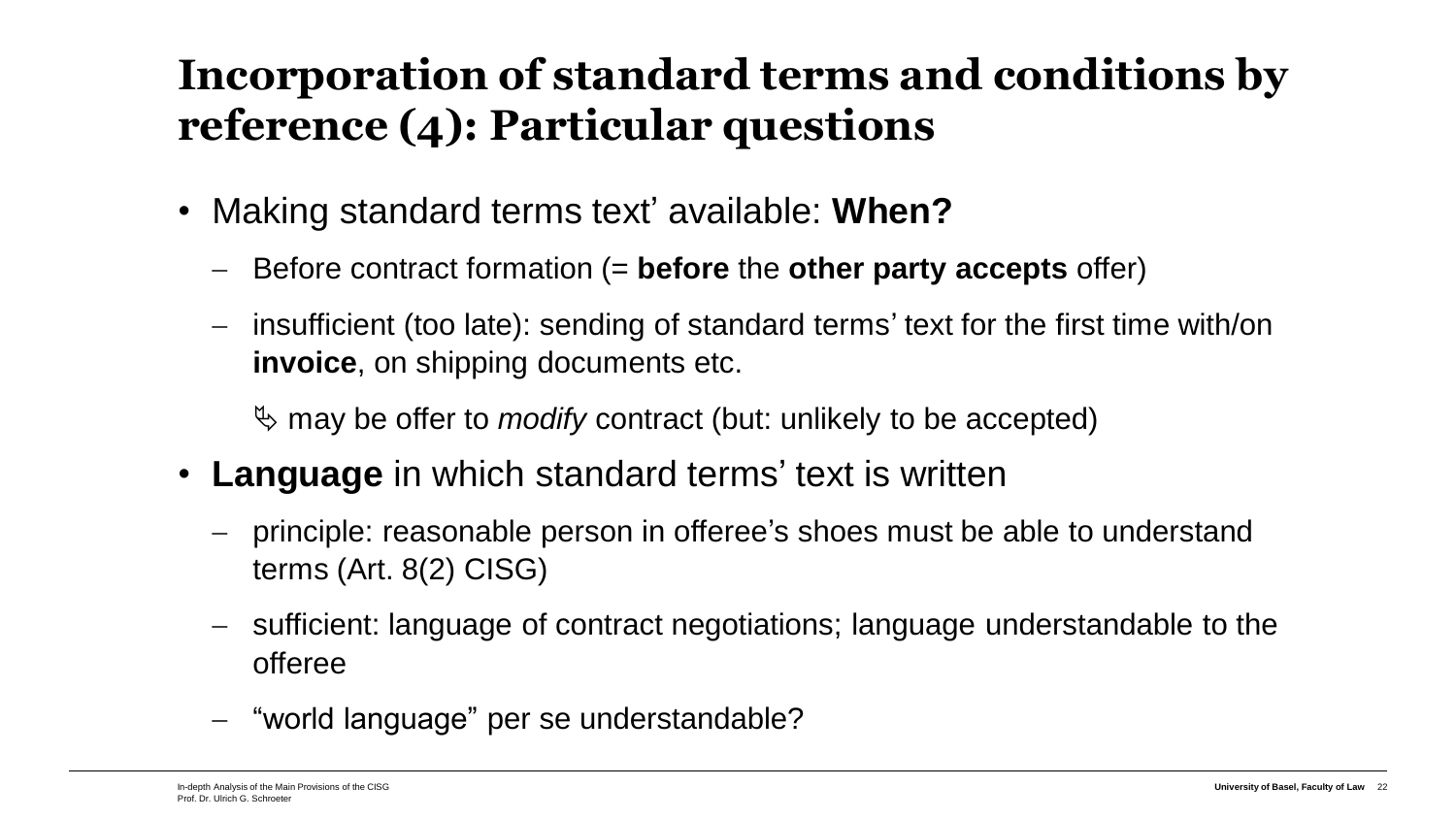### **Incorporation of standard terms and conditions by reference (5): Particular questions**



*Chateau des Charmes Wines Ltd. v. Sabaté USA, Inc.,* **328 F.3d 528 (9th Cir. 2003), CISG-online 767**

"Indeed, Sabaté France and Sabaté USA do not contend that a forum selection clause was part of their **oral agreements**, but merely that the clauses in the **invoices** became part of a binding agreement. The logic of this contention is defective. Under the Convention, a 'contract may be modified or terminated by the mere agreement of the parties.' *Id.*, art. 29(1). However, the Convention clearly states that '[a]dditional or different terms relating, among other things, to … the settlement of disputes are considered to alter the terms of the offer materially.' *Id.*, art. 19(3). There is no indication that Chateau des Charmes conducted itself in a manner that evidenced any affirmative assent to the forum selection clauses in the invoices. Rather, Chateau des Charmes merely performed its obligations under the oral contract. **Nothing** in the Convention suggests that the **failure to object** to a party's unilateral attempt to alter materially the terms of an otherwise valid agreement **is an 'agreement' within the terms of Article 29**."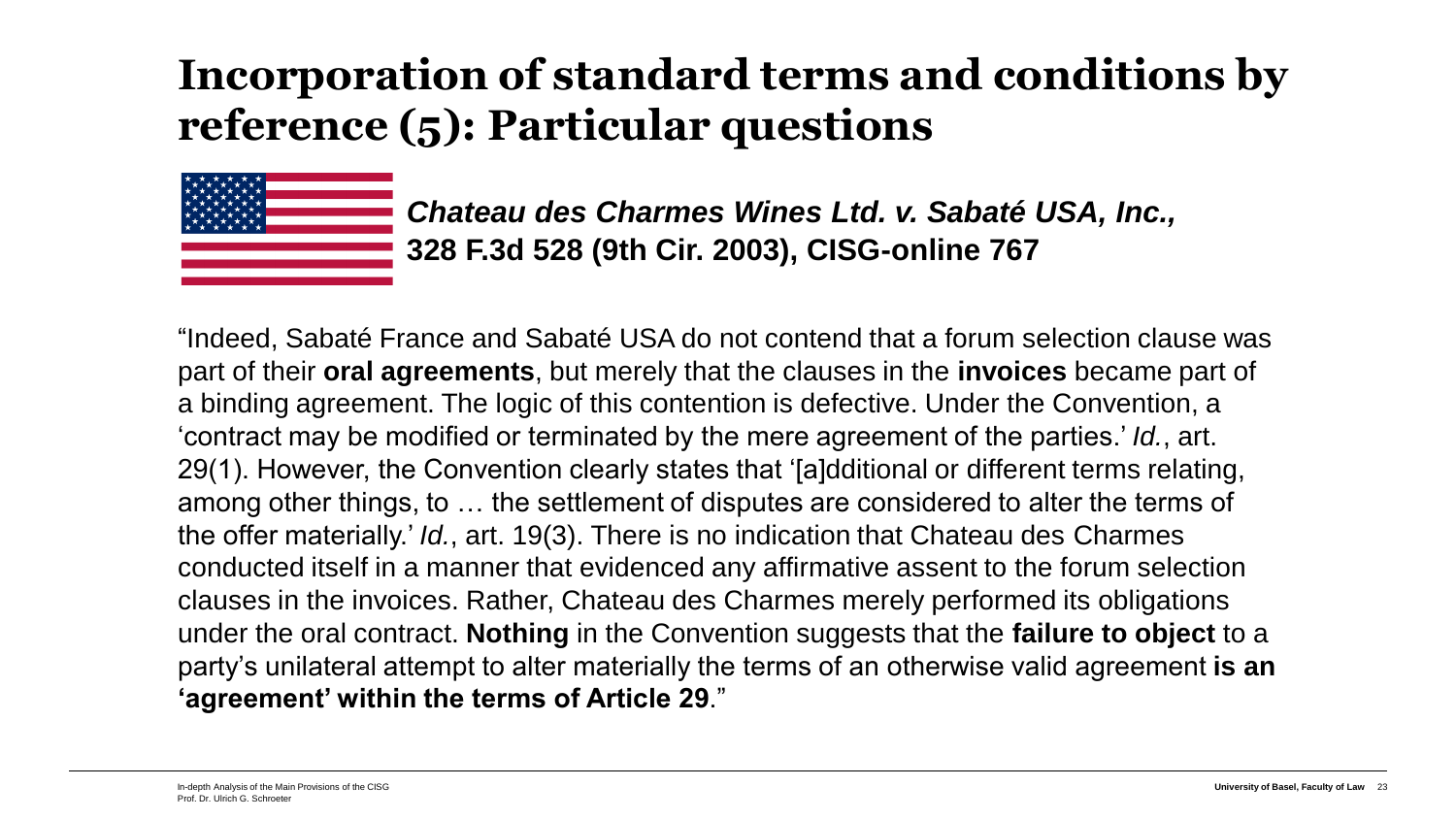## **"Acceptance" diverging from offer, Art. 19 CISG (1)**

#### **Art. 19 CISG [Additions or modifications to the offer]**

(1) A reply to an offer which purports to be an acceptance but contains additions, limitations or other modifications is a rejection of the offer and constitutes a counter-offer.

 $\overline{P}$ (2) However, a reply to an offer which purports to be an acceptance but contains additional or different terms **which do not materially alter the terms of the offer** constitutes **an acceptance**, unless the offeror, without undue delay, objects orally to the discrepancy or dispatches a notice to that effect. If he does not so object, the terms of the contract are the terms of the offer with the modifications contained in the acceptance.

 $\sqrt{2}$ (3) Additional or different terms relating, among other things, to the **price, payment, quality and quantity of the goods, place and time of delivery, extent of one party's liability to the other or the settlement of disputes** are considered to alter the terms of the offer **materially**.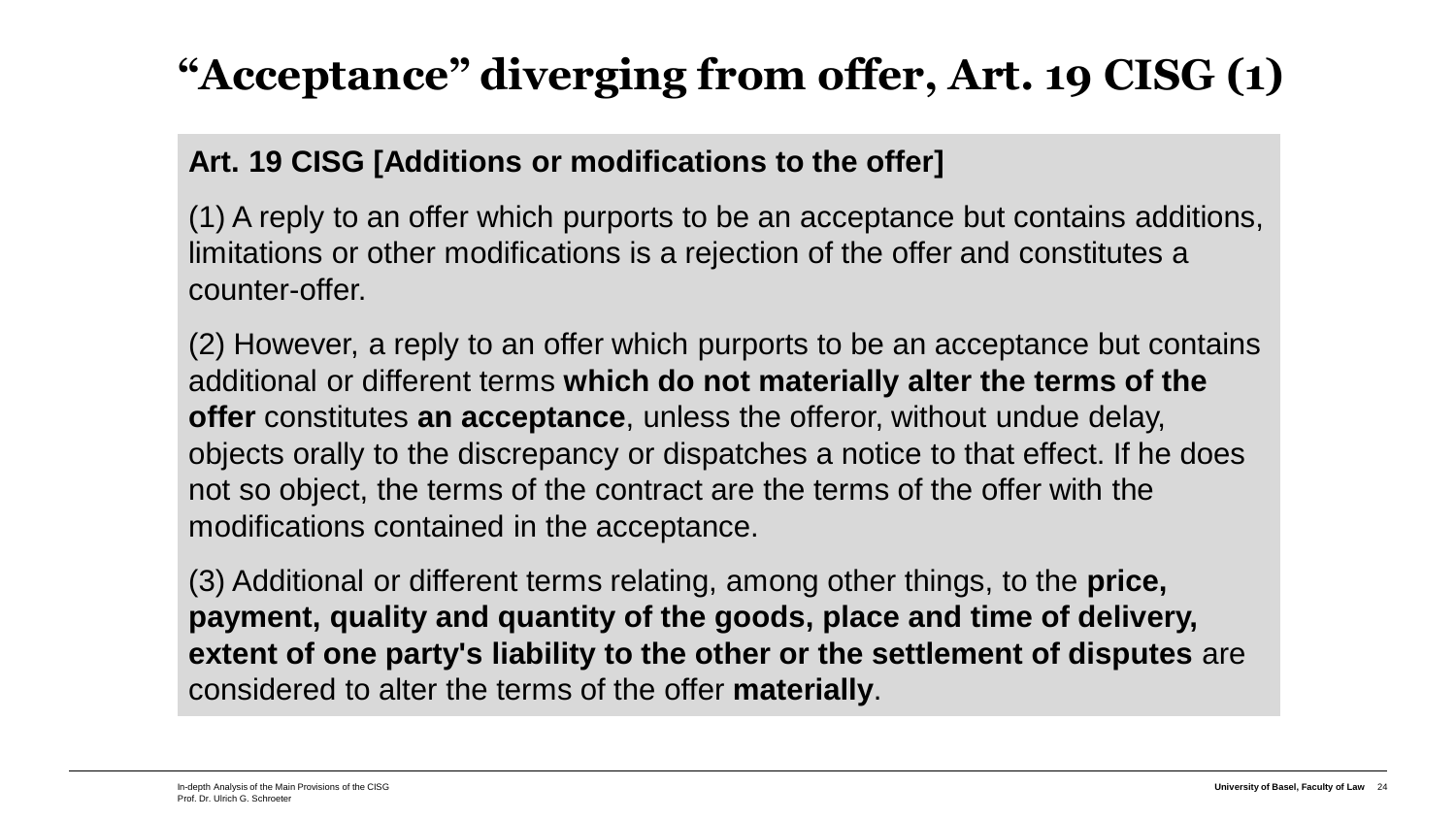## **"Acceptance" diverging from offer, Art. 19 CISG (2)**

- Art. 19 CISG: "**mitigated**" **mirror-image rule**
	- − Art. 19(1) CISG: mirror-image rule diverging acceptance = counter-offer
	- − but: merely immaterial differences acceptance, Art. 19(2) CISG
		- − problem: broad list of material terms in Art. 19(3) CISG
- "**battle of the forms**": approach under the CISG controversial
	- − approach 1: "last shot rule"
	- − approach 2: "knock-out rule"
	- − but: issue in practice of limited importance under CISG
		- reason: freedom of form (Art. 11 CISG)  $\Rightarrow$  contract was often already concluded orally
		- − forms therefore at best offer to modify contract (Art. 29(1) CISG)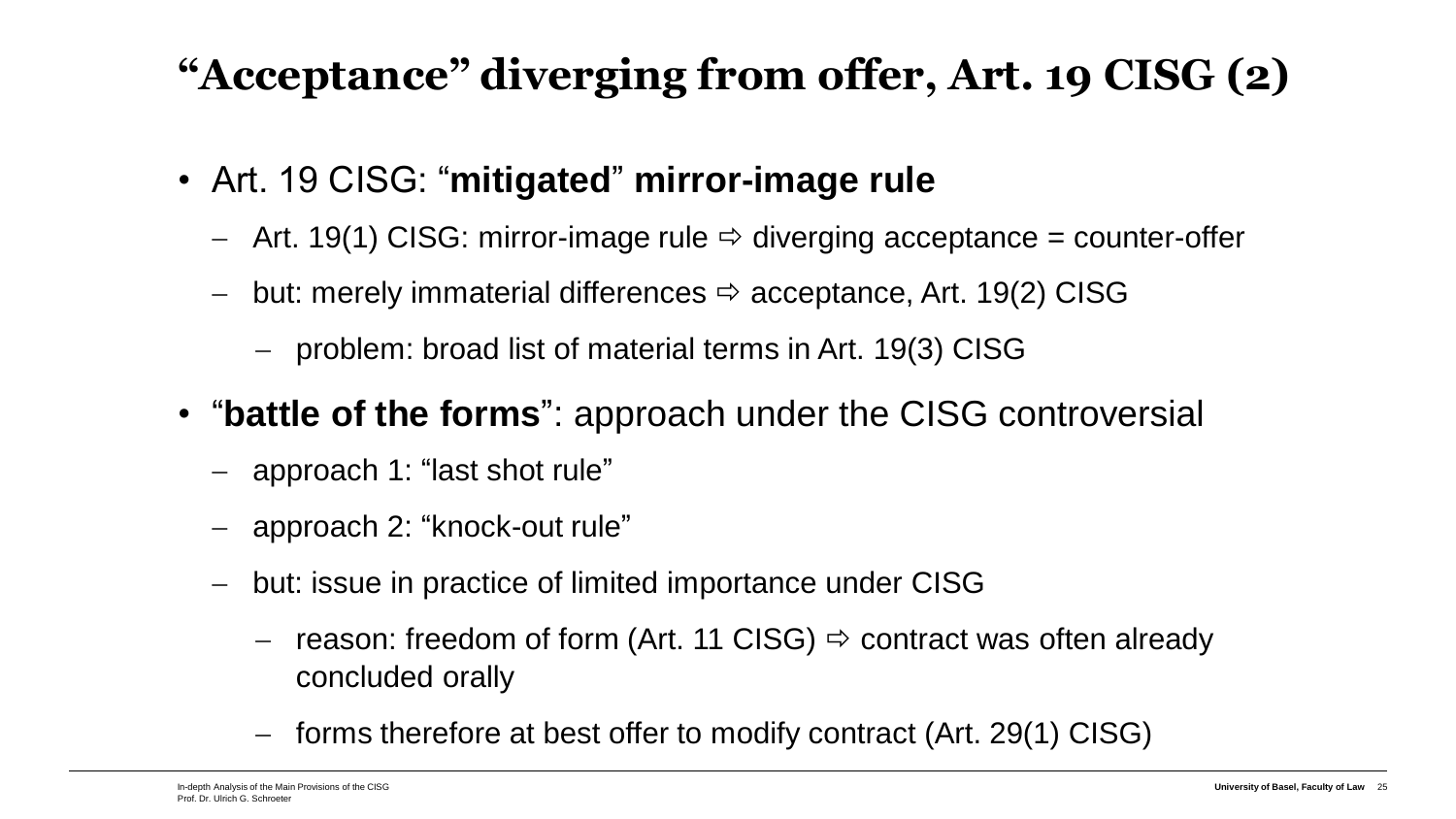### **Modification of contract, Art. 29 CISG**

- by "mere agreement" of the parties, Art. 29(1) CISG
	- − therefore: no consideration necessary consideration requirements of domestic laws preempted
	- − no form requirement
- but: Sales Convention respects NOM clauses, Art. 29(2) CISG
	- parties may include No Oral Modification clause in their CISG contract
		- $−$  if they do  $\Rightarrow$  oral modifications ineffective
		- − (narrow) exception, Art. 29(2), sentence 2 CISG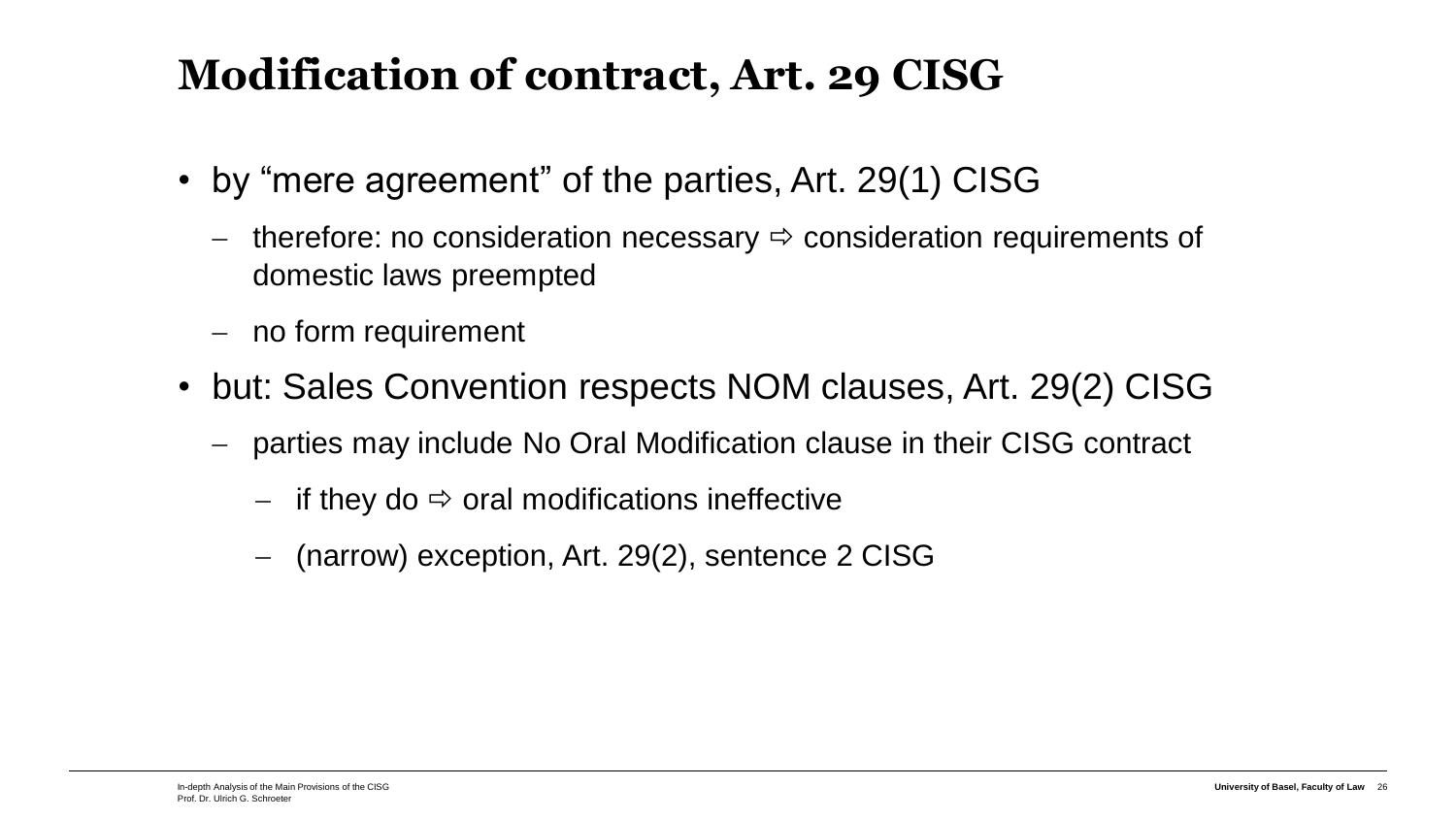#### **No Oral Modification clauses (Art. 29(2) CISG)**

#### *Rock Advertising Limited v MWB Business Exchange Centres Limited* **[2018] UKSC 24**

"The reasons advanced in the case law for disregarding [NOM clauses] are entirely conceptual. The argument is that it is conceptually impossible for the parties to agree not to vary their contract by word of mouth because any such agreement would automatically be destroyed upon their doing so. The difficulty about this is that if it is conceptually impossible, then it cannot be done, short of an overriding rule of law (presumably statutory) requiring writing as a condition of formal validity. Yet it is plain that it can. **There are legal systems which have squared this particular circle. They impose no formal requirements for the validity of a commercial contract, and yet give effect to No Oral Modification clauses**.

The Vienna Convention on Contracts for the International Sale of Goods (1980) has been ratified by 89 states, not including the United Kingdom. It provides … [citing Arts. 11 and 29(2) CISG]…"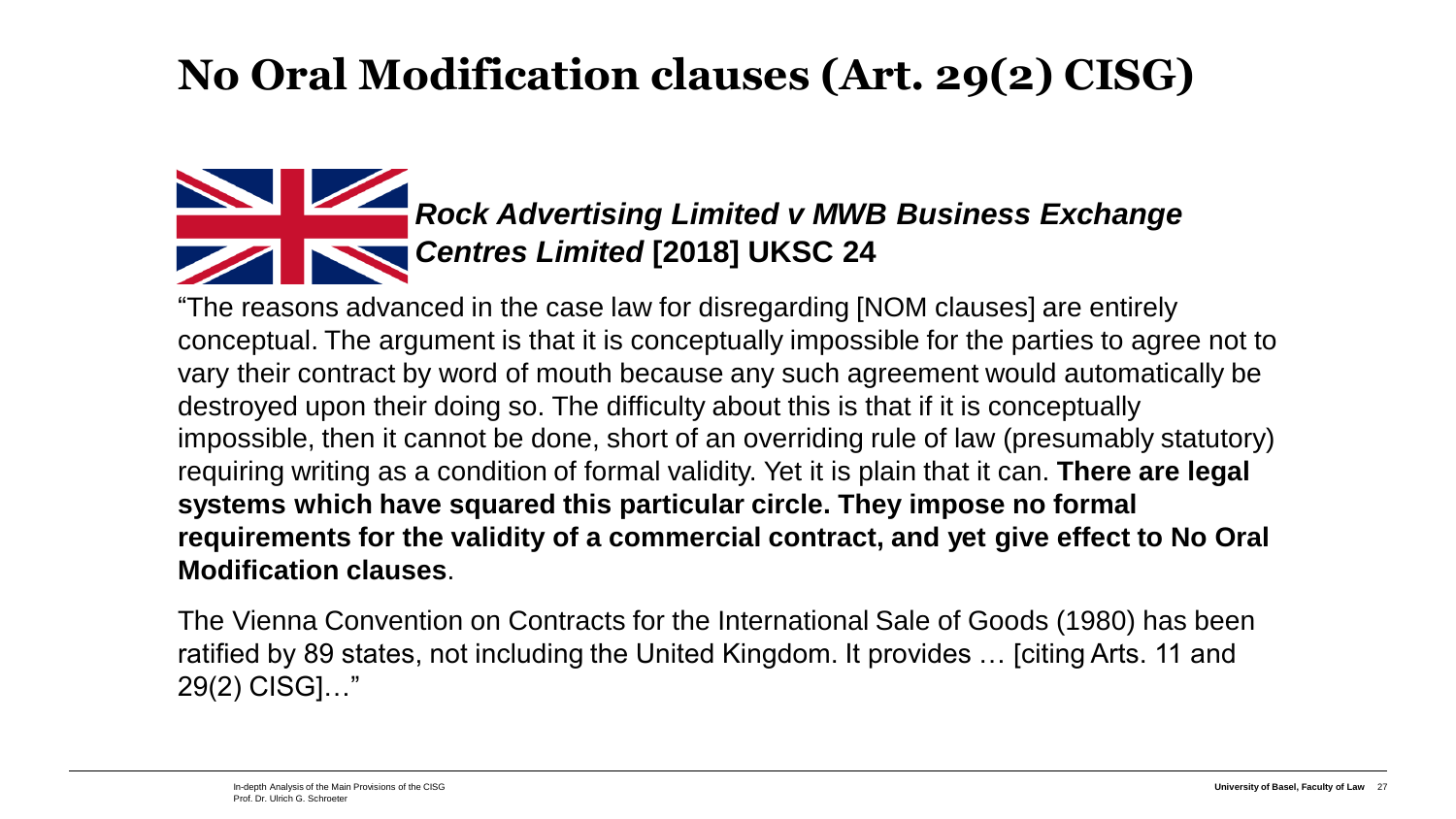### **Obligations of the seller: Overview**

- Delivery of the goods (and/or documents)
	- − according to the contract (for example through INCOTERM)
	- − default rules, Arts. 31–34 CISG
- Conformity of the goods, Art. 35 CISG
	- − autonomous ("unitary") non-conformity concept of the CISG domestic law categories preempted
	- − but: buyer's duty to notify seller about rights/claims, Arts. 38, 39 CISG
- Freedom of goods from third-party rights and claims, Arts. 41, 42 CISG
	- − but: buyer's duty to notify seller about rights/claims, Art. 43 CISG
- Any other obligation agreed in the contract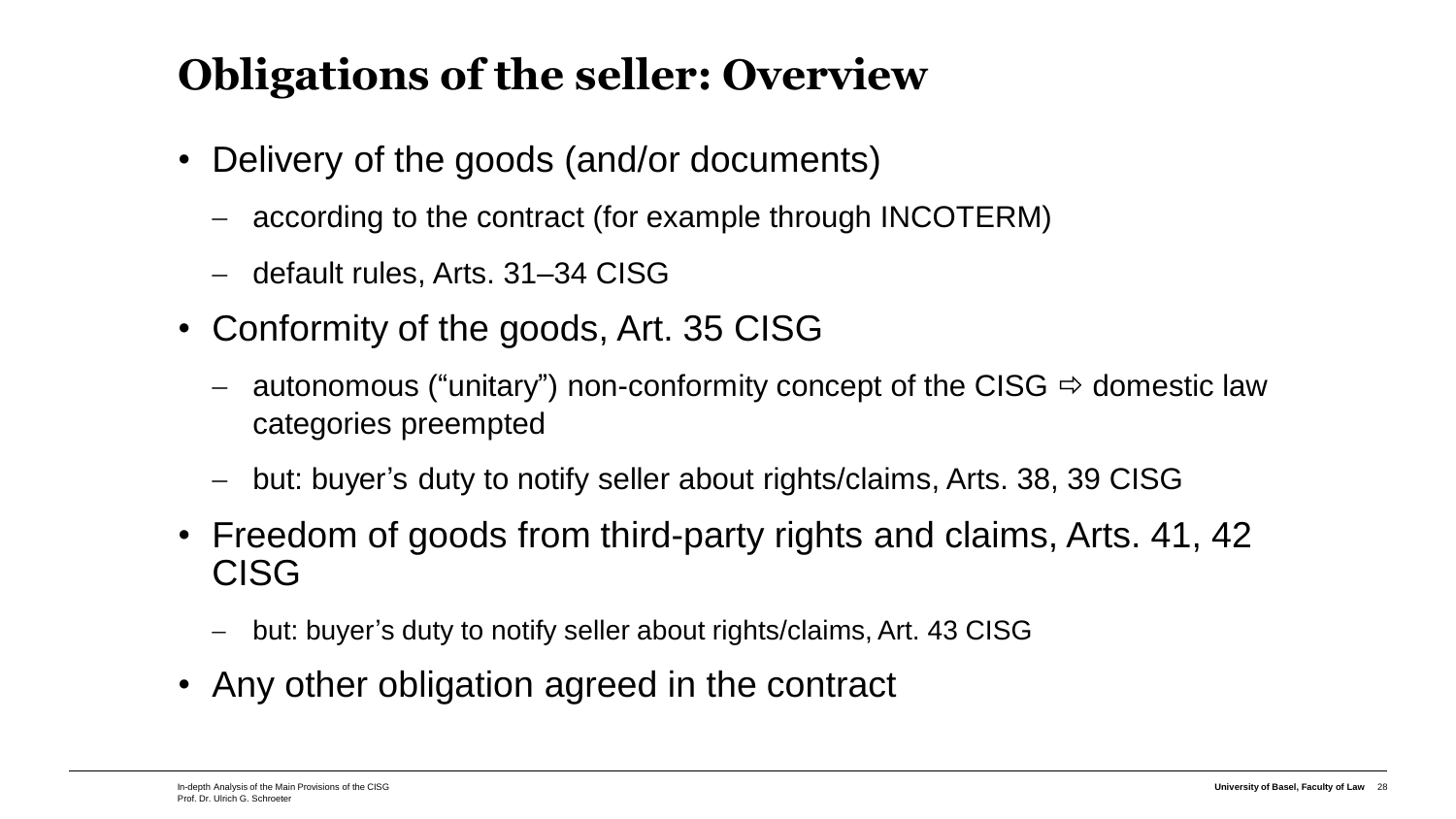### **Conformity of the goods, Art. 35 CISG (1)**

#### **Art. 35 CISG [Conformity of the goods]**

- (1) The seller must deliver goods which are of the quantity, quality and description **required by the contract** and which are contained or packaged in the manner required by the contract.
- (2) Except where the parties have agreed otherwise, the goods do not conform with the contract unless they:
	- (a) are **fit for the purposes** for which goods of the same description would **ordinarily** be used;
	- (b) are fit for any **particular purpose** expressly or impliedly made known to the seller at the time of the conclusion of the contract, except where the circumstances show that the buyer did not rely, or that it was unreasonable for him to rely, on the seller's skill and judgement;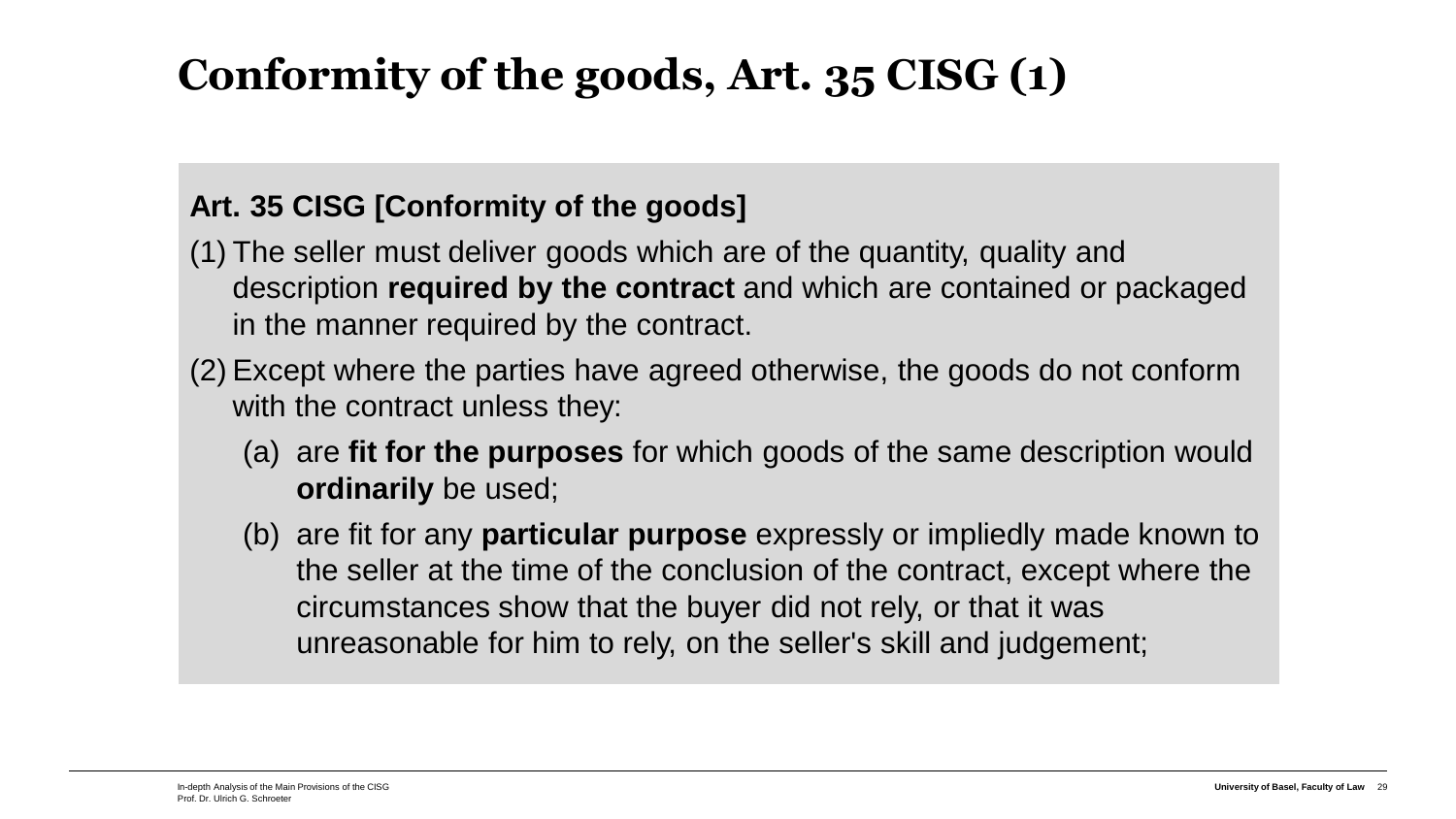### **Conformity of the goods, Art. 35 CISG (2)**

#### **Art. 35 CISG [Conformity of the goods]** *(continued)*

- (c) possess the qualities of goods which the seller has held out to the buyer as a **sample or model**;
- (d) are contained or **packaged** in the manner usual for such goods or, where there is no such manner, in a manner adequate to preserve and protect the goods.
- (3) The seller is **not liable** under subparagraphs (a) to (d) of the preceding paragraph for any lack of conformity of the goods if at the **time of the conclusion of the contract** the **buyer knew** or **could not have been unaware** of such lack of conformity.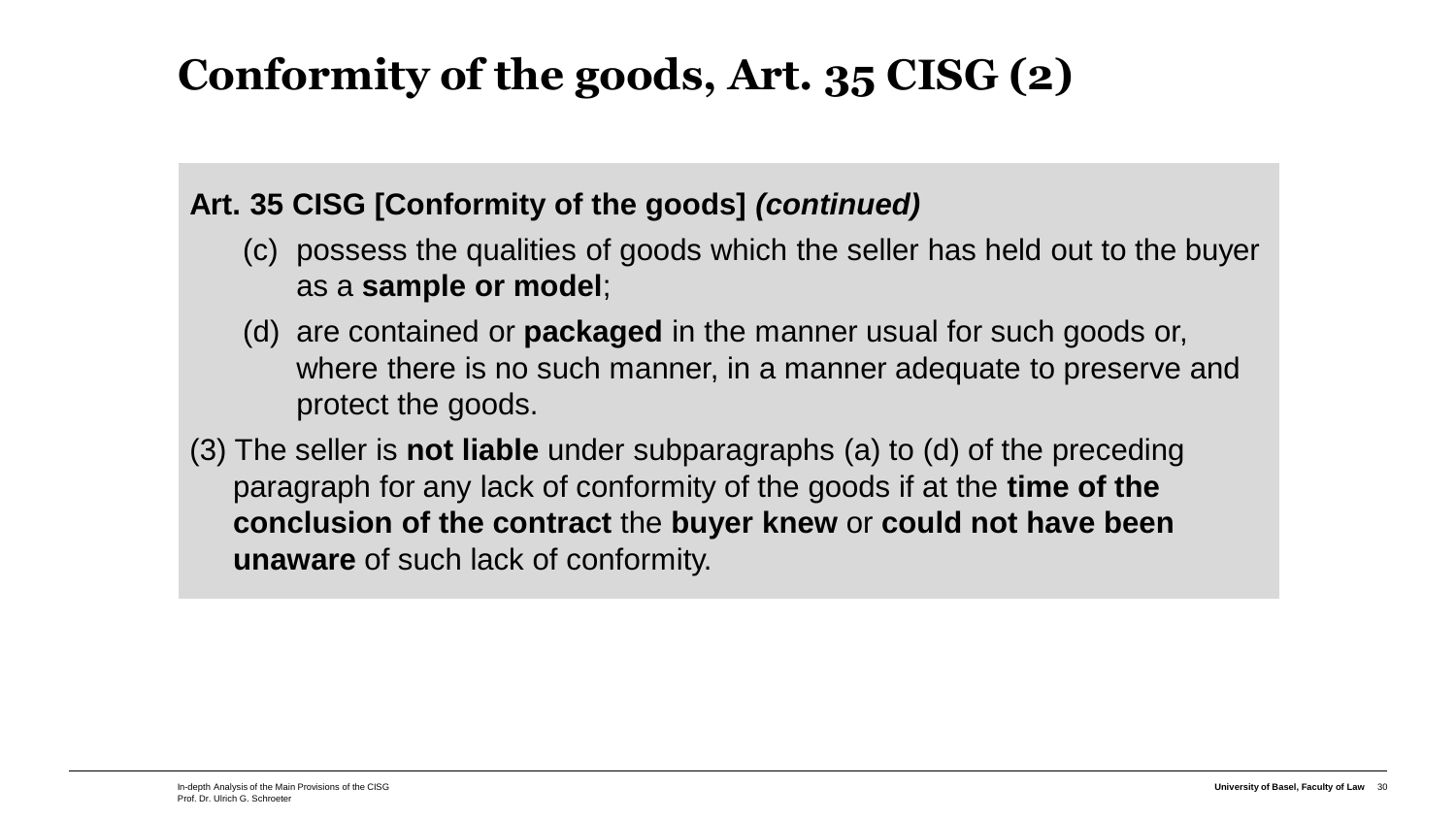### **Conformity of the goods, Art. 35 CISG (3)**

- primary standard for goods' conformity: **requirements of the contract**, Art. 35(1) CISG
	- − express or implicit standards (Art. 8(3))
	- − categories of domestic laws: irrelevant
- default standards, Art. 35(2) CISG: focus on **goods**' **fitness** for their **purpose**
	- fitness for **usual** purpose, Art. 35(2)(a) CISG
		- − if goods usuable for more than one purpose: fitness for all such purposes
	- fitness for **particular (i.e. non-usual)** purpose, Art. 35(2)(b) CISG
		- − if particular purpose was made known to seller
		- − and buyer could reasonably rely on seller's skill and judgment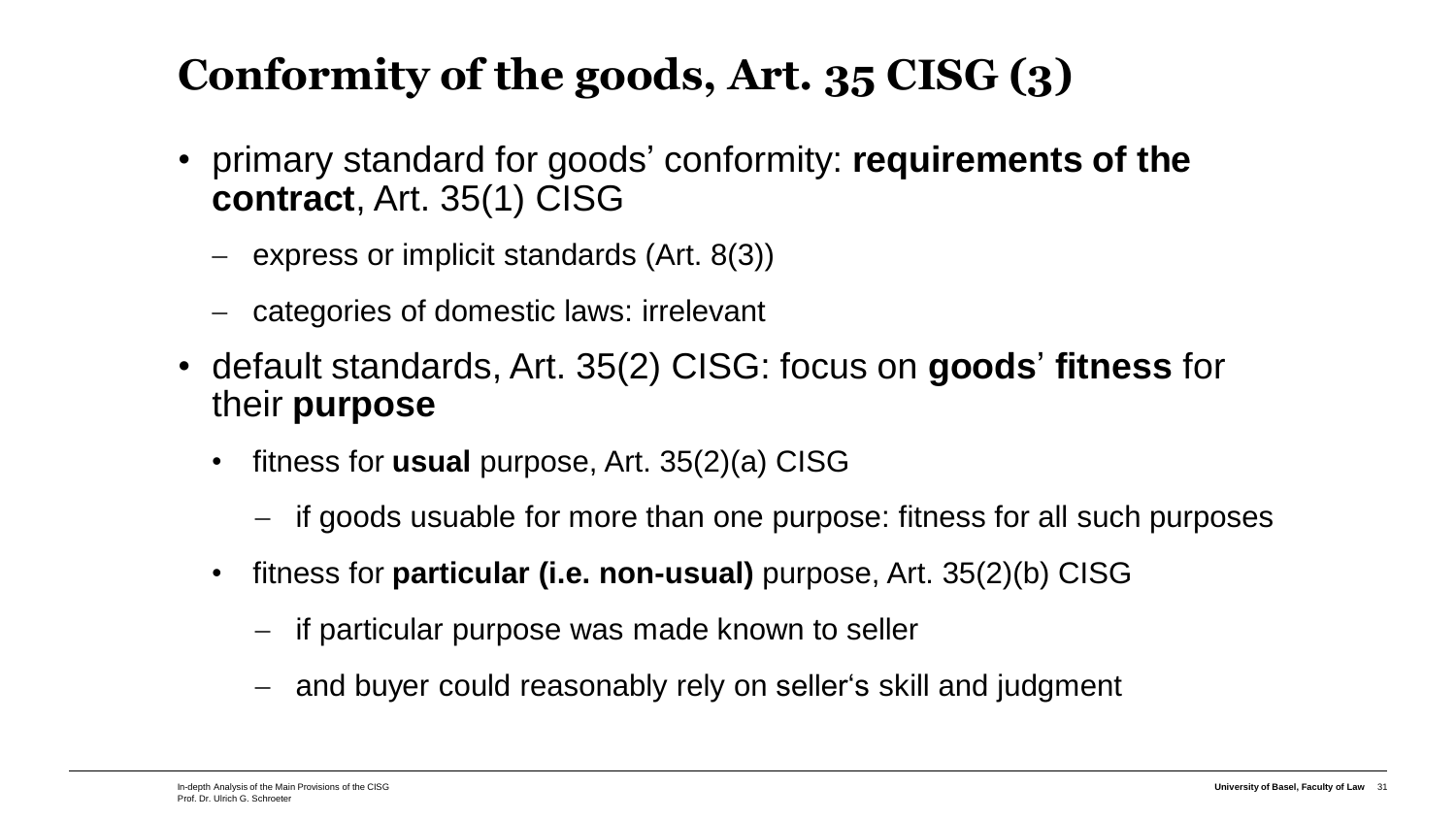### **Compliance of goods with regulatory standards in buyer's country required under Art. 35(2) CISG?**



*Smallmon v. Transport Sales Limited,* **Court of Appeal of New Zealand, 22 July 2011 – [2011] NZCA 340, CISG-online 2215**

"[46] The international authorities and articles support the proposition that the **seller will not be liable** for goods that **do not conform to the regulatory provisions or standards of the buyer's country unless the seller knew** or ought to have known of the requirements **because of special circumstances**. It seems that this principle can apply to the provisions of both art  $35(2)(a)$  and  $35(2)(b)$ .

[47] With respect to proof of particular circumstances, the examples identified in the cases and the literature include the seller maintaining a branch in the buyer's country, a longstanding business connection between the parties, the seller making regular exports to the buyer's country and the provision of goods in the buyer's country. These are illustrative of the factors that may enable a buyer to establish liability on the seller, despite the general principle to the contrary. […]"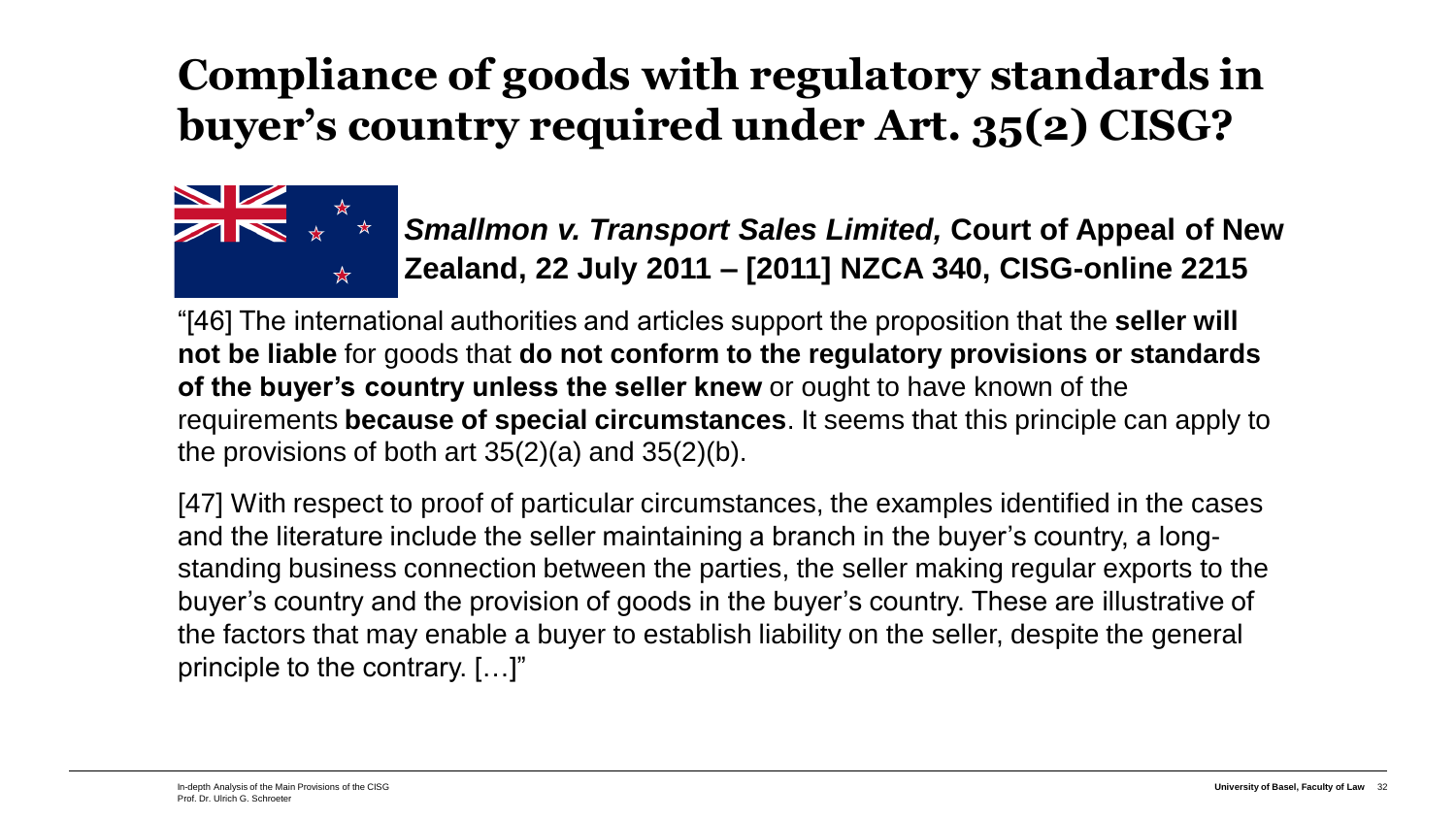### **Buyer's duty to notify the seller about non-conformities of the delivered goods, Arts. 38, 39 CISG**

#### **Art. 38 CISG [Buyer's duty to inspect the goods]**

(1) The buyer must examine the goods, or cause them to be examined, within as short a period as is practicable in the circumstances.

 $(2) - (3)$  [...]

#### **Art. 39 CISG [Buyer's duty to notify the seller about non-conformities]**

- (1) The buyer loses the right to rely on a lack of conformity of the goods if he does not give notice to the seller specifying the nature of the lack of conformity within a reasonable time after he has discovered it or ought to have discovered it.
- (2) In any event, the buyer loses the right to rely on a lack of conformity of the goods if he does not give the seller notice thereof at the latest within a period of two years from the date on which the goods were actually handed over to the buyer, unless this time-limit is inconsistent with a contractual period of guarantee.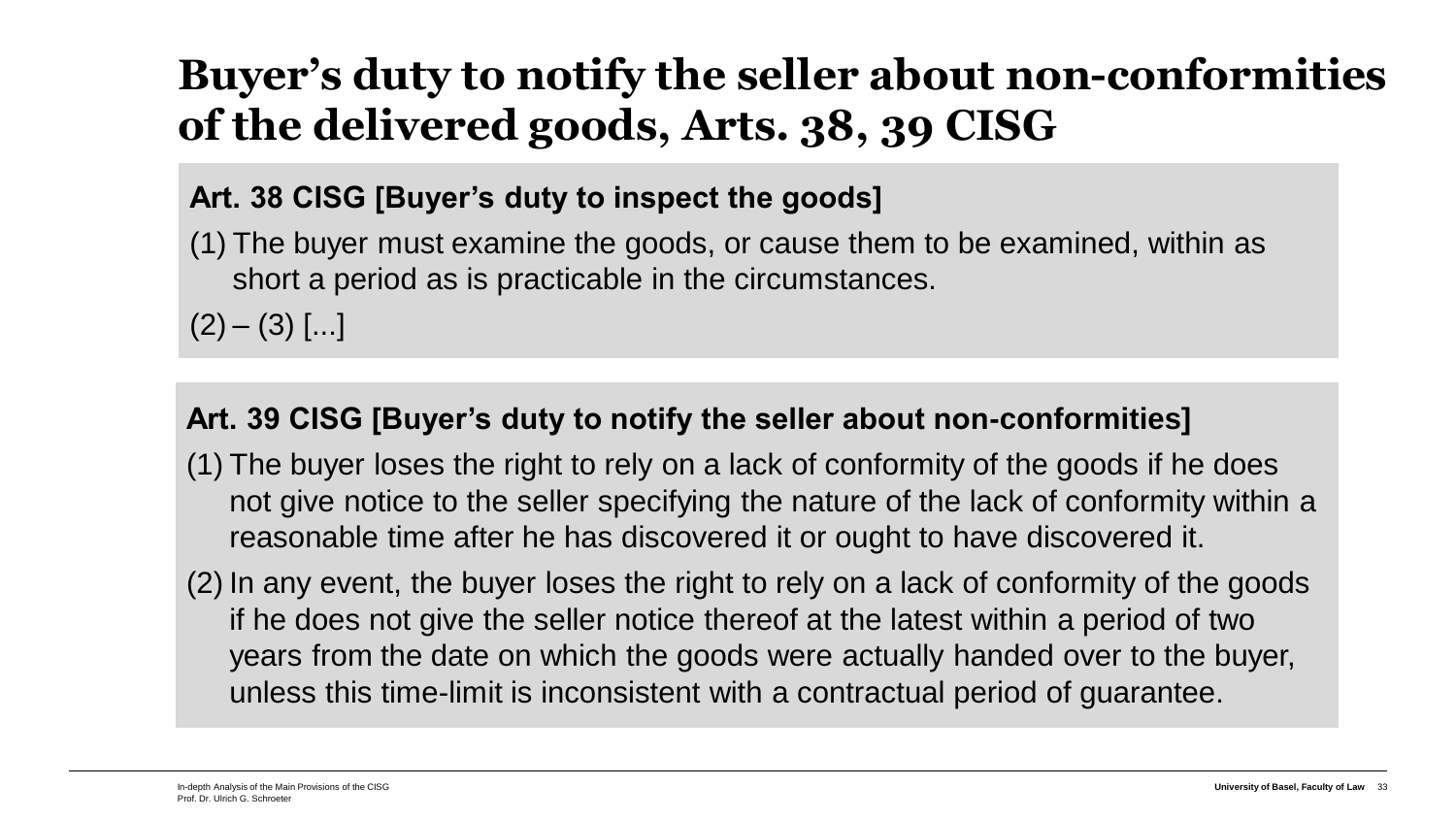### **Buyer's duty to inspect the goods & notify the seller about non-conformities, Art. 39(1) CISG**

- Art. 39(1) CISG obliges every buyer to **notify the seller** of any non-conformity of the goods "within a reasonable time" after buyer discovered/ought to have discovered it
	- − Art. 38(1) CISG: buyer must examine the goods within as short a period as is practicable in the circumstances
- What is **"a reasonable time"** (Art. 39(1) CISG)?
	- − decisive: circumstances of transaction (in particular: type of goods)
	- − CISG case law: "noble month" as rule of thumb
- (Harsh) **effect** of missing/late notice of non-conformity: **buyer loses all remedies (!!)**
	- narrow exceptions: Art. 40 CISG (seller's constructive awareness); Art. 44 CISG (buyer's reasonable excuse)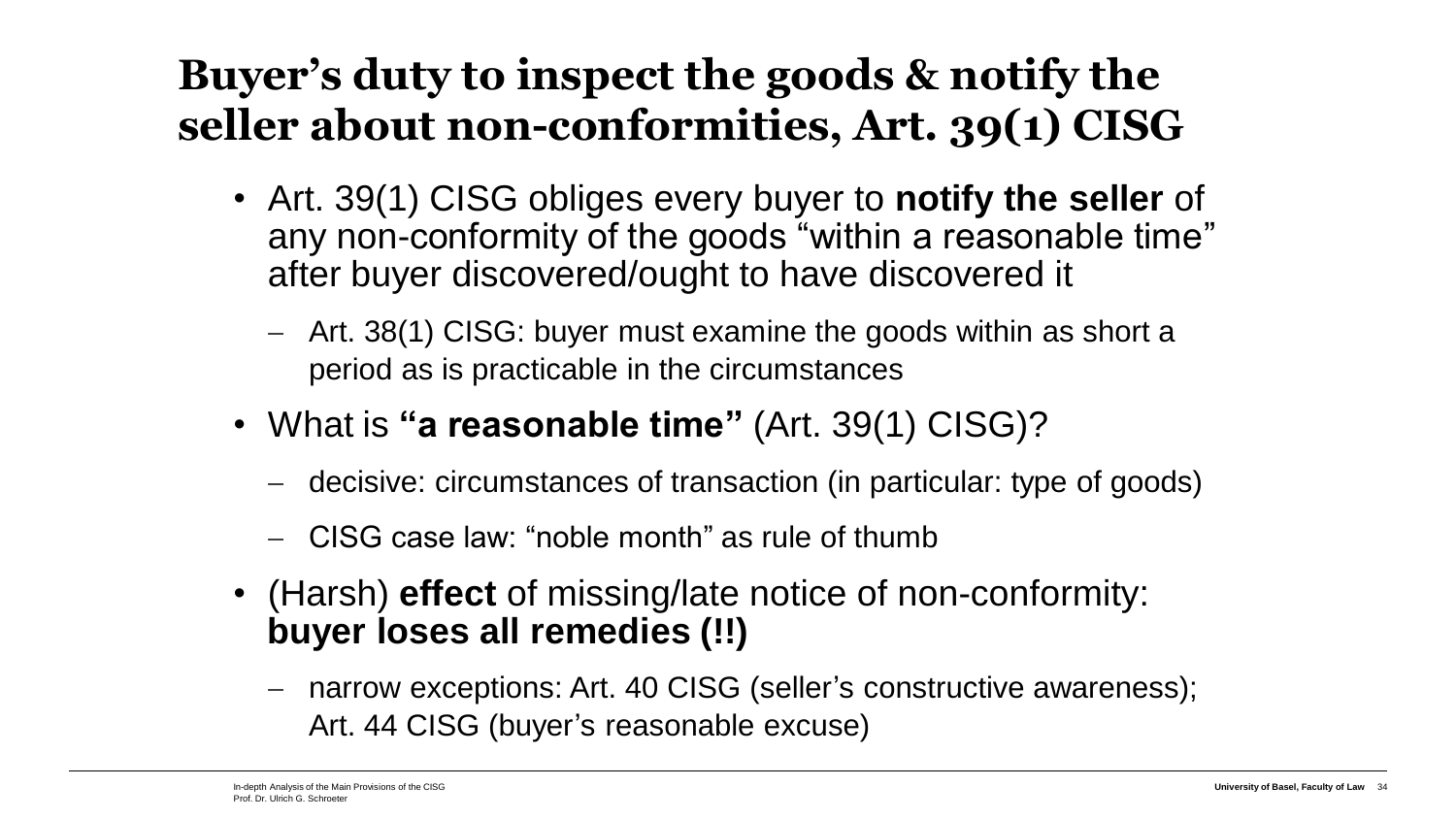### **The two-year cut-off rule, Art. 39(2) CISG**

- all remedies of buyer are **cut off** for any non-conformity not notified to seller once **two years** from handing-over of goods have passed
	- − relevant for hidden defects  $\Rightarrow$  those are not covered by Art. 39(1)
	- no counterpart to Art. 39(2) CISG in most domestic laws
	- two-year cut-off period problematic in case of long-lasting goods
- Exceptions to Art. 39(2) CISG:
	- − contractual guarantee for goods; contractual derogation from Art. 39(2) CISG (possible according to Art. 6 CISG)
	- − Art. 40 CISG (buyer's constructive awareness); not: Art. 44 CISG
- Art. 39(2) CISG applies independently of and in addition to limitation (prescription) periods under domestic law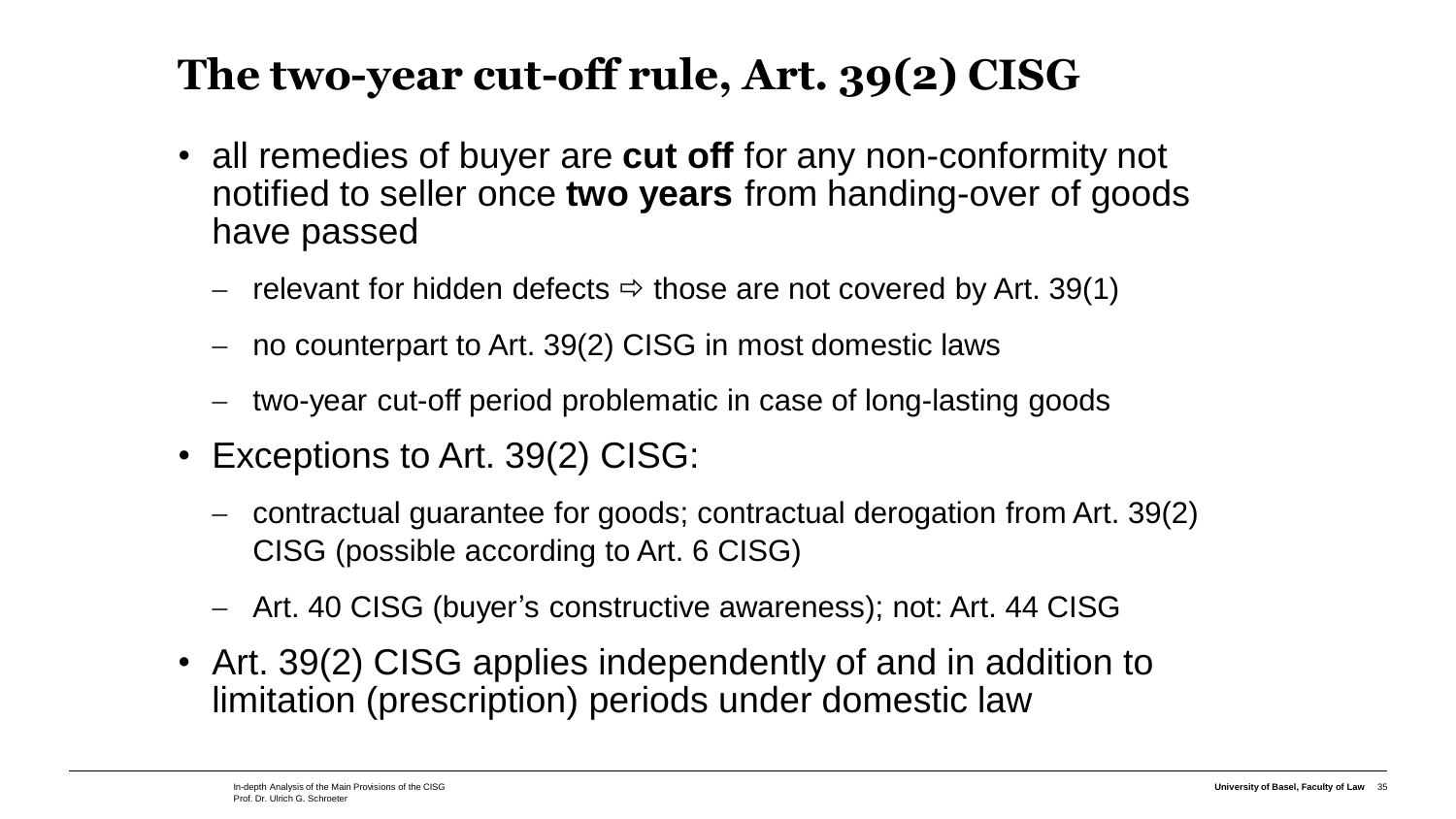## **Obligations of the buyer: Overview**

- Payment of price for the goods
	- − according to the contract
		- − agreed time for payment(s)
		- − agreed currency
		- − agreed payment type (L/C, TT or others)
	- − default rules, Arts. 54–58 CISG
		- − if no agreed price: market price, Art. 55 CISG
		- payment when goods/documents are put at buyer's disposal, Art. 58 CISG
- Taking delivery of the goods
- Any other obligation agreed in the contract
	- − FOB contract: arrangement of vessel etc.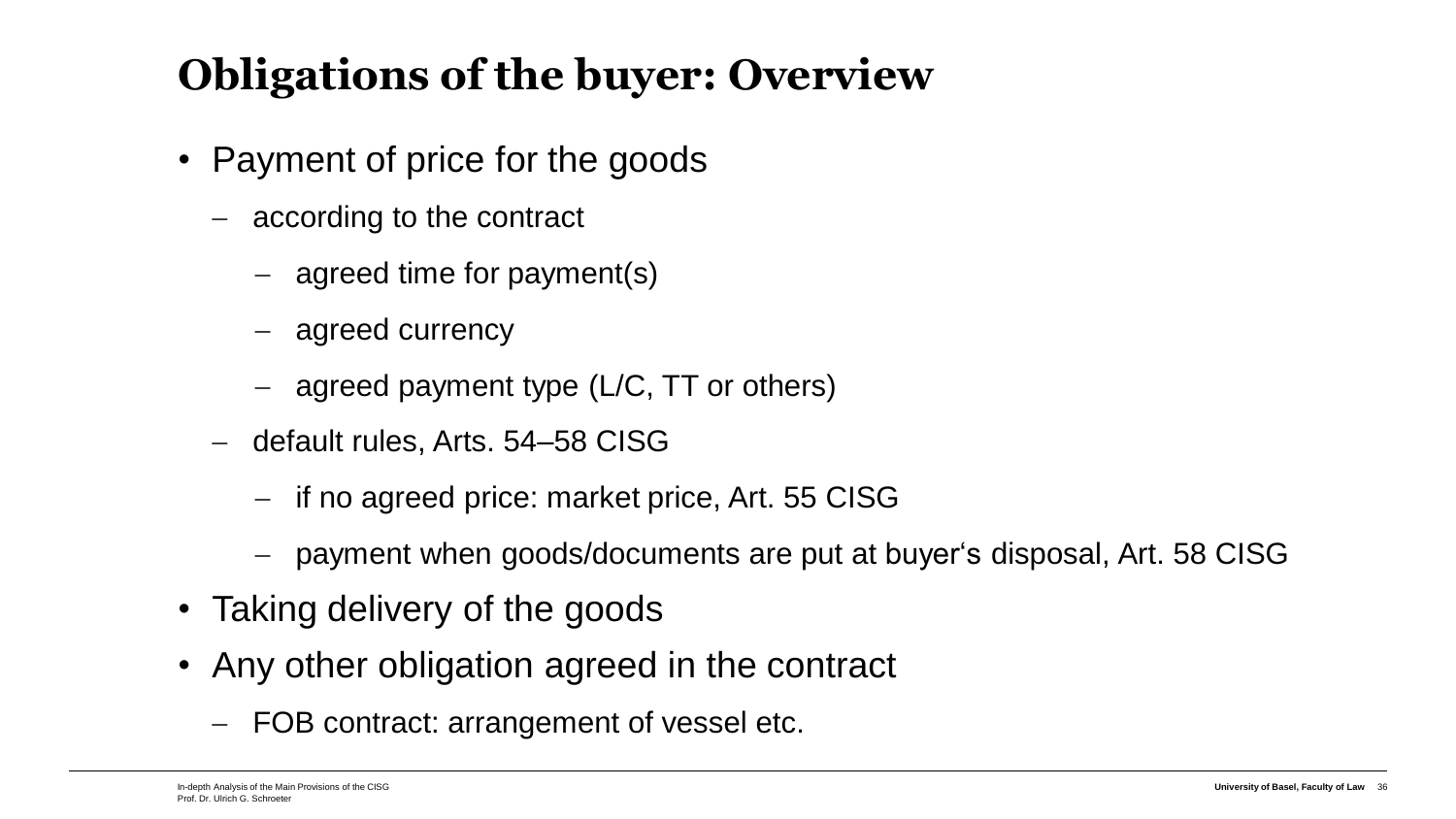## **Non-performance and resulting remedies: Overview**

#### **Art. 45 CISG [Buyer's remedies]**

- (1) If the seller fails to perform any of his obligations under the contract or this Convention, the buyer may:
	- (a) exercise the rights provided in articles 46 to 52;
	- (b) claim damages as provided in articles 74 to 77.
- (2) The buyer is not deprived of any right he may have to claim damages by exercising his right to other remedies.

 $(3)$   $[...]$ 

#### **Art. 61 CISG [Seller's remedies]**

- (1) If the buyer fails to perform any of his obligations under the contract or this Convention, the seller may:
	- (a) exercise the rights provided in articles 62 to 65;
	- (b) claim damages as provided in articles 74 to 77.
- (2) The seller is not deprived of any right he may have to claim damages by exercising his right to other remedies.

 $(3)$  [...]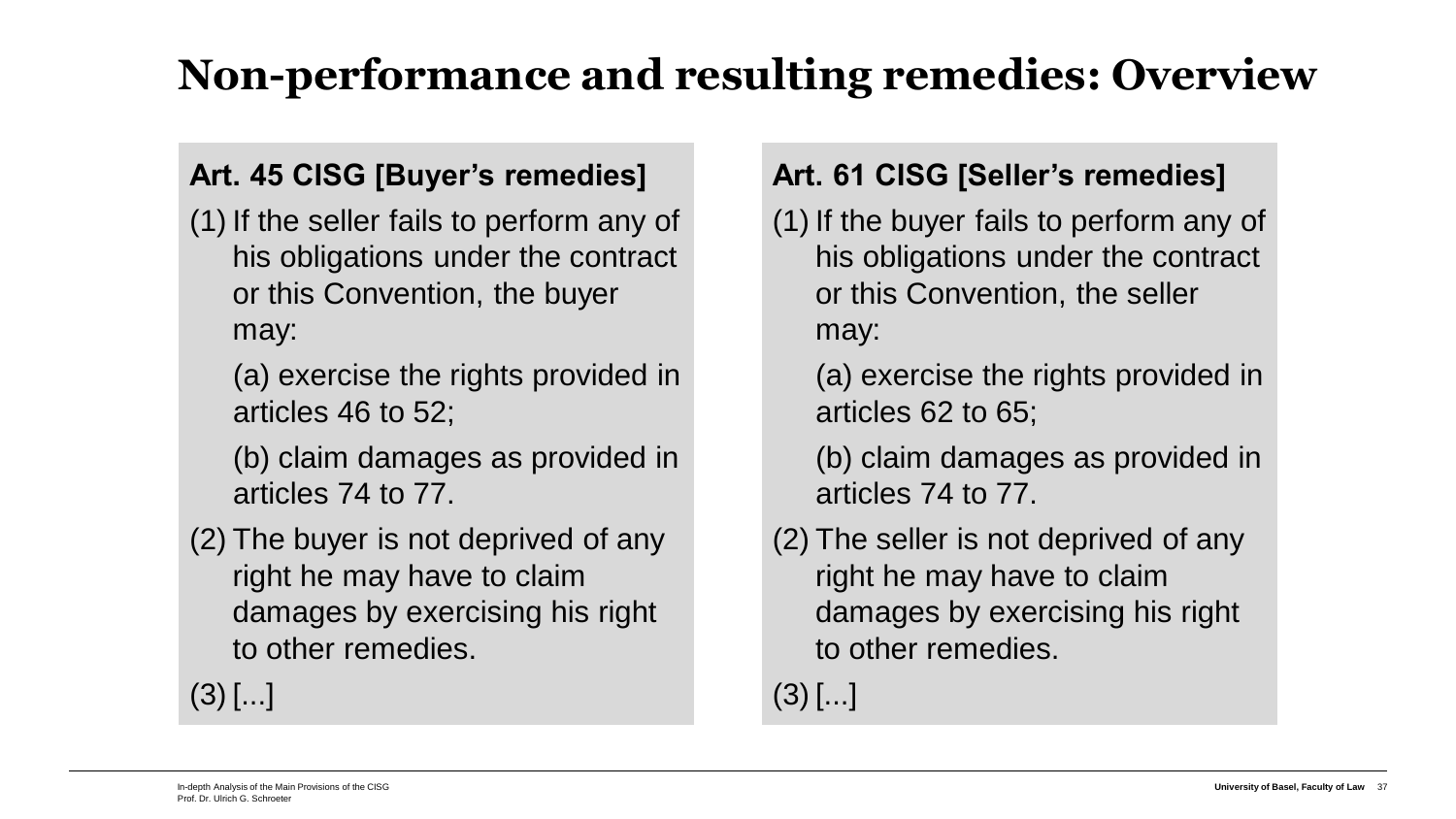#### **Buyer's remedies: Overview**



Claim for **damages**, Art. 74–77 CISG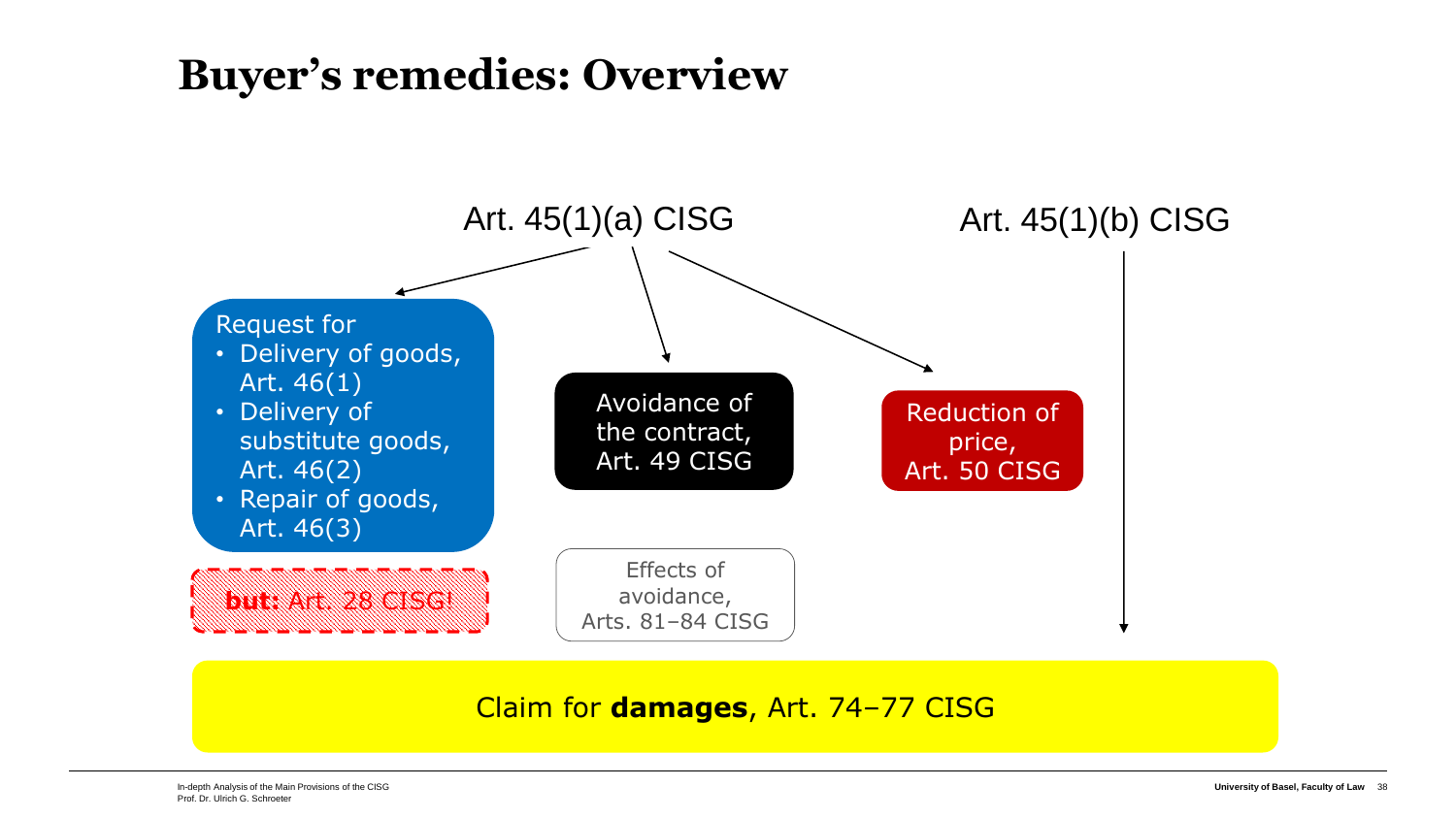### **Buyer's right to require specific performance, Art. 46 CISG (1)**

#### **Art. 46 CISG [Buyer's right to require performance]**

- (1) The buyer may **require performance** by the seller of his obligations unless the buyer has resorted to a remedy which is inconsistent with this requirement.
- (2) If the goods do not conform with the contract, the buyer may **require delivery of substitute goods** only if the lack of conformity constitutes **a fundamental breach of contract** and a request for substitute goods is made either in conjunction with notice given under article 39 or within a reasonable time thereafter.
- (3) If the goods do not conform with the contract, the buyer may **require the seller to remedy the lack of conformity by repair**, unless this is unreasonable having regard to all the circumstances. A request for repair must be made either in conjunction with notice given under article 39 or within a reasonable time thereafter.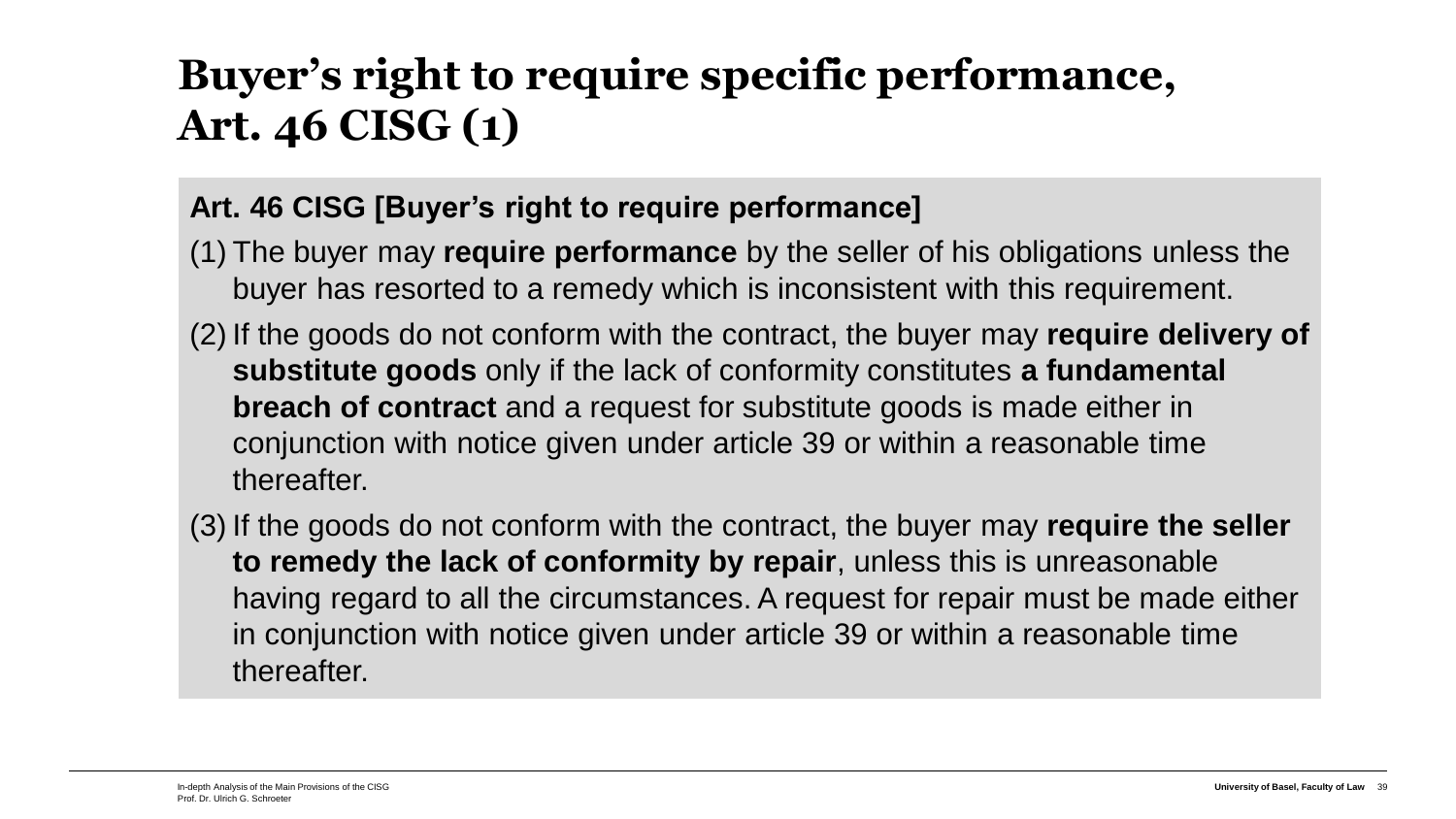## **Buyer's right to require specific performance, Art. 46 CISG (2)**

#### **Art. 28 CISG [Judgment for specific performance]**

If, in accordance with the provisions of this Convention, one party is entitled to require performance of any obligation by the other party, a **court is not bound to enter a judgement for specific performance unless** the court **would do so under its own law** in respect of similar contracts of sale not governed by this Convention.

- Three forms of specific performance:
	- − Right to require performance (= delivery of goods), Art. 46(1) CISG
	- − Right to require delivery of substitute goods, Art. 46(2) CISG  $\Rightarrow$  only if defective (first) delivery amounted to **fundamental breach**, Art. 25 CISG
	- − Right to require repair of defective goods, Art. 46(3) CISG
- Escape clause, Art. 28 CISG
	- − included into Convention as compromise but: irrelevant in practice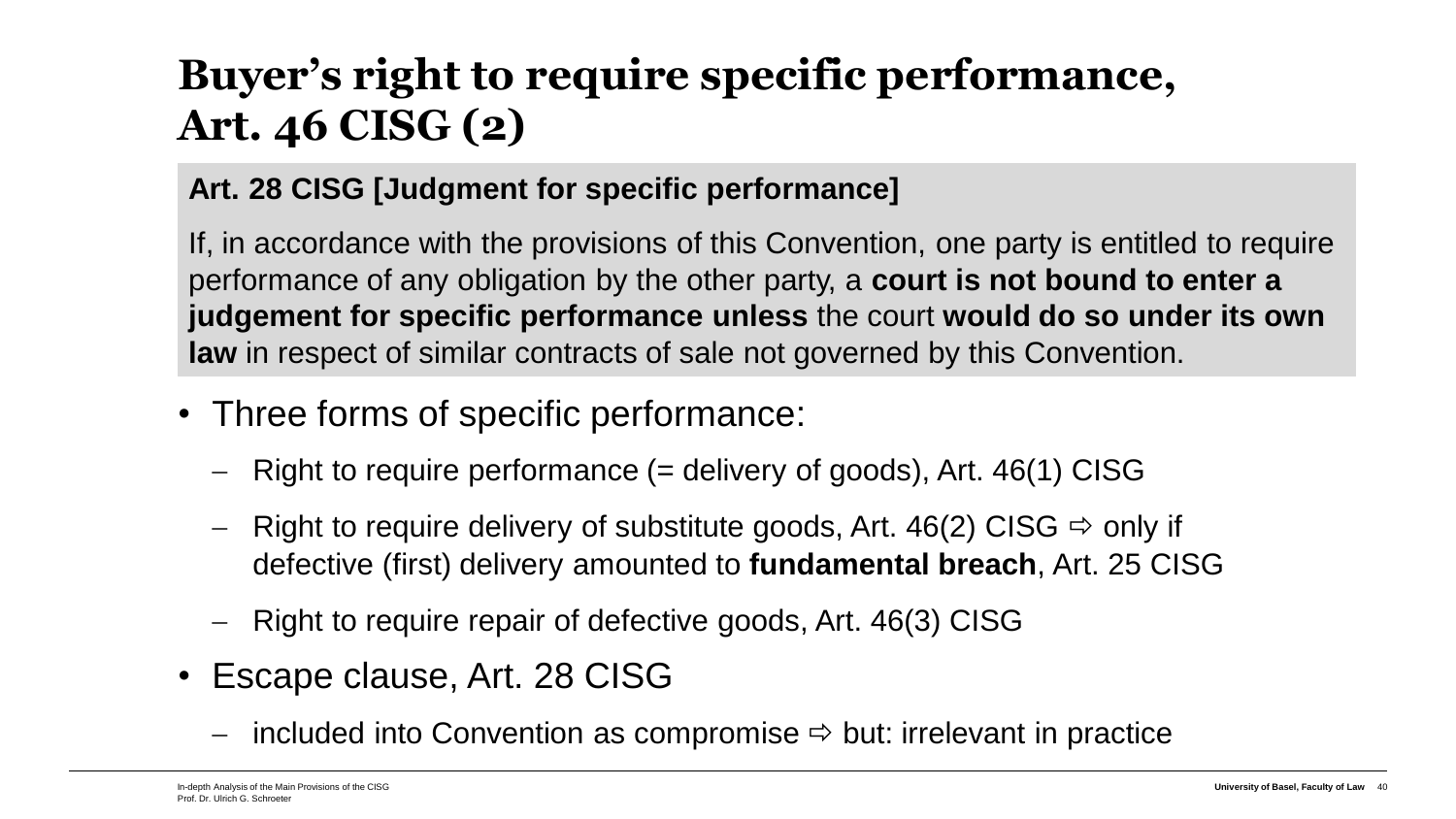## **Buyer's right to avoid the contract, Art. 49 CISG**

#### **Art. 49 CISG [Buyer's right to avoid the contract]**

(1) The buyer may declare the contract avoided:

- (a) if the failure by the seller to perform any of his obligations under the contract or this Convention amounts to a **fundamental breach of contract**; or
- (b) in **case of non-delivery**, if the seller does not deliver the goods within the **additional period of time fixed by the buyer** in accordance with paragraph (1) of article 47 or declares that he will not deliver within the period so fixed.

 $(2)$   $[...]$ 

#### **Art. 25 CISG [Fundamental breach of contract]**

A breach of contract committed by one of the parties is fundamental if it results in such detriment to the other party as substantially to deprive him of what he is entitled to expect under the contract, unless the party in breach did not foresee and a reasonable person of the same kind in the same circumstances would not have foreseen such a result.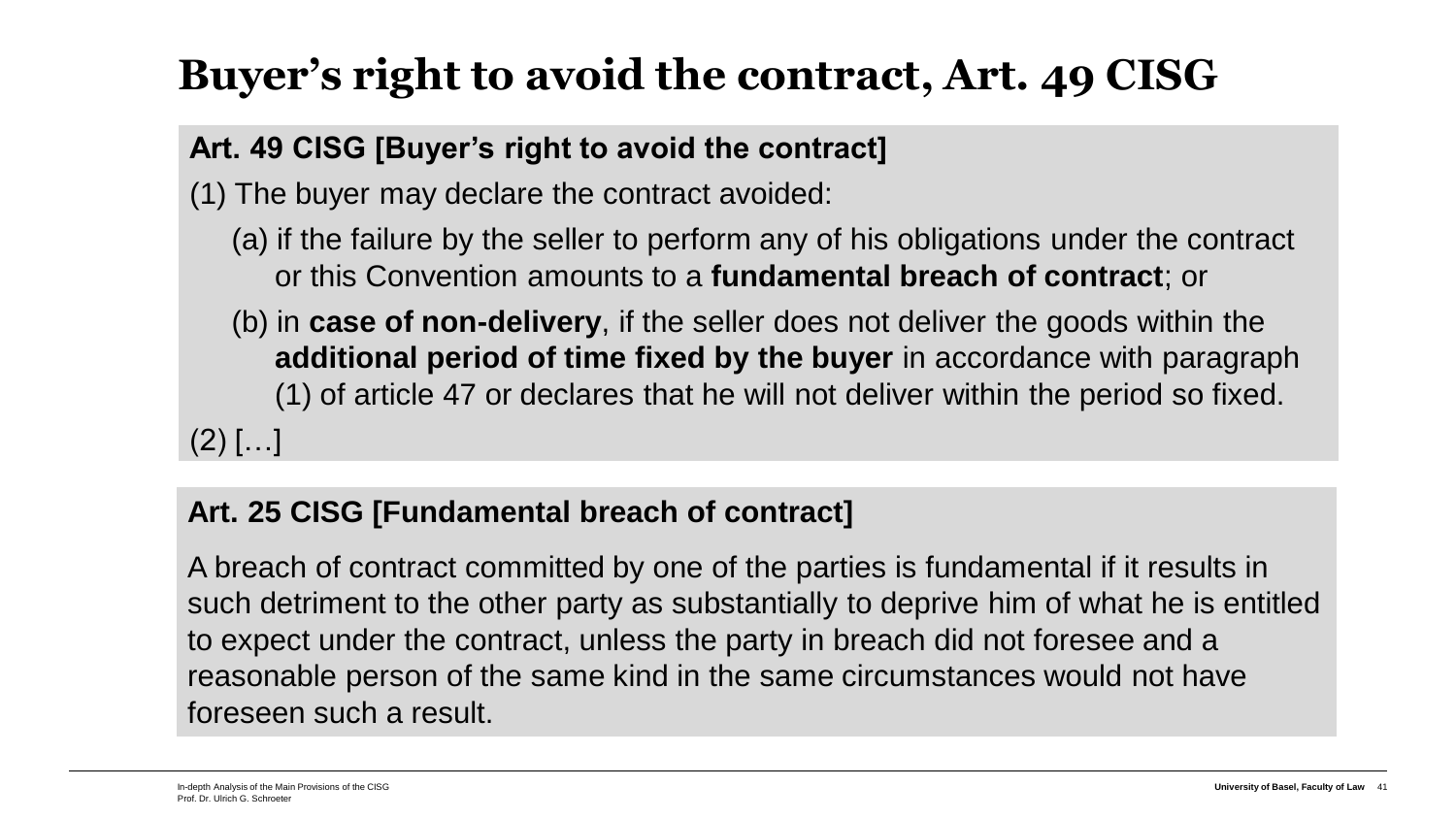### **Avoidance (termination) of the contract: The "fundamental breach" hurdle**

- CISG treats contract avoidance as **remedy of last resort** *(ultima ratio)*
	- − underlying reasoning: costs and risks of re-shipping goods over long distances; preservation of contractual bargain in cases of minor contract breach  $\Rightarrow$ compensation of innocent party through damages
- Arts. 49(1)(a), 64(1)(a) CISG: buyer's/seller's right to avoid contract only in case of "fundamental breach" (Art. 25 CISG)
	- − in addition: limited "Nachfrist" procedure, Arts. 49(1)(b), 64(1)(b) CISG
- "fundamental breach" threshold: generally strictly construed
	- − but: parties can (and should) **define** threshold **in their contract** (see Art. 25 CISG: "…entitled to expect *under the contract*…")
	- − contractual perfect tender rule possible under CISG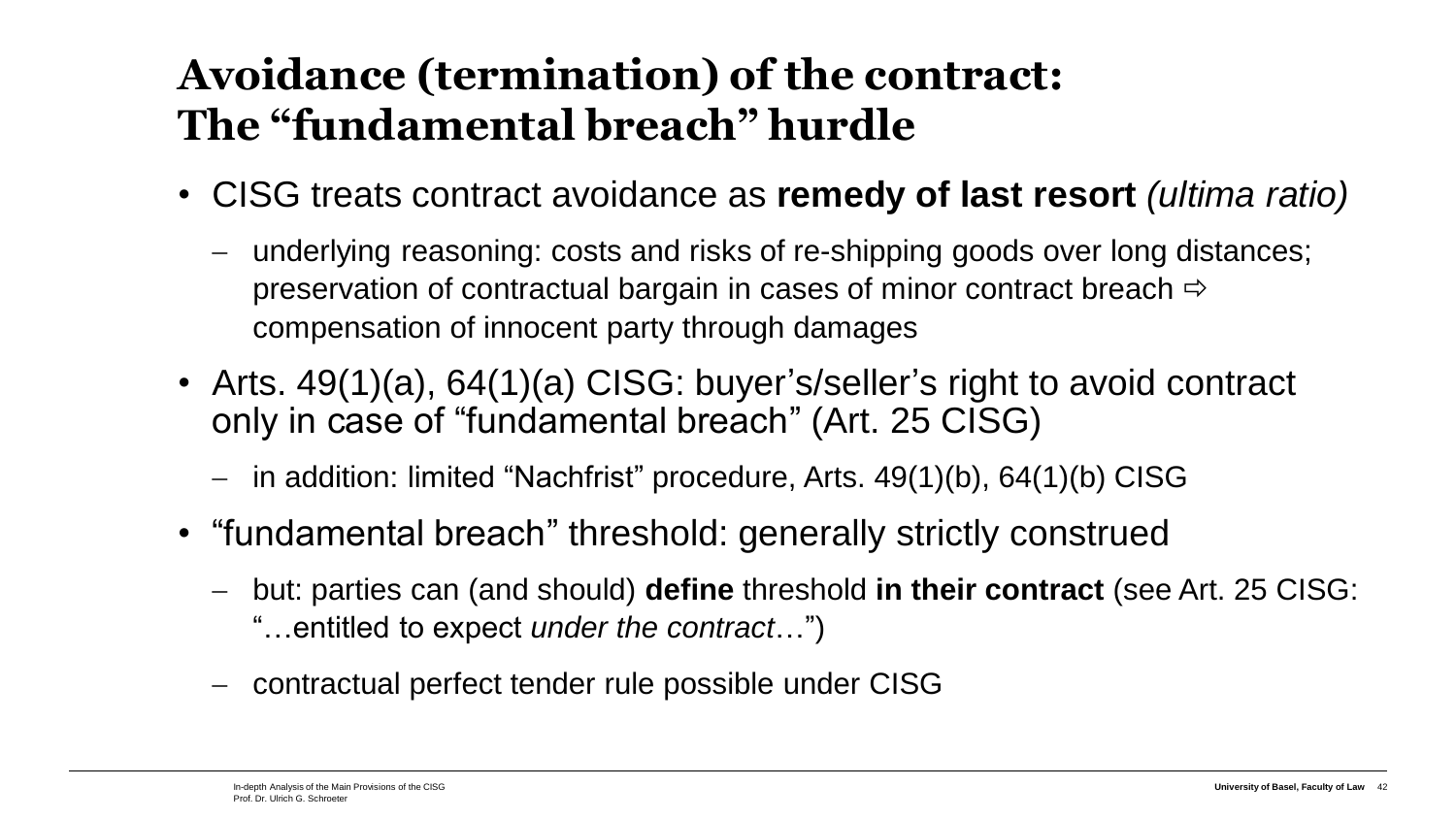## **Fundamental breach of contract (Art. 25 CISG) by the seller: Examples**

- Refusal to deliver the goods
- Late delivery: only if time was of the essence
	- − because of contractual agreement
	- − due to circumstances (seasonal goods; purpose of goods; volatile market)
- Delivery of non-conforming goods
	- − where contract defines certain features of goods as essential
	- − curable non-conformity: not yet, if seller is willing and able to cure (see seller's right to cure, Art. 48 CISG)
	- − not, if buyer can make "reasonable use" of non-conforming goods
		- − e.g. resale (even at give-away price) compensation through damages
- Documentary sales: Non-conforming documents (strict compliance)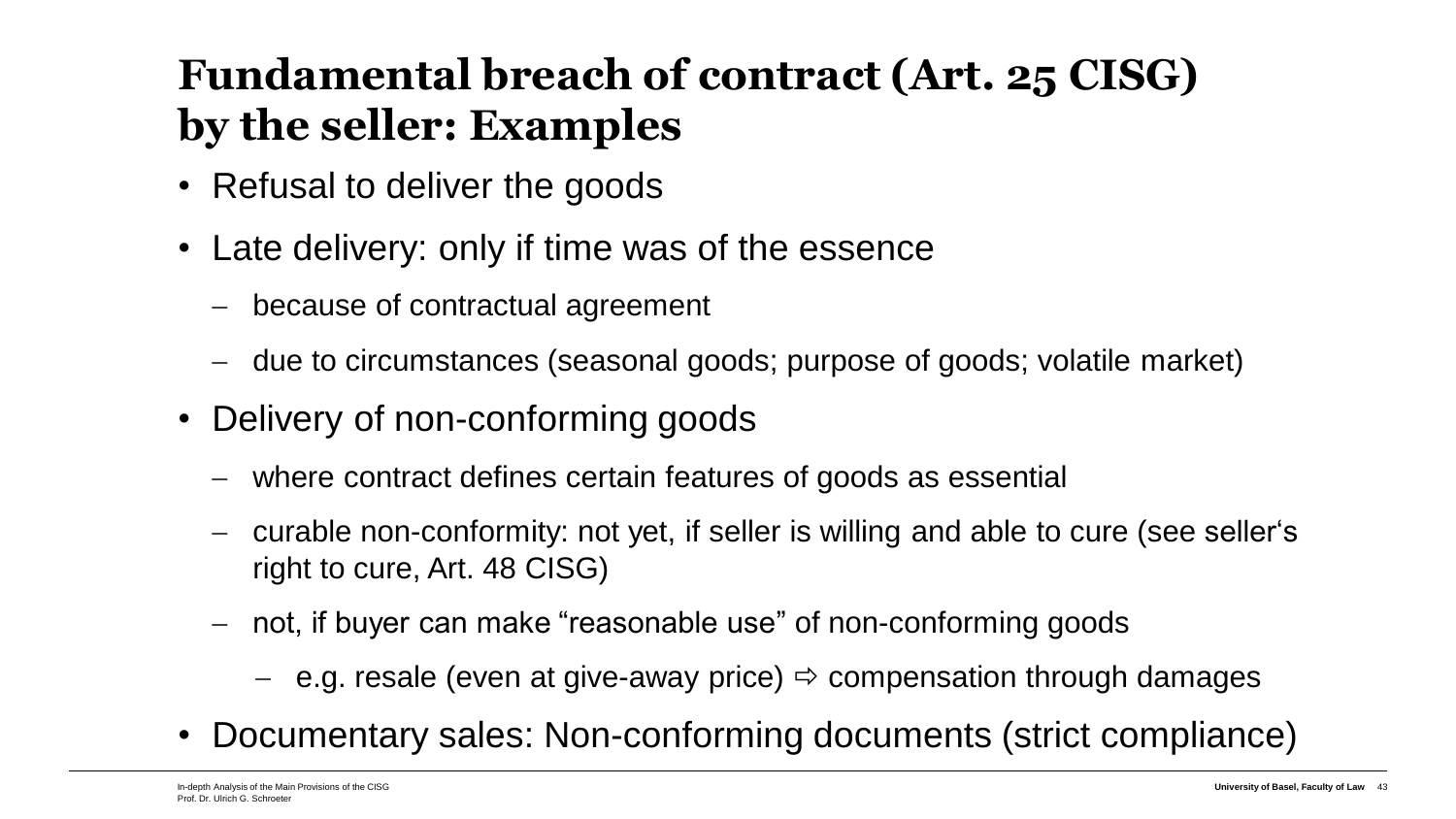### **Fundamental breach of contract (Art. 25 CISG) by the buyer: Examples**

- Refusal to pay or take delivery of goods
- Late payment
	- − only if contract defines timely payment as of the essence
	- − otherwise: seller's possibility to set *Nachfrist*, Art. 63(1) CISG
- Failure to open L/C on time: it depends (in particular on time for delivery and purpose to secure seller)
- Failure to take delivery: usually no fundamental breach
- FOB contracts: failure to nominate vessel on time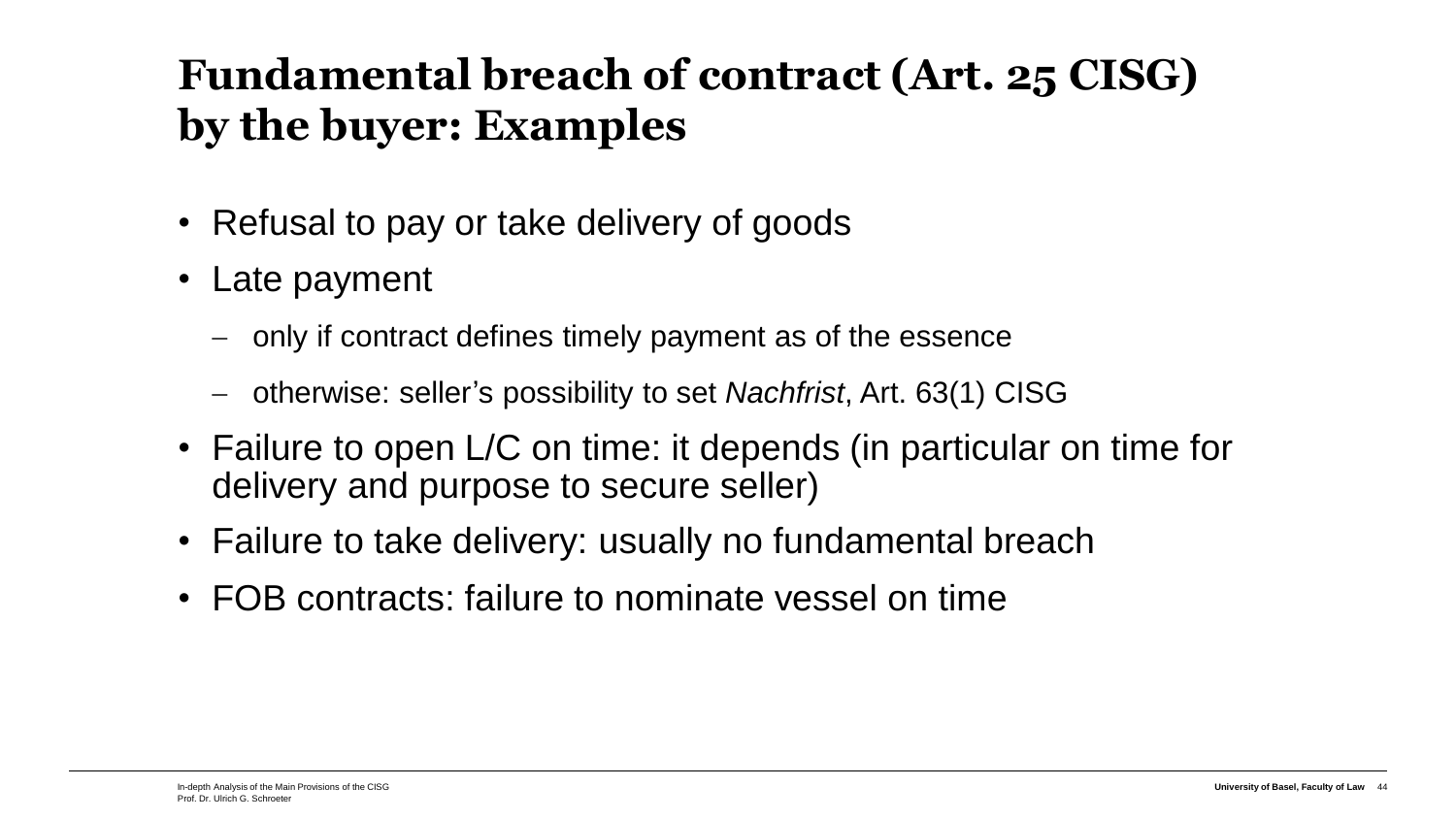## **Buyer's right to reduce the price, Art. 50 CISG (1)**

#### **Art. 50 CISG [Reduction of price]**

If the goods **do not conform with the contract** and whether or not the price has already been paid, the **buyer may reduce the price** in the **same proportion** as the value that the goods actually delivered had at the time of the delivery bears to the value that conforming goods would have had at that time. However, if the seller remedies any failure to perform his obligations in accordance with article 37 or article 48 or if the buyer refuses to accept performance by the seller in accordance with those articles, the buyer may not reduce the price.

- Traditional Civil Law remedy (typically not found in domestic sales laws of Common Law jurisdictions)
	- − in case of delivery of defective goods
	- − not limited to cases of fundamental breach
	- sometimes confused with right to claim damages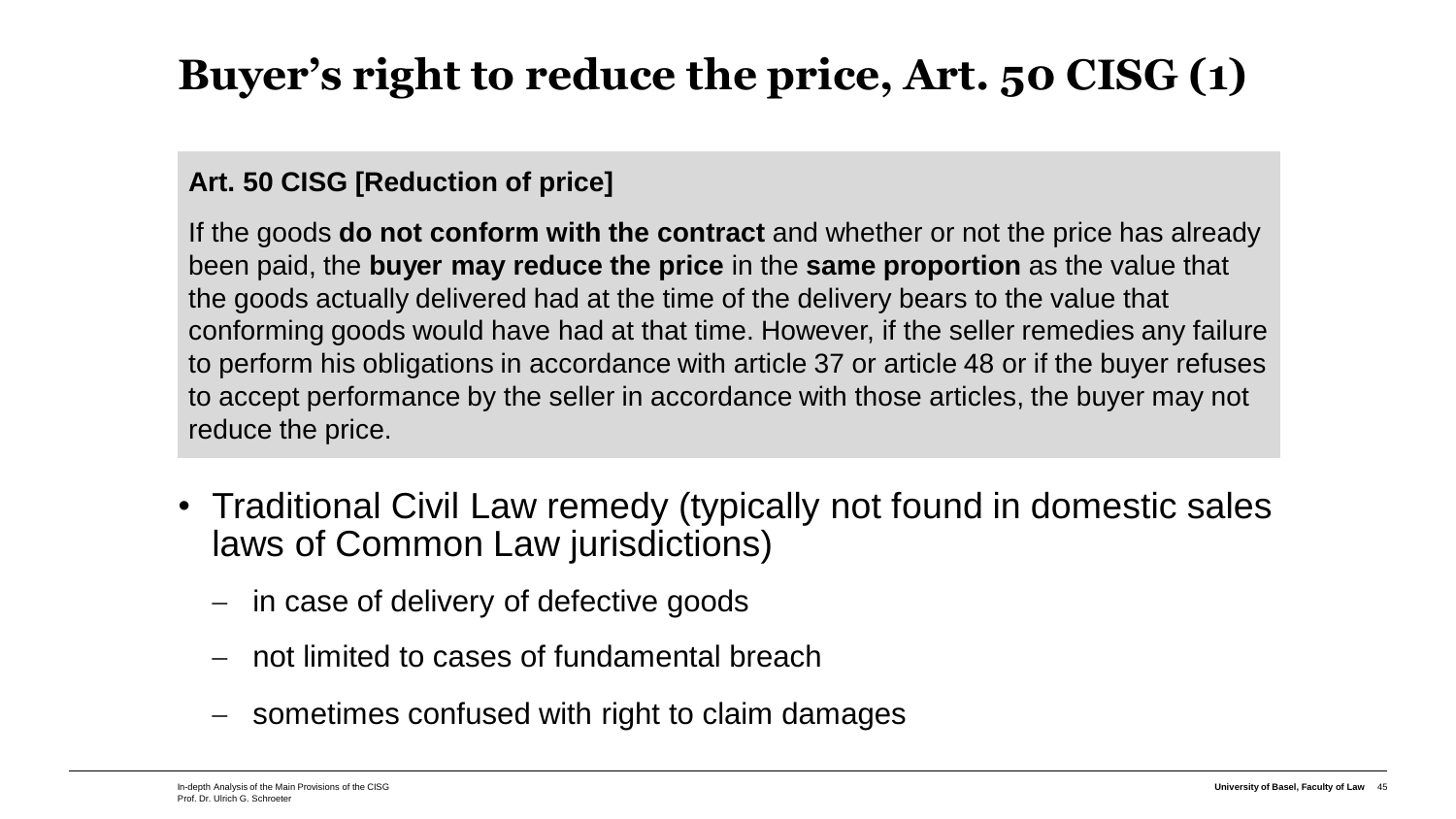#### **Buyer's right to reduce the price, Art. 50 CISG (2)**

- exercise of remedy: through unilateral declaration of buyer  $\Rightarrow$ proportional reduction of price
	- − thereby adjustment of price to actual value of delivered (non-conforming) goods  $\Rightarrow$  contractual bargain is maintained
	- − case law: if goods worthless reduction of price to zero possible
		- − problem: commercial effect resembles contract avoidance  $\Rightarrow$  inherent contradiction to Art. 49(1)(a) CISG, because Art. 50 CISG does not require fundamental breach
- differences to buyer's right to claim damages
	- − Art. 50 CISG is not subject to limits of Arts. 77, 79 CISG
	- − reduction potentially less far-reaching than right to damages  $\Rightarrow$  buyer's (consequential) loss may exceed value of goods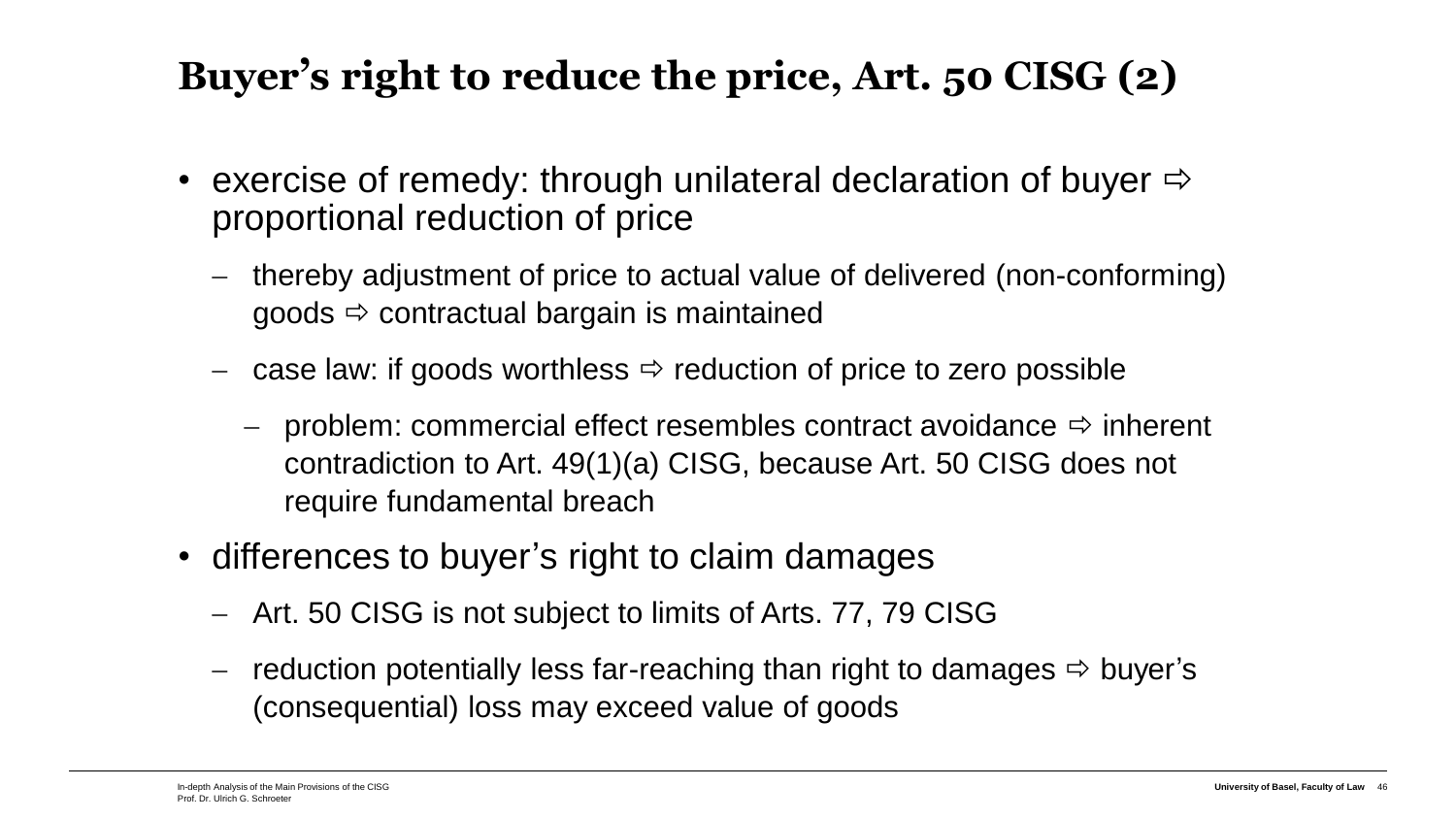### **Right to withhold performance as general principle underlying the Convention (Art. 7(2) CISG)**

#### *Glass recycling machine case,* **Austrian Supreme Court** *8* **November 2005 – 4 Ob 179/05k, CISG-online 1156**

"The principle of simultaneous exchange of performances also acknowledged in the CISG enables the buyer to raise the objection that the contract has not been (properly) performed and to withhold his own performance until such time as the other party is prepared to render (simultaneous) performance ([…]). The right to withhold one's own performance until the counter-performance has been rendered can also be found in other provisions of the CISG; for example, Arts. 58 and 86 CISG allow the retention of the goods if and so long as the costs necessary for their preservation have not been reimbursed. Therefore, according to the principles shown above and additional interpretation in accordance with Art. 7(2) CISG, the buyer […] has the right to withhold payment of the price when the performance rendered is not in conformity with the contract. The [Buyer] – who here demands substitute delivery and repairs in accordance with Art. 46 CISG – thus also has the right according to the Convention to withhold the remaining remuneration until such time as the [Seller] has performed its obligations in conformity with the contract. […]"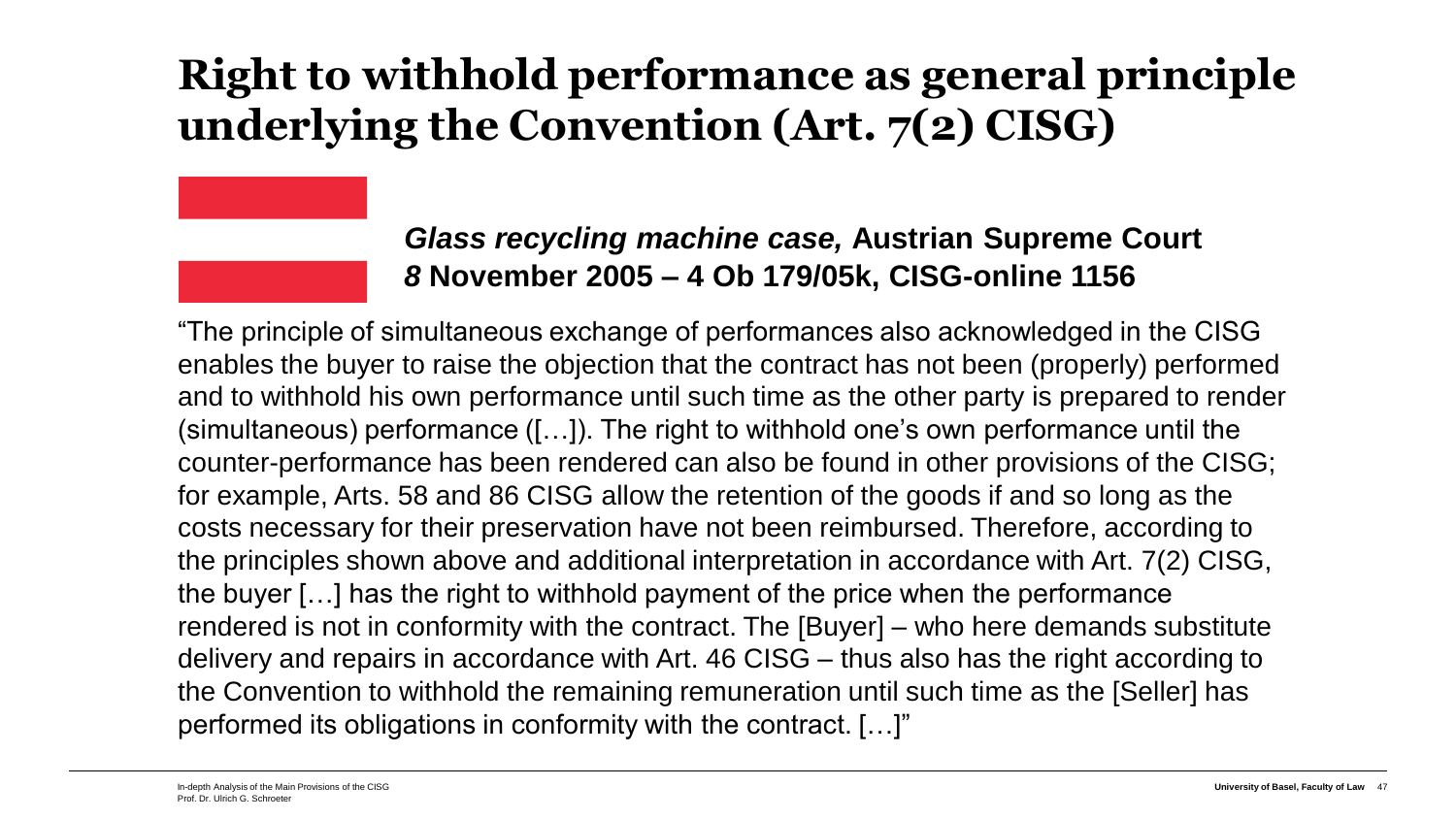## **Calculation of damages: General rule, Art. 74 CISG**

#### **Art. 74 CISG [Calculation of damages: General rule]**

Damages for breach of contract by one party consist of a sum equal to the loss, including loss of profit, suffered by the other party as a consequence of the breach. Such damages may not exceed the loss which the party in breach foresaw or ought to have foreseen at the time of the conclusion of the contract, in the light of the facts and matters of which he then knew or ought to have known, as a possible consequence of the breach of contract.

- Claim for damages as **most important CISG remedy**
	- − Buyer's right to claim damages: Art. 45(1)(b) CISG
	- − Seller's right to claim damages: Art. 61(1)(b) CISG
- **Calculation of damages, Art. 74 CISG**
	- − principle of **full compensation**, sentence 1
	- − limit: **contemplation rule**, sentence 2 (inspired by *Hadley v Baxendale*)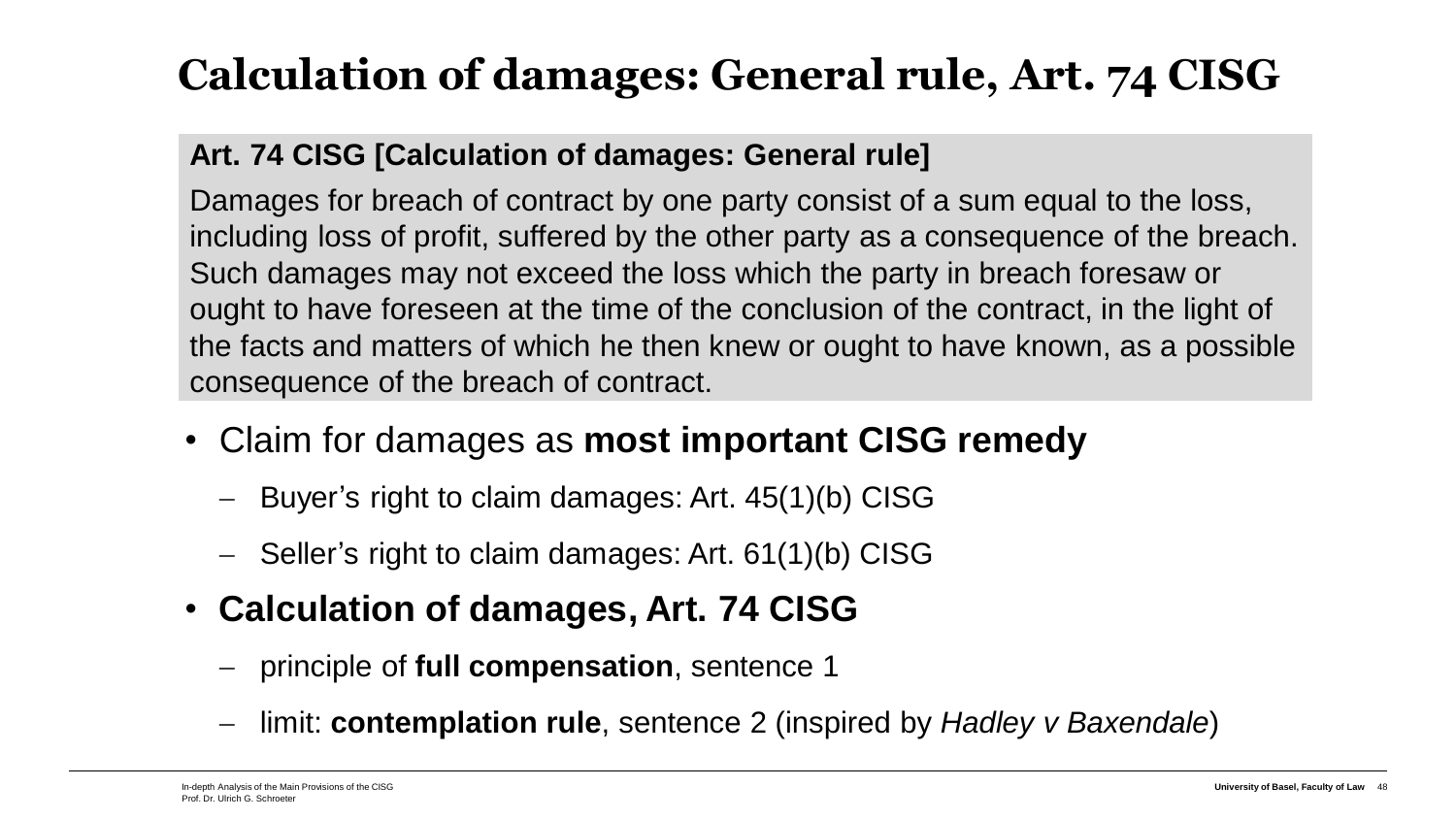## **Calculation of damages: additional rules, Arts. 75–77 CISG**

- Calculation of damages based on **cover transaction**
	- − in case of contract avoidance and concrete cover transaction, Art. 75 CISG
	- − in case of contract avoidance with "abstract" calculation based on market price, Art. 76 CISG
- Parties' freedom to **exclude/limit** right to damages in their contract, Art. 6 CISG
	- − Complete exclusion of damages (validity: governed by domestic law, Art. 4(a) CISG)
	- − Limitation of liability
- Innocent party's duty to **mitigate** damages, Art. 77 CISG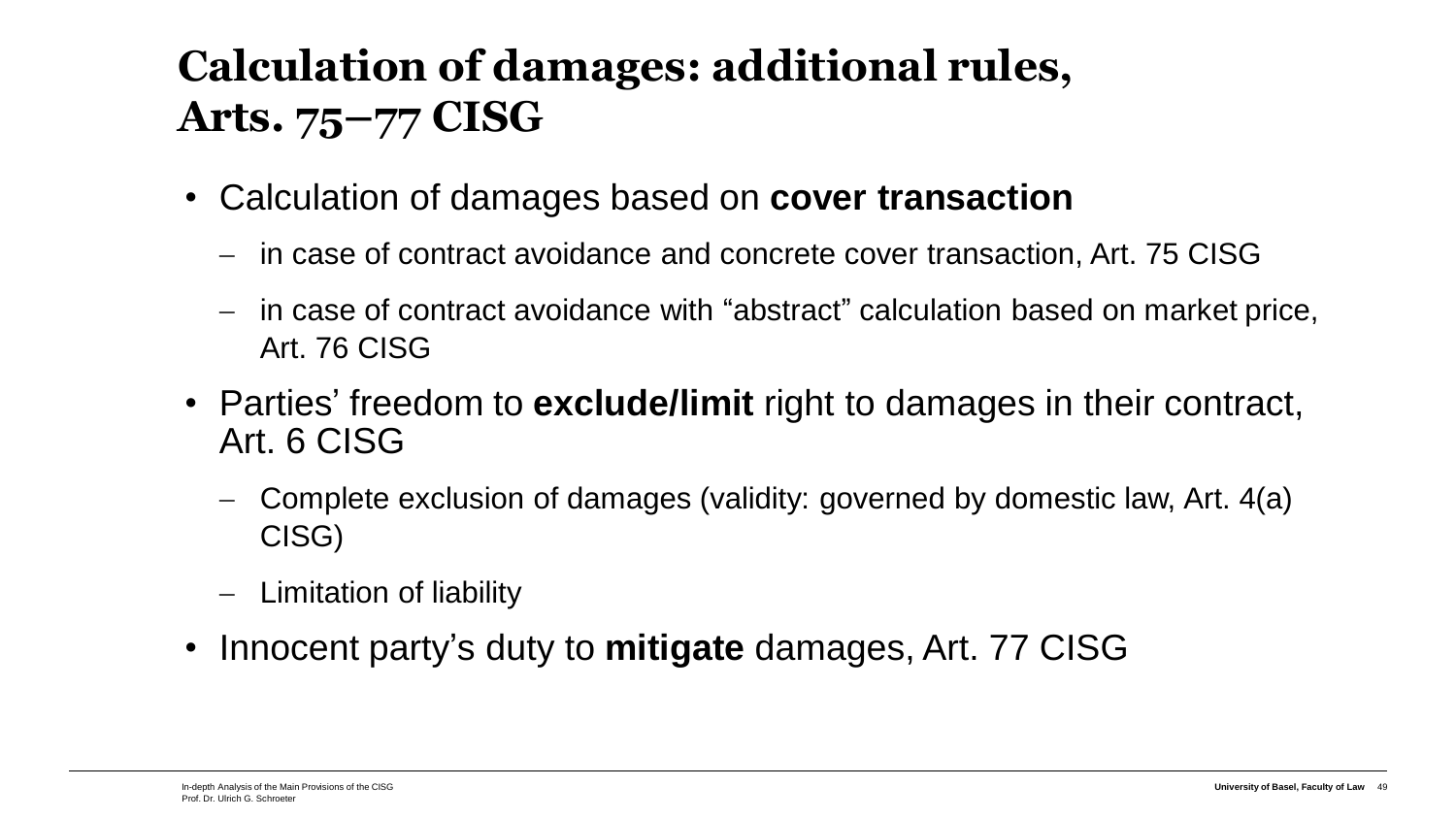## **Exemption from liability for damages, Art. 79 CISG**

#### **Art. 79 CISG [Exemption from liability]**

(1) A party is not liable for a failure to perform any of his obligations if he proves that the failure was due to an impediment beyond his control and that he could not reasonably be expected to have taken the impediment into account at the time of the conclusion of the contract or to have avoided or overcome it or its consequences.

 $(2) - (5)$  [...]

- prerequisites for exemption from liability, Art. 79(1) CISG:
	- − impediment beyond breaching party's control
	- no foreseeability at moment of contract conclusion
	- − no possibility to reasonably overcome impediment
- practical importance: **very limited**  $\Rightarrow$  prerequisites almost never fulfilled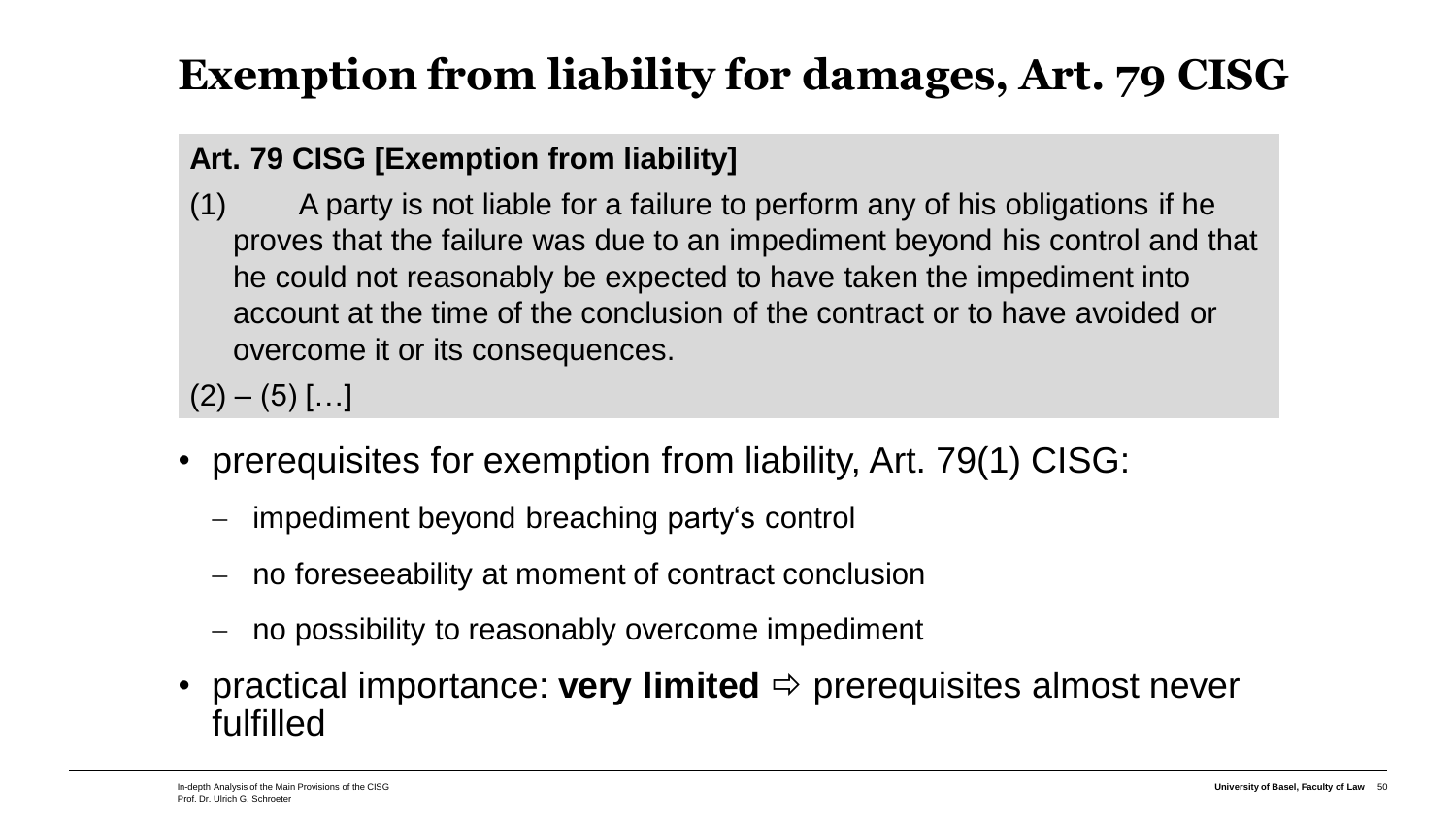## **Right to claim interest on sum in arrears, Art. 78 CISG**

#### **Art. 78 CISG [Interest]**

If a party fails to pay the price or any other sum that is in arrears, the other party is entitled to interest on it, without prejudice to any claim for damages recoverable under article 74.

- Interest is owed on any sum "in arrears" under the CISG
	- − mostly: contract price not paid on time
	- − but also: damages; any other outstanding sum
	- − no prior notice (reminder) necessary under Art. 78 CISG
- Gap: Interest rate  $\Leftrightarrow$  not mentioned in Art. 78 CISG
	- − Gap-filling: disputed
	- − prevailing view: applicable interest rate to be determined through rules of private international law, Art. 7(2) *in fine* CISG